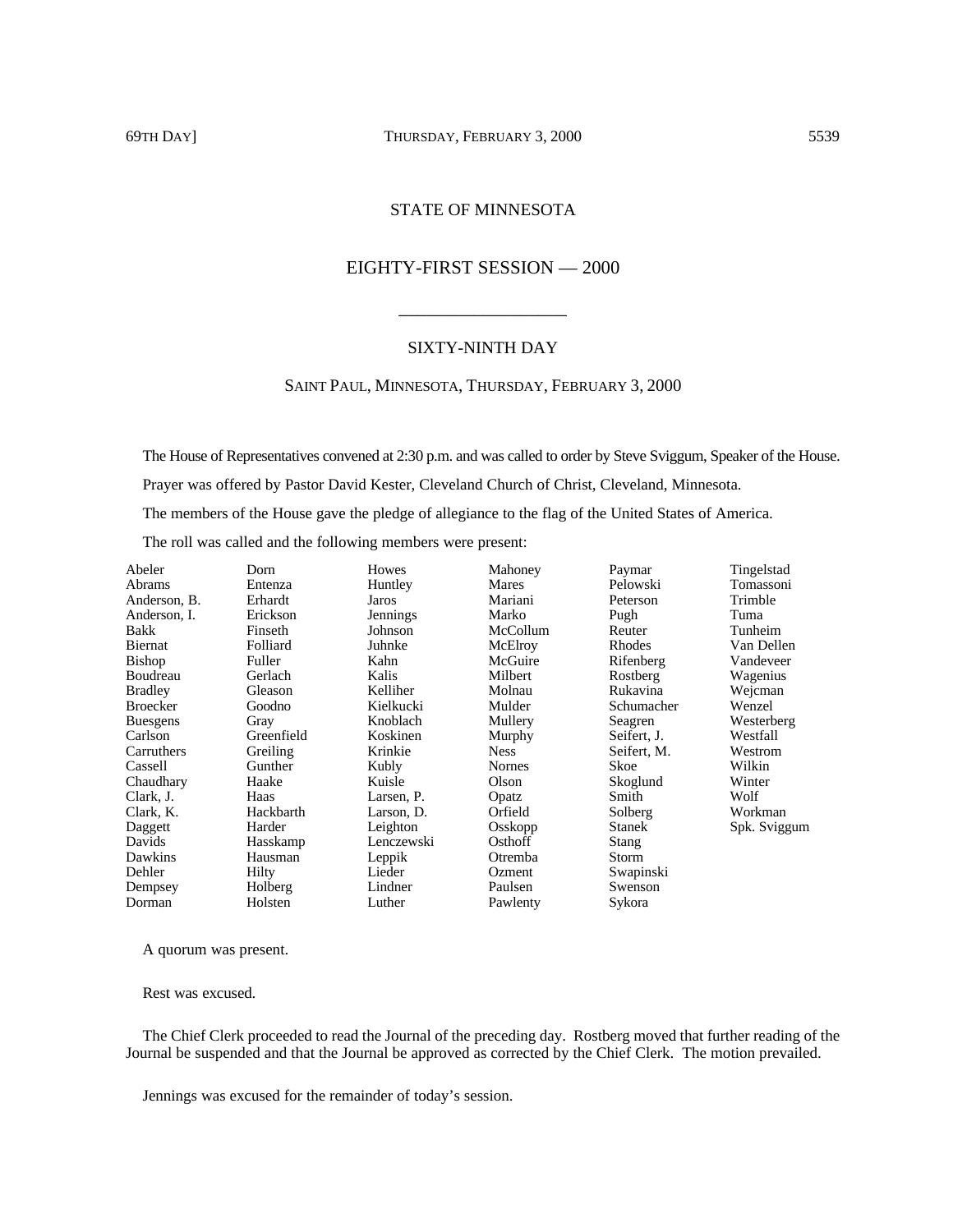### **PETITIONS AND COMMUNICATIONS**

The following communication was received:

#### STATE OF MINNESOTA OFFICE OF THE GOVERNOR SAINT PAUL 55155

May 25, 1999

The Honorable Steve Sviggum Speaker of the House of Representatives The State of Minnesota

Dear Speaker Sviggum:

It is my honor to inform you that I have received, approved, signed and deposited in the Office of the Secretary of State, Chapter Number 240, H. F. No. 2205, a bill relating to capital improvements, with the exception of the provisions listed on the attachment to this letter.

My administration is committed to capital budget reform principles that direct major capital budgets and bonding bills to be adopted in legislative sessions of even-numbered years, with consideration of emergency-only bonding bills in the odd-numbered years. For that reason, I instructed my agencies to make difficult budget decisions about living within available resources and proposed no bonding bill in 1999. I have concerns with several items in the 1999 bonding bill.

First, projects funded in the odd-numbered years must meet strict criteria as emergency items with no other available financing alternatives in order to be funded with bonds backed by statewide taxes. Projects that are less than emergencies should wait for consideration until the 2000 legislative session, when they can be reviewed and prioritized against competing requests.

Second, state agencies and political subdivisions should fund their projects to the fullest extent possible before requesting additional state assistance. For example, the Minnesota State Colleges and Universities (MnSCU) received an appropriation of \$43 million in the 1998 bonding bill for asset preservation purposes. Significant portions of this appropriation have not been encumbered or spent. The MnSCU board should utilize their 1998 appropriation for its highest and best use by reprioritizing projects based on urgency. Important, but less urgent, projects can be reconsidered during the 2000 capital budget process.

Additionally, bonding projects should be prioritized according to statewide need. It is not appropriate to include items that should be funded at the local level when items of statewide importance are left out of the bill. Local self-reliance should be the primary method of funding local projects. Political subdivisions must accept the fact that the state is not responsible for and cannot fund all requests. This is not meant to diminish the value of local projects. It is a reminder, however, of the principle that each level of government bears responsibility for providing certain primary services to the public.

Finally, the bonding reauthorizations for the Labor Interpretive Center effectively represent new appropriations. I have vetoed those reauthorizations consistent with my other actions on this issue.

Based on these concerns, I cannot in good conscience allow certain projects to go forward at this time.

The following items in Chapter Number 240, H. F. No. 2205, have been line item vetoed:

Page 2, article 1, section 2, all subdivisions, lines 20 to 41 Minnesota State Colleges and Universities, \$11,080,000

Page 4, article 1, section 7, all subdivisions, lines 5 to 24 Board of Water and Soil Resources, \$2,375,000

Page 5, article 1, section 8, subdivision 4, lines 1 to 15 Administration, World War II Veterans Memorial, \$150,000

Page 5, article 1, section 9, subdivision 2, lines 20 to 48 Transportation, Local Bridge Replacement and Rehabilitation, \$10,000,000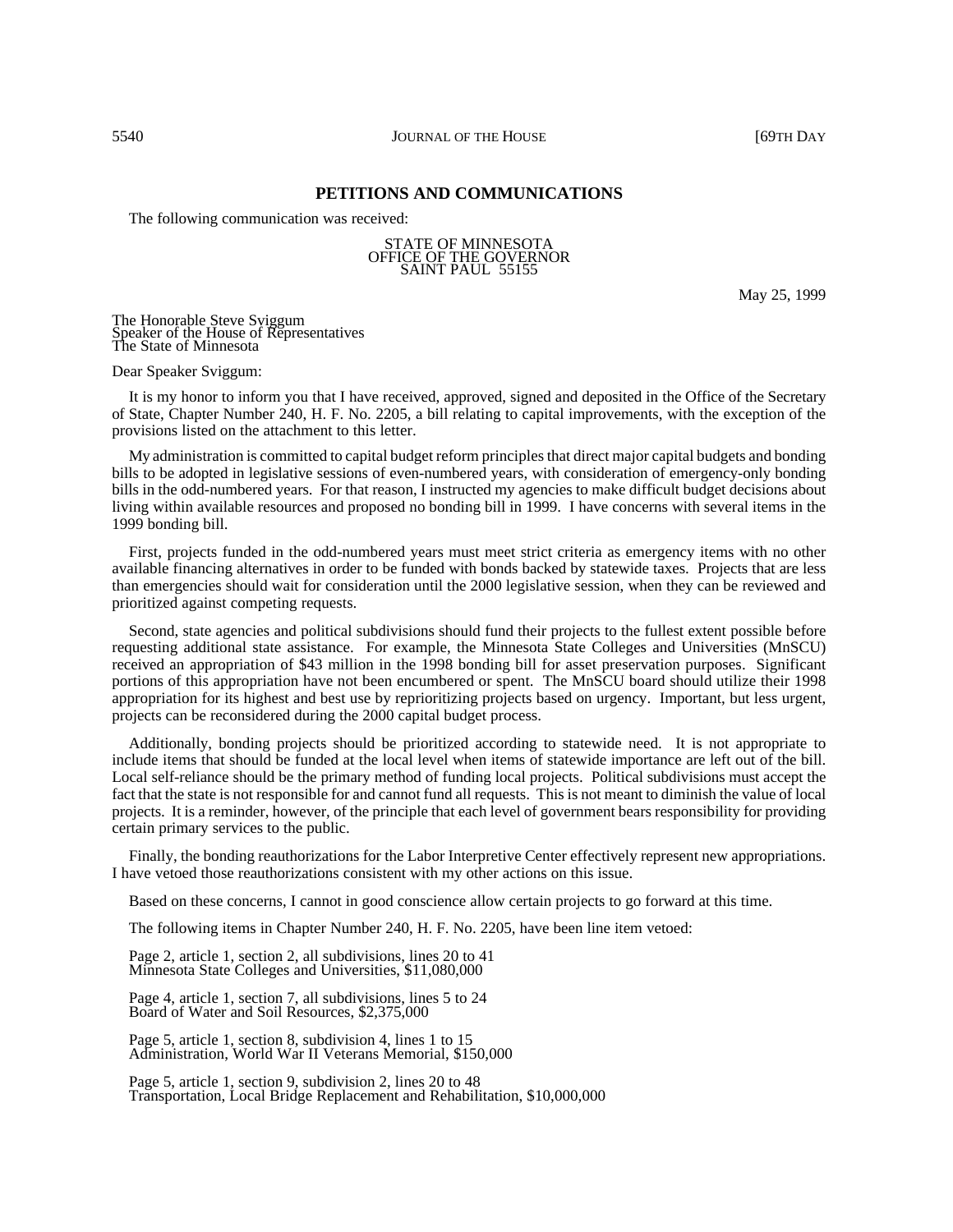Page 6, article 1, section 9, subdivision 4, lines 6 to 14 Transportation, Transportation Revolving Fund, \$10,000,000

Page 8, article 1, section 14, lines 19 to 26 Labor History Center, Bond Reauthorizations, \$613,453.29

Page 20, article 3, section 1, lines  $1$  to 25 Minnesota Minerals 21st Century Fund, \$20,000,000

> Sincerely, JESSE VENTURA Governor

### MOTION TO OVERRIDE LINE ITEM VETO

Anderson, I., moved that page 5, article 1, section 8, subdivision 4, lines 1 to 15, of Chapter No. 240, H. F. No. 2205, be now reconsidered and repassed, the objections of the Governor notwithstanding, pursuant to Article IV, Section 23, of the Constitution of the State of Minnesota.

Page 5, article 1, section 8, subdivision 4, lines 1 to 15 reads as follows:

Sec. 8. ADMINISTRATION

Subd. 4. World War II Veterans Memorial  $$150,000$ 

For design, architectural drawings, and the start of construction for a World War II veterans memorial on the state capitol mall. The design is subject to approval by the capitol area architectural and planning board. The commissioner of veterans affairs shall convene an advisory group, including members of veterans organizations to review and make recommendations about the design of the memorial. The appropriation must be matched by an equal amount from nonstate sources.

### CALL OF THE HOUSE

On the motion of Anderson, I., and on the demand of 10 members, a call of the House was ordered. The following members answered to their names:

| Abeler          | Dorn       | Holsten    | Luther        | Paymar        | Sykora       |
|-----------------|------------|------------|---------------|---------------|--------------|
| <b>Abrams</b>   | Entenza    | Howes      | Mahoney       | Pelowski      | Tingelstad   |
| Anderson, B.    | Erhardt    | Huntley    | Mares         | Peterson      | Tomassoni    |
| Anderson, I.    | Erickson   | Jaros      | Mariani       | Pugh          | Trimble      |
| Bakk            | Finseth    | Johnson    | Marko         | Reuter        | Tuma         |
| Biernat         | Folliard   | Juhnke     | McCollum      | Rhodes        | Tunheim      |
| Boudreau        | Fuller     | Kahn       | McGuire       | Rifenberg     | Vandeveer    |
| <b>Bradley</b>  | Gerlach    | Kalis      | Milbert       | Rostberg      | Wagenius     |
| <b>Broecker</b> | Gleason    | Kelliher   | Mulder        | Rukavina      | Wejcman      |
| <b>Buesgens</b> | Goodno     | Kielkucki  | Mullery       | Schumacher    | Wenzel       |
| Carlson         | Gray       | Knoblach   | Murphy        | Seagren       | Westerberg   |
| Carruthers      | Greenfield | Koskinen   | <b>Ness</b>   | Seifert, J.   | Westfall     |
| Cassell         | Greiling   | Krinkie    | <b>Nornes</b> | Seifert, M.   | Westrom      |
| Chaudhary       | Gunther    | Kubly      | Olson         | Skoe          | Wilkin       |
| Clark, J.       | Haake      | Kuisle     | Opatz         | Skoglund      | Winter       |
| Clark, K.       | Haas       | Larsen, P. | Orfield       | Smith         | Wolf         |
| Daggett         | Hackbarth  | Larson, D. | Osskopp       | Solberg       | Workman      |
| Davids          | Harder     | Leighton   | Osthoff       | <b>Stanek</b> | Spk. Sviggum |
| Dawkins         | Hasskamp   | Lenczewski | Otremba       | Stang         |              |
| Dehler          | Hausman    | Leppik     | Ozment        | Storm         |              |
| Dempsey         | Hilty      | Lieder     | Paulsen       | Swapinski     |              |
| Dorman          | Holberg    | Lindner    | Pawlenty      | Swenson       |              |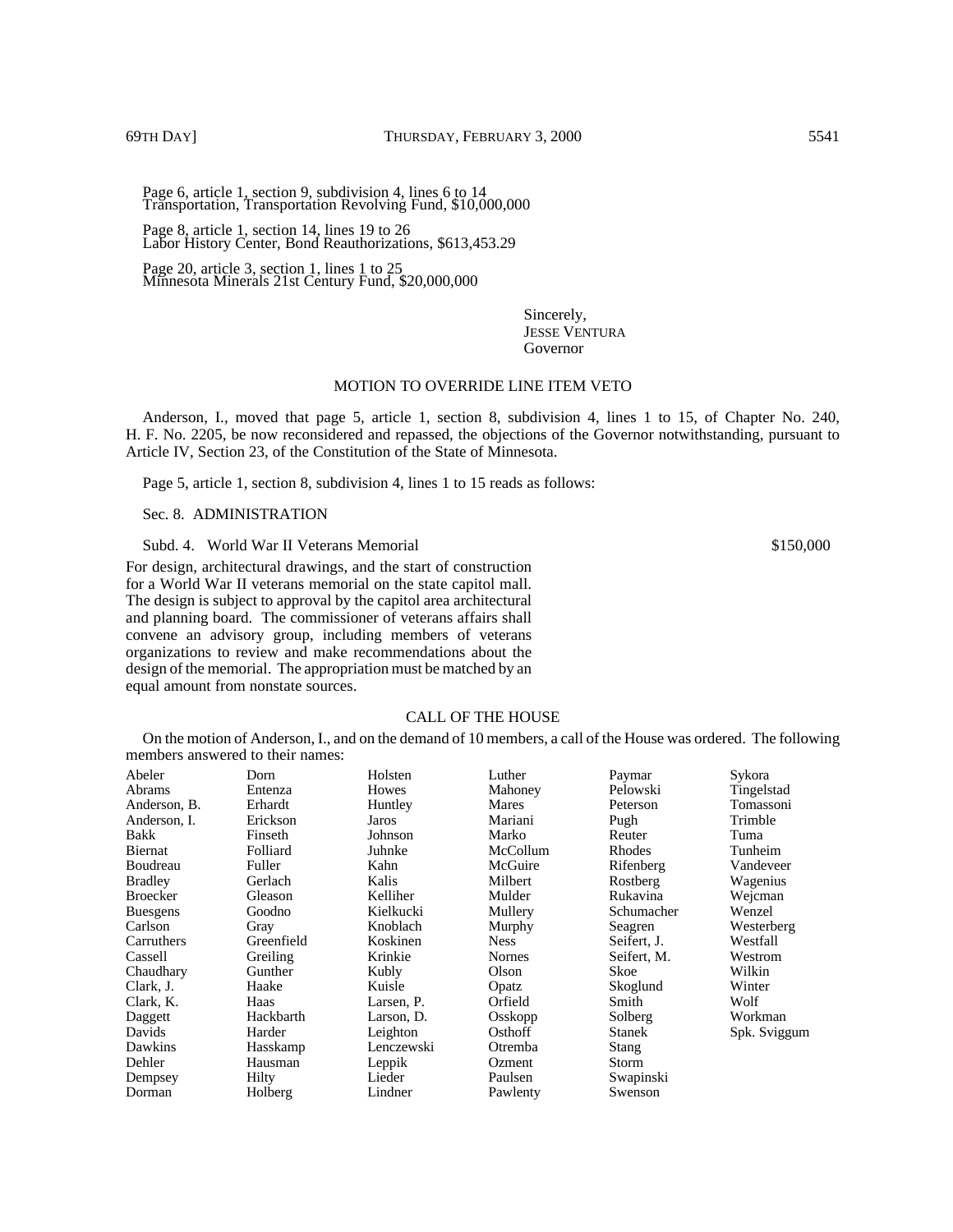Pawlenty moved that further proceedings of the roll call be suspended and that the Sergeant at Arms be instructed to bring in the absentees. The motion prevailed and it was so ordered.

A roll call was requested and properly seconded.

The question was taken on the Anderson, I., motion and the roll was called.

Abrams moved that those not voting be excused from voting. The motion prevailed.

There were 79 yeas and 53 nays as follows:

Those who voted in the affirmative were:

| Abeler       | Fuller     | Kahn       | McCollum | Peterson    | Tuma       |
|--------------|------------|------------|----------|-------------|------------|
| Anderson. I. | Gleason    | Kalis      | McGuire  | Pugh        | Tunheim    |
| Bakk         | Gray       | Kelliher   | Milbert  | Reuter      | Vandeveer  |
| Biernat      | Greenfield | Koskinen   | Mulder   | Rukavina    | Wagenius   |
| Carlson      | Greiling   | Kubly      | Mullery  | Schumacher  | Wejcman    |
| Carruthers   | Hackbarth  | Larsen, P. | Murphy   | Seifert, J. | Wenzel     |
| Cassell      | Hasskamp   | Larson. D. | Olson    | Skoe        | Westerberg |
| Chaudhary    | Hausman    | Leighton   | Opatz    | Skoglund    | Westfall   |
| Clark, K.    | Hilty      | Lenczewski | Orfield  | Smith       | Winter     |
| Dawkins      | Howes      | Lieder     | Osskopp  | Solberg     |            |
| Dorn         | Huntley    | Luther     | Osthoff  | Storm       |            |
| Entenza      | Jaros      | Mahoney    | Otremba  | Swapinski   |            |
| Erickson     | Johnson    | Mariani    | Paymar   | Tomassoni   |            |
| Folliard     | Juhnke     | Marko      | Pelowski | Trimble     |            |

Those who voted in the negative were:

| Abrams          | Davids  | Haake     | Leppik        | Pawlenty      | Sykora       |
|-----------------|---------|-----------|---------------|---------------|--------------|
| Anderson, B.    | Dehler  | Haas      | Lindner       | Rhodes        | Tingelstad   |
| <b>Bishop</b>   | Dempsey | Harder    | Mares         | Rifenberg     | Van Dellen   |
| Boudreau        | Dorman  | Holberg   | McElroy       | Rostberg      | Westrom      |
| <b>Bradley</b>  | Erhardt | Holsten   | Molnau        | Seagren       | Wilkin       |
| <b>Broecker</b> | Finseth | Kielkucki | <b>Ness</b>   | Seifert, M.   | Wolf         |
| <b>Buesgens</b> | Gerlach | Knoblach  | <b>Nornes</b> | <b>Stanek</b> | Workman      |
| Clark, J.       | Goodno  | Krinkie   | Ozment        | Stang         | Spk. Sviggum |
| Daggett         | Gunther | Kuisle    | Paulsen       | Swenson       |              |

Not having received the constitutionally required two-thirds vote, the line item veto was not reconsidered and repassed.

## **INTRODUCTION AND FIRST READING OF HOUSE BILLS**

The following House Files were introduced:

Dorman; Abrams; Sviggum; Rest; Abeler; Kuisle; Paulsen; Osskopp; Westrom; Stang; Tuma; Finseth; Holsten; Workman; McElroy; Bishop; Molnau; Seifert, M.; Seagren; Gunther; Haas; Rifenberg; Fuller; Gerlach; Goodno; Leppik; Rhodes; Davids; Holberg; Seifert, J.; Cassell; Lenczewski; Jennings and Milbert introduced:

H. F. No. 2742, A bill for an act relating to taxation; providing a sales tax rebate; appropriating money.

The bill was read for the first time and referred to the Committee on Taxes.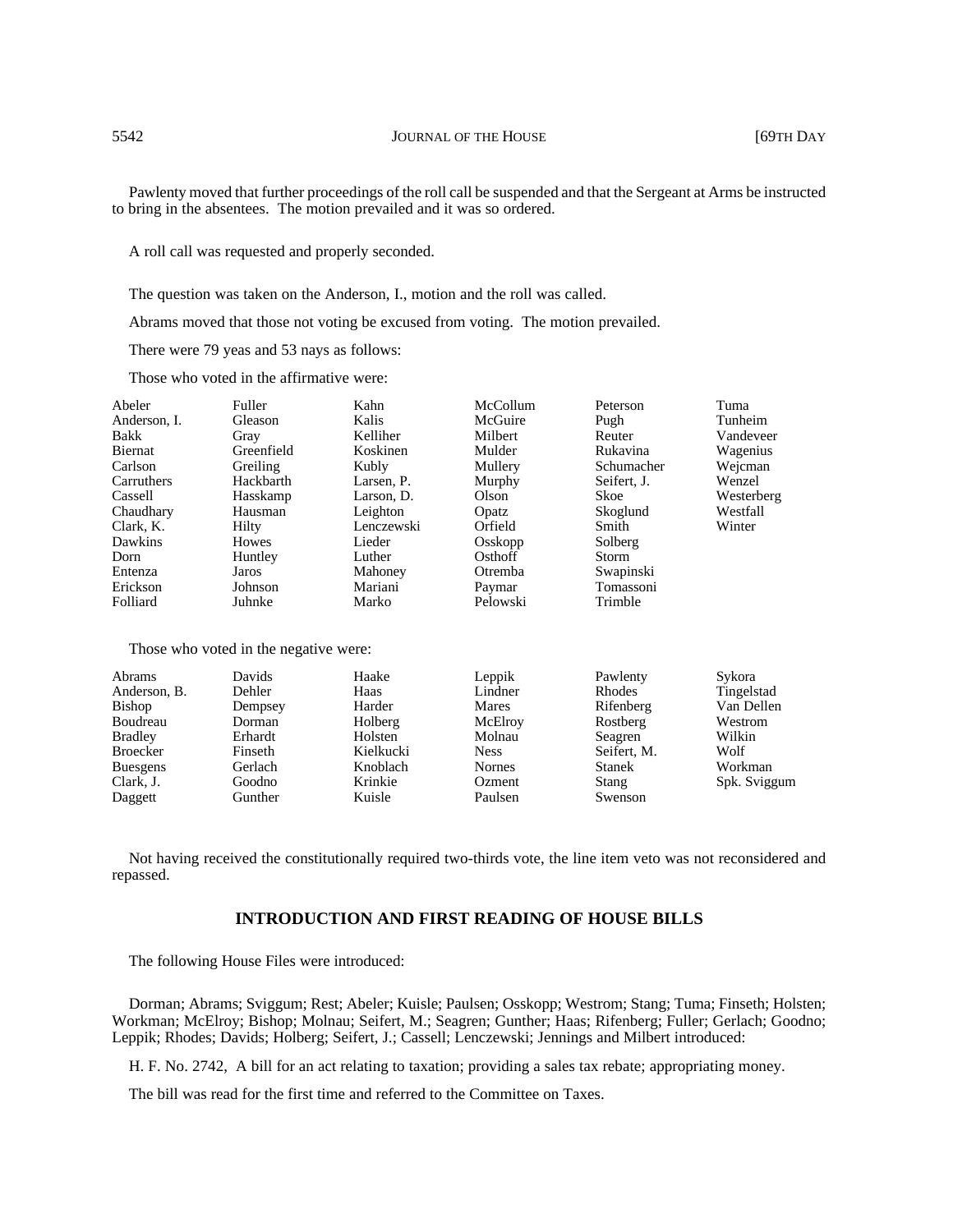Finseth, Westfall, Tunheim, Lieder and Abrams introduced:

H. F. No. 2743, A bill for an act relating to taxation; providing a farm rebate; appropriating money.

The bill was read for the first time and referred to the Committee on Taxes.

Finseth, Westfall, Tunheim and Lieder introduced:

H. F. No. 2744, A bill for an act relating to agricultural relief; providing for a payment to farmers at risk based on the acreage of agricultural use land; appropriating money.

The bill was read for the first time and referred to the Committee on Agriculture Policy.

Stanek; Skoglund; Broecker; Fuller; McCollum; Larsen, P.; Gerlach and Pawlenty introduced:

H. F. No. 2745, A bill for an act relating to crimes; imposing felony penalty on person convicted of fourth impaired driving offense within ten-year period; requiring offender to be sentenced to both incarceration and to intensive probation supervision; amending Minnesota Statutes 1998, sections 169.129, by adding a subdivision; and 609.135, by adding a subdivision; Minnesota Statutes 1999 Supplement, sections 169.121, subdivisions 3 and 3d; 169.1217, subdivision 7; 169.129, subdivision 1; and 609.135, subdivision 2.

The bill was read for the first time and referred to the Committee on Crime Prevention.

Haake, Stanek, Broecker, Holberg and Pawlenty introduced:

H. F. No. 2746, A bill for an act relating to crime prevention; increasing the penalty for a violation of the predatory registration law; amending Minnesota Statutes 1998, section 243.166, subdivision 5.

The bill was read for the first time and referred to the Committee on Crime Prevention.

Holberg, Stanek, Broecker and Pawlenty introduced:

H. F. No. 2747, A bill for an act relating to crime prevention; requiring certain felons to provide prosecuting authorities with notice of a name change request; allowing prosecuting attorneys to challenge certain name change requests; requiring certain felons who seek a marriage license to provide proof of service of compliance with the name change law; placing conditions on issuance of name changes as part of marriage licenses and marriage dissolutions; amending Minnesota Statutes 1998, sections 517.08, subdivisions 1a and 1b; and 518.27; proposing coding for new law in Minnesota Statutes, chapter 259.

The bill was read for the first time and referred to the Committee on Crime Prevention.

Fuller, Stanek, Broecker, Holberg and Pawlenty introduced:

H. F. No. 2748, A bill for an act relating to crime prevention; requiring lifetime registration of certain offenders under the predatory offender registration law; amending Minnesota Statutes 1999 Supplement, section 243.166, subdivision 6.

The bill was read for the first time and referred to the Committee on Crime Prevention.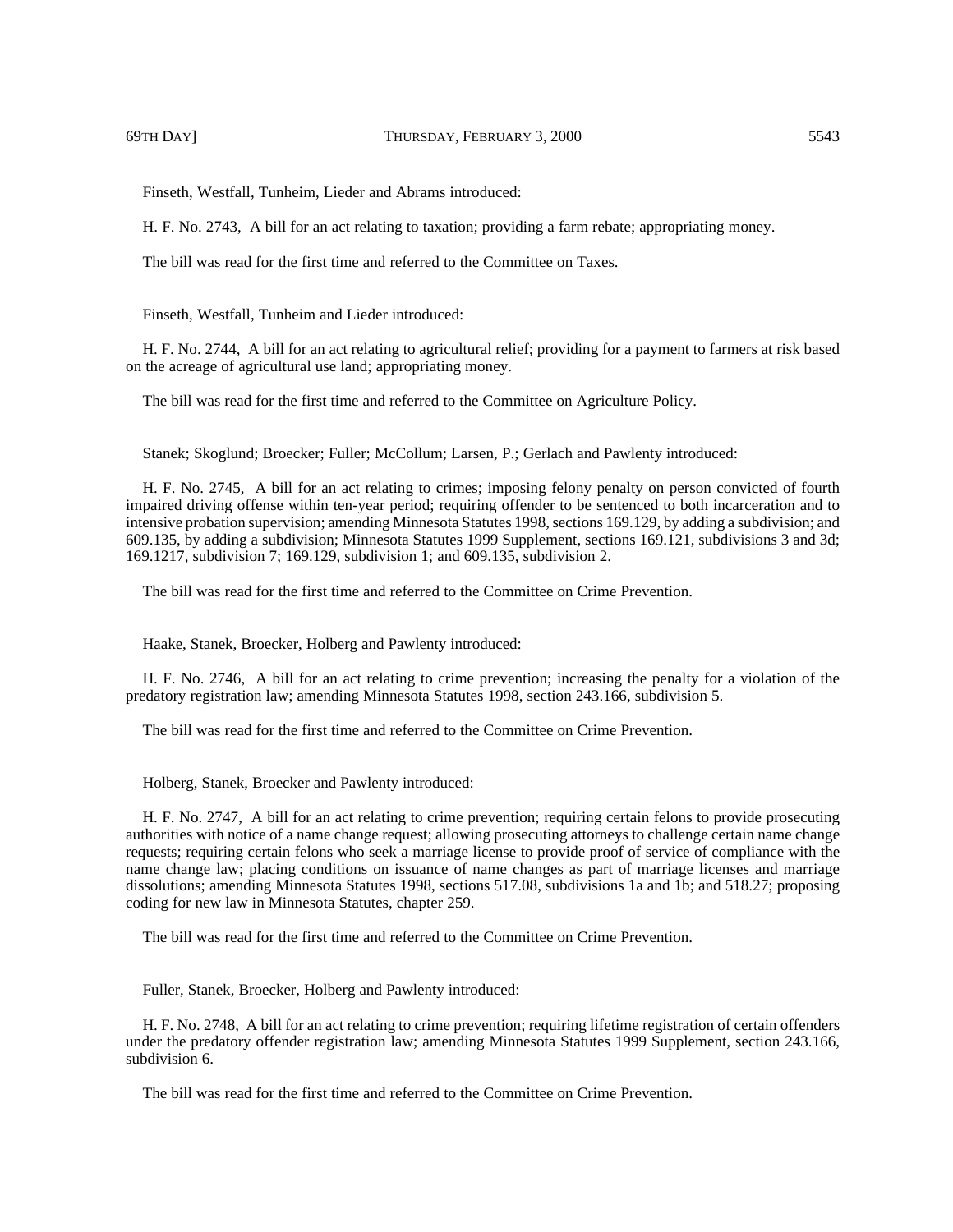Holberg and Chaudhary introduced:

H. F. No. 2749, A bill for an act relating to legislation; correcting erroneous, ambiguous, and omitted text and obsolete references; eliminating certain redundant, conflicting, and superseded provisions; making miscellaneous technical corrections to statutes and other laws; amending Minnesota Statutes 1998, sections 13.551, subdivision 1; 15.0591, subdivision 2; 15A.086; 17.101, subdivision 1; 43A.18, subdivision 4a; 47.58, subdivision 8; 60A.74, subdivision 6; 60H.05, subdivision 6; 103I.005, subdivision 22; 116J.966, subdivision 1; 136A.29, subdivision 19; 145.698, subdivision 1; 146.23, subdivision 6; 148.7805, subdivision 1; 204C.04, subdivision 2; 245A.04, subdivision 3; 256B.031, subdivision 2; 257.34, subdivision 1; 270.101, subdivision 1; 273.1398, subdivision 1; 275.065, subdivision 3a; 275.16; 281.21; 281.22; 287.28; 290.0802, subdivision 2; 299A.02; 319B.02, subdivision 13; 325D.33, subdivision 8; 325D.415; 352D.02, subdivision 1; 429.091, subdivision 8; 430.12; 459.35; 469.036; 469.040, subdivision 4; 469.063; 469.116, subdivision 8; 469.1733, subdivision 1; 469.178, subdivision 6; 469.203, subdivision 4; 473.3994, subdivision 13; 475.77; 574.03; and 611A.43; Minnesota Statutes 1999 Supplement, sections 3.739, subdivision 1; 10A.01, subdivisions 1 and 35; 13.99, subdivision 11; 16E.02, subdivision 2; 85.41, subdivision 1; 116J.70, subdivision 2a; 119A.04, subdivision 1; 119B.011, subdivision 15; 144A.46, subdivision 2; 147.09; 148.96, subdivision 3; 243.166, subdivision 1; 259.47, subdivision 8; 260B.007, subdivision 20; 260C.007, subdivision 19; 260C.163, subdivision 11; 260C.176, subdivisions 1 and 2; 260C.178, subdivision 3; 260C.181, subdivision 2; 260C.201, subdivision 11; 260C.213, subdivision 1; 287.29, subdivision 1; 290.01, subdivision 19b; 465.797, subdivision 1; 504B.161, subdivision 1; 504B.181, subdivision 5; 515B.1-102; 515B.1-103; 515B.2-105; 515B.3-105; 515B.3-115; 515B.3-116; 515B.4-106; 515B.4-107; and 518.57, subdivision 3; Laws 1997, chapter 150, section 1; and Laws 1999, chapter 110, section 22; chapter 139, article 4, section 3; chapter 159, sections 2, 86, and 154; and chapter 205, article 1, section 1; repealing Minnesota Statutes 1998, sections 281.20; 421.11; 421.12; 421.13; 421.14; and 462A.21, subdivision 19; Minnesota Statutes 1999 Supplement, section 260C.401; Laws 1987, chapter 186, section 11; Laws 1989, chapter 282, article 5, section 45; Laws 1991, chapter 286, section 2; Laws 1994, chapter 572, section 6; Laws 1995, chapter 207, article 4, section 21, subdivision 4; Laws 1996, chapter 412, article 4, section 25; Laws 1997, chapter 85, article 3, section 18; article 4, section 20; chapter 187, article 1, section 4; chapter 203, article 11, section 3; chapter 217, article 1, section 89; Laws 1998, chapter 407, article 6, section 9; Laws 1999, chapter 154, section 3; chapter 159, sections 6, 18, 49, 90, 110, 112, and 113; chapter 177, sections 56 and 58; and chapter 216, article 2, section 5.

The bill was read for the first time and referred to the Committee on Civil Law.

Rostberg, Huntley, Greenfield, Dorn, Kalis, Mariani and Tuma introduced:

H. F. No. 2750, A bill for an act relating to state government; extending the expiration date of the council on disability; amending Minnesota Statutes 1998, section 256.482, subdivision 8.

The bill was read for the first time and referred to the Committee on Governmental Operations and Veterans Affairs Policy.

Stanek; Larsen, P.; Fuller; Wenzel and McGuire introduced:

H. F. No. 2751, A bill for an act relating to crime prevention; limiting the liability of financial institutions that provide information in good faith on stolen, forged, or fraudulent checks in the course of an investigation; making it a crime to falsely report stolen checks to a financial institution or to possess, sell, receive, or transfer stolen or counterfeit checks; providing criminal penalties and forfeiture remedies for such conduct; expanding the racketeering crime to include organized criminal activity involving stolen or counterfeit checks; making technical corrections to certain penalties; amending Minnesota Statutes 1998, section 299A.61, subdivision 3; Minnesota Statutes 1999 Supplement, sections 609.527, subdivision 3; 609.531, subdivision 1; and 609.902, subdivision 4; proposing coding for new law in Minnesota Statutes, chapter 609.

The bill was read for the first time and referred to the Committee on Crime Prevention.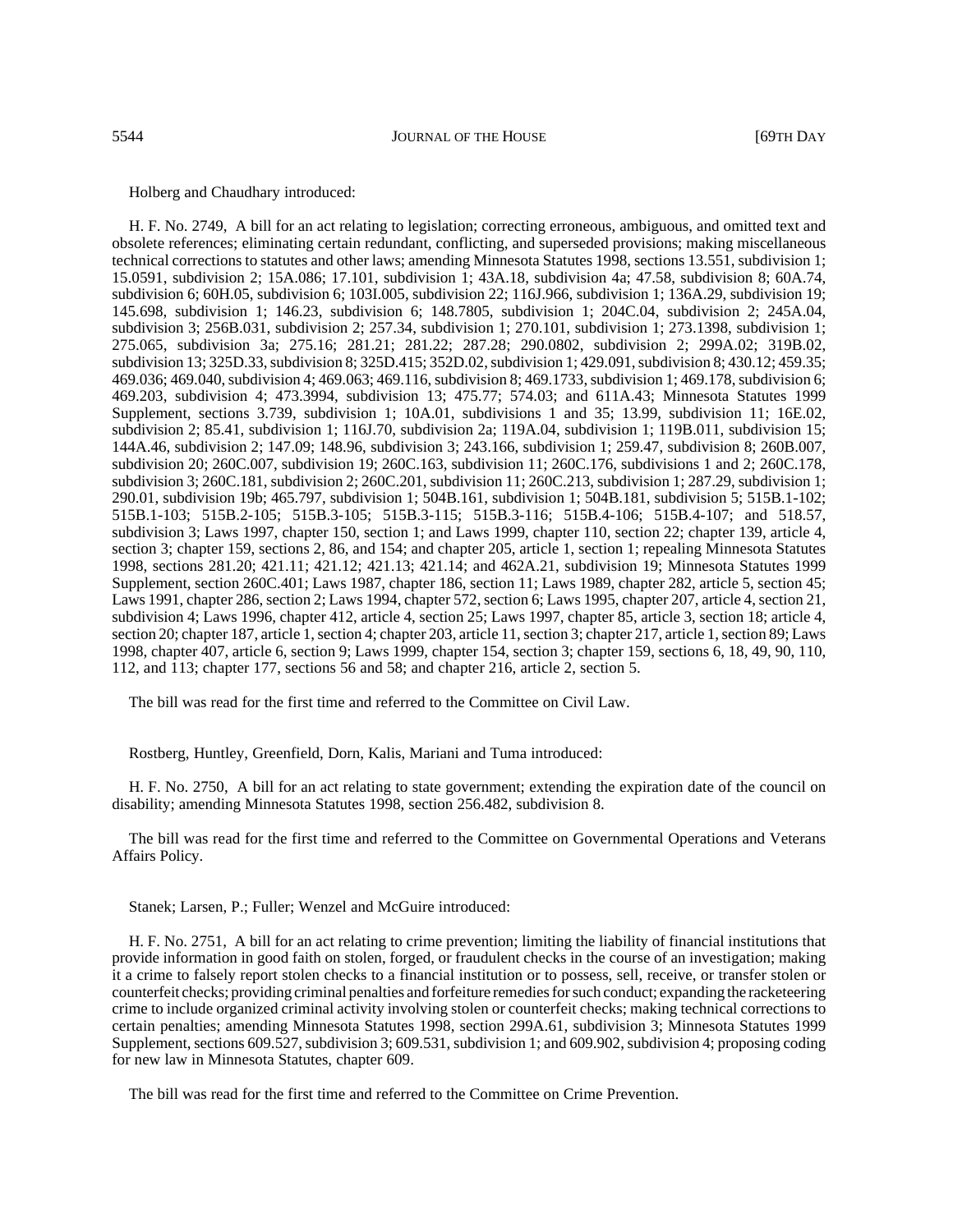Mares introduced:

H. F. No. 2752, A bill for an act relating to education; removing expiration of commissioner's referendum date authority; amending Minnesota Statutes 1998, section 126C.17, subdivision 11.

The bill was read for the first time and referred to the Committee on Education Policy.

Skoe, Leighton, Chaudhary, Swapinski, Entenza, Koskinen, Rest, Hasskamp, McGuire, Gleason, Otremba and Kubly introduced:

H. F. No. 2753, A bill for an act relating to education finance; fully funding the three additional days of student instruction approved by the 1997 Legislature; appropriating money; amending Minnesota Statutes 1999 Supplement, section 126C.10, subdivision 2; repealing Laws 1999, chapter 241, article 1, section 64.

The bill was read for the first time and referred to the Committee on K-12 Education Finance.

Dorn, Greiling, Pelowski, Gleason, Swapinski, Pugh, Mahoney, Koskinen, Rest, Carlson, Hasskamp, McGuire, Otremba, Schumacher, Tomassoni, Johnson and Folliard introduced:

H. F. No. 2754, A bill for an act relating to education finance; increasing general education revenue to fund teacher mentorship programs; appropriating money; amending Minnesota Statutes 1998, section 126C.10, by adding a subdivision; Minnesota Statutes 1999 Supplement, section 126C.10, subdivision 1.

The bill was read for the first time and referred to the Committee on K-12 Education Finance.

Jennings; Rukavina; Bakk; Dorn; Kalis; Paymar; Greiling; Clark, K.; Huntley; Pelowski; Pugh; Mahoney; Larson, D.; Carlson; Juhnke; Schumacher; Tunheim; Winter; Tomassoni; Johnson and Solberg introduced:

H. F. No. 2755, A bill for an act relating to education finance; fully funding the three additional days of student instruction approved by the 1997 Legislature; appropriating money; amending Minnesota Statutes 1999 Supplement, section 126C.10, subdivision 2; repealing Laws 1999, chapter 241, article 1, section 64.

The bill was read for the first time and referred to the Committee on K-12 Education Finance.

Kelliher, Biernat, Paymar, Koskinen, Swapinski, Pugh, Mahoney, Carlson, Rest, Hasskamp, McGuire, Gleason, Schumacher, Gray, Tomassoni and Johnson introduced:

H. F. No. 2756, A bill for an act relating to education finance; authorizing additional general education revenue for intervention programs; appropriating money; amending Minnesota Statutes 1998, section 126C.10, by adding a subdivision; Minnesota Statutes 1999 Supplement, section 126C.10, subdivision 1.

The bill was read for the first time and referred to the Committee on K-12 Education Finance.

Jennings, Wolf, Davids, Ness, Stang, Wenzel and Juhnke introduced:

H. F. No. 2757, A bill for an act relating to energy; regulating a state mandate requiring certain electric energy to be generated by using biomass as a fuel; amending Minnesota Statutes 1998, section 216B.2424, subdivision 5.

The bill was read for the first time and referred to the Committee on Commerce.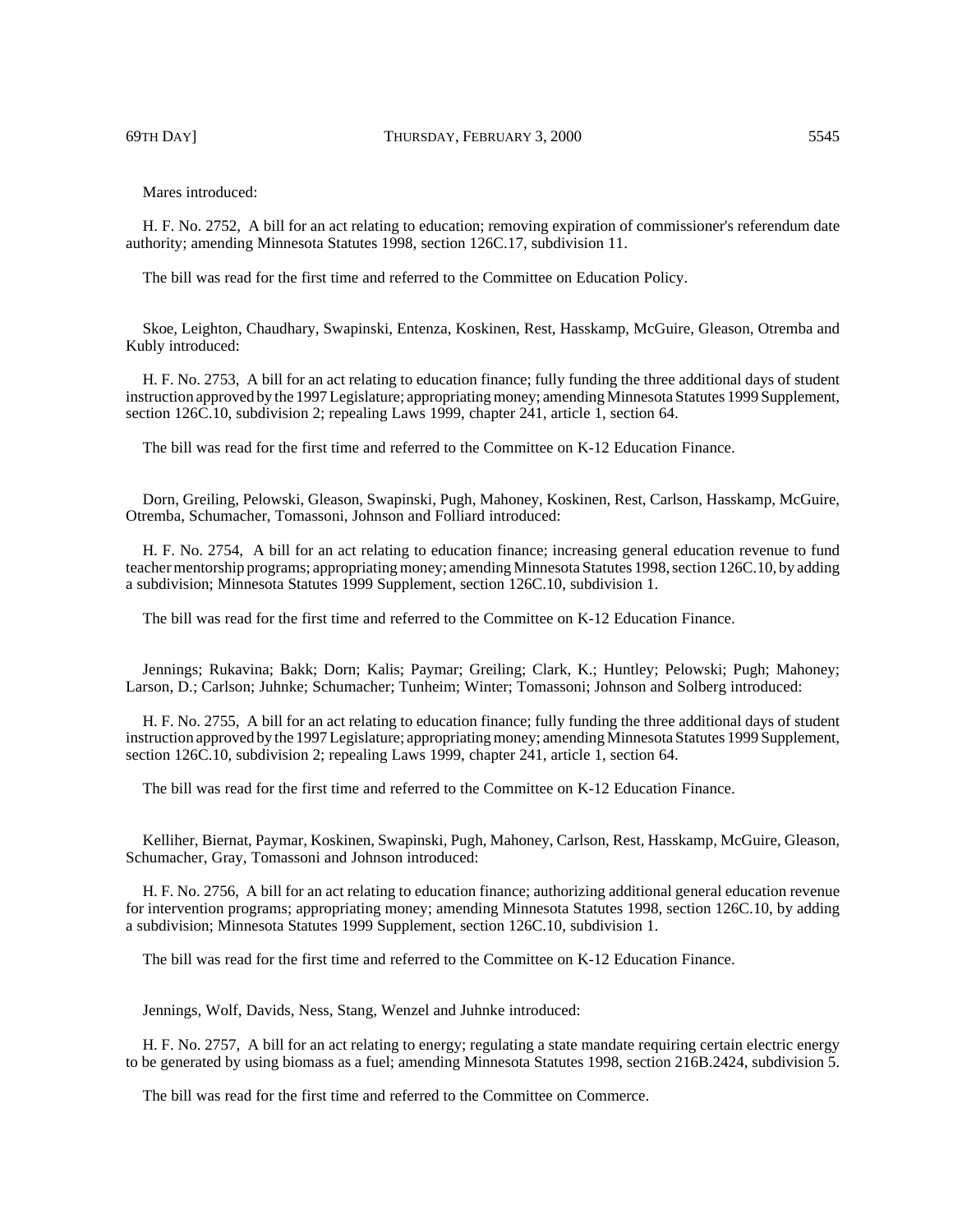Swenson, Kuisle and Clark, J., introduced:

H. F. No. 2758, A bill for an act relating to taxation; property; allowing certain shareholders of family farm corporations and partnerships to reside off homestead property; amending Minnesota Statutes 1999 Supplement, section 273.124, subdivisions 8 and 14.

The bill was read for the first time and referred to the Committee on Taxes.

Murphy, Hilty and Huntley introduced:

H. F. No. 2759, A bill for an act relating to capital improvements; authorizing spending to acquire and to better public land and buildings and other public improvements of a capital nature; authorizing the board of regents of the University of Minnesota to upgrade sewer and water service to the Cloquet Forestry Center; authorizing issuance of bonds; appropriating money.

The bill was read for the first time and referred to the Committee on Higher Education Finance.

Abeler, McGuire, Sykora, Nornes and Schumacher introduced:

H. F. No. 2760, A bill for an act relating to education; reinstating adults with disabilities pilot programs; appropriating money.

The bill was read for the first time and referred to the Committee on Family and Early Childhood Education Finance.

Rostberg introduced:

H. F. No. 2761, A bill for an act relating to state lands; authorizing public and private sales of certain tax-forfeited lands that border public water in Isanti county.

The bill was read for the first time and referred to the Committee on Environment and Natural Resources Policy.

Rostberg, Storm, Cassell and Fuller introduced:

H. F. No. 2762, A bill for an act relating to taxes; sales and use tax; reducing the rate; amending Minnesota Statutes 1998, section 297A.02, subdivision 1.

The bill was read for the first time and referred to the Committee on Taxes.

Rostberg, Storm, Fuller and Cassell introduced:

H. F. No. 2763, A bill for an act relating to taxation; sales and use; exempting sales to political subdivisions of a state; amending Minnesota Statutes 1998, section 297A.47; Minnesota Statutes 1999 Supplement, section 297A.25, subdivision 11.

The bill was read for the first time and referred to the Committee on Taxes.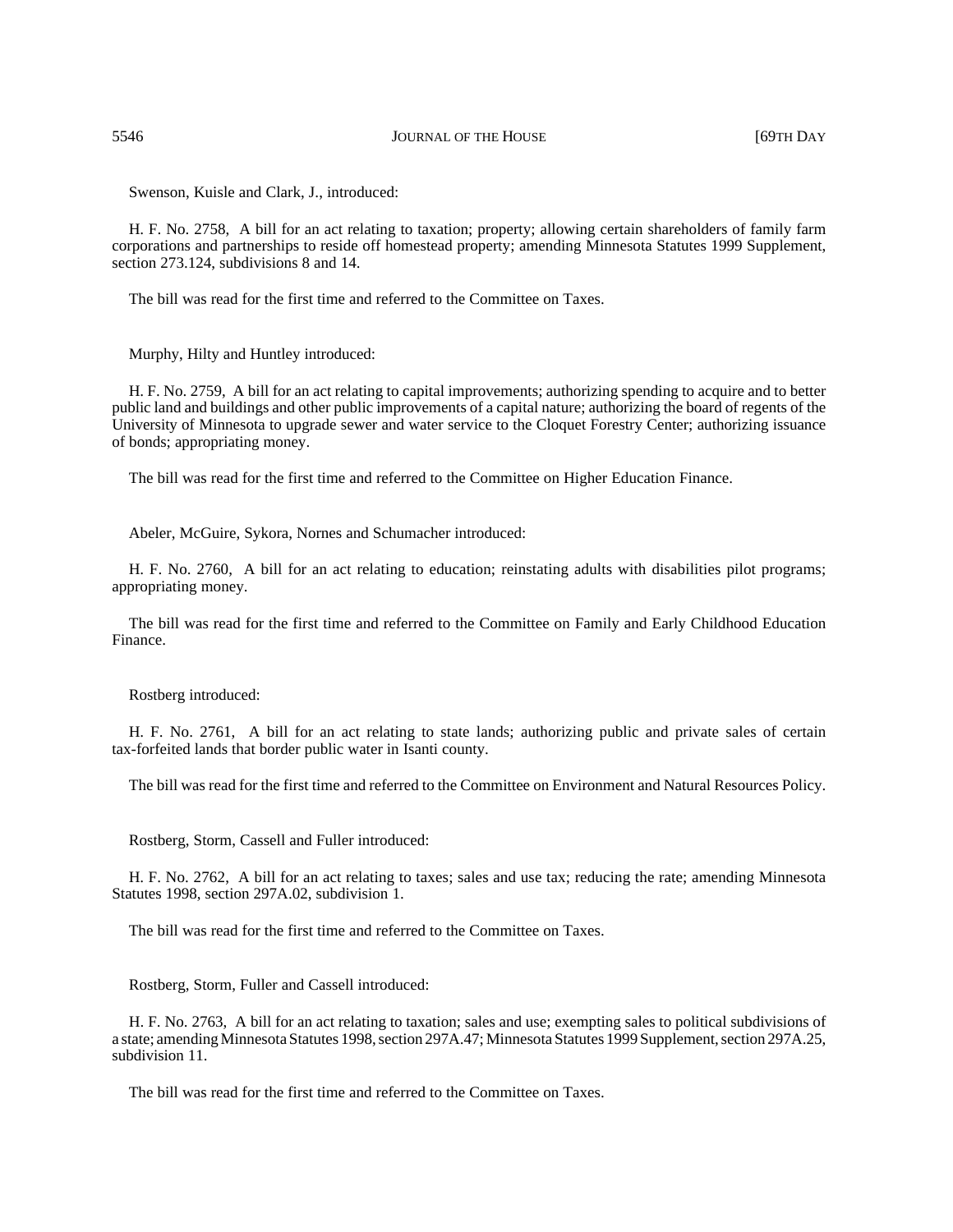69TH DAY] THURSDAY, FEBRUARY 3, 2000 5547

Stang introduced:

H. F. No. 2764, A bill for an act relating to retirement; firefighters' relief association; increasing asset thresholds for certain financial reports; amending Minnesota Statutes 1998, section 69.051, subdivisions 1 and 1a.

The bill was read for the first time and referred to the Committee on Governmental Operations and Veterans Affairs Policy.

Cassell, Stang, Westrom, Bradley, Nornes, Kuisle and Otremba introduced:

H. F. No. 2765, A bill for an act relating to appropriations; appropriating money for materials recovery facilities for Pope and Douglas counties and Dodge and Olmsted counties.

The bill was read for the first time and referred to the Committee on Environment and Natural Resources Finance.

Cassell, Johnson, Mares, Carlson, Ness, Murphy, Dempsey and Erickson introduced:

H. F. No. 2766, A bill for an act relating to education; reinstating funding for secondary vocational education; appropriating money; amending Minnesota Statutes 1999 Supplement, section 124D.453, subdivision 3; Laws 1999, chapter 241, article 3, section 3, subdivision 2; repealing Laws 1999, chapter 241, article 3, section 5.

The bill was read for the first time and referred to the Committee on K-12 Education Finance.

Kubly and Swenson introduced:

H. F. No. 2767, A bill for an act relating to capital improvements; appropriating money to improve the Fair Ridge trail in Renville county; authorizing state bonds.

The bill was read for the first time and referred to the Committee on Environment and Natural Resources Finance.

Bishop, Dawkins, Abrams, Carruthers and Smith introduced:

H. F. No. 2768, A bill for an act relating to taxes; establishing time limit for certain revenue recapture claims; amending Minnesota Statutes 1999, section 270A.03, subdivision 7.

The bill was read for the first time and referred to the Committee on Taxes.

Wilkin; Rifenberg; Howes; Fuller; Storm; Abeler; Cassell; Westerberg; Gerlach; Seifert, J.; Erickson; Dorman; Ozment; Daggett; Hackbarth; Tuma and Osskopp introduced:

H. F. No. 2769, A bill for an act relating to property taxation; reducing the class rate on class 4a property; amending Minnesota Statutes 1999 Supplement, sections 273.13, subdivision 25; and 273.1398, subdivision 1a.

The bill was read for the first time and referred to the Committee on Taxes.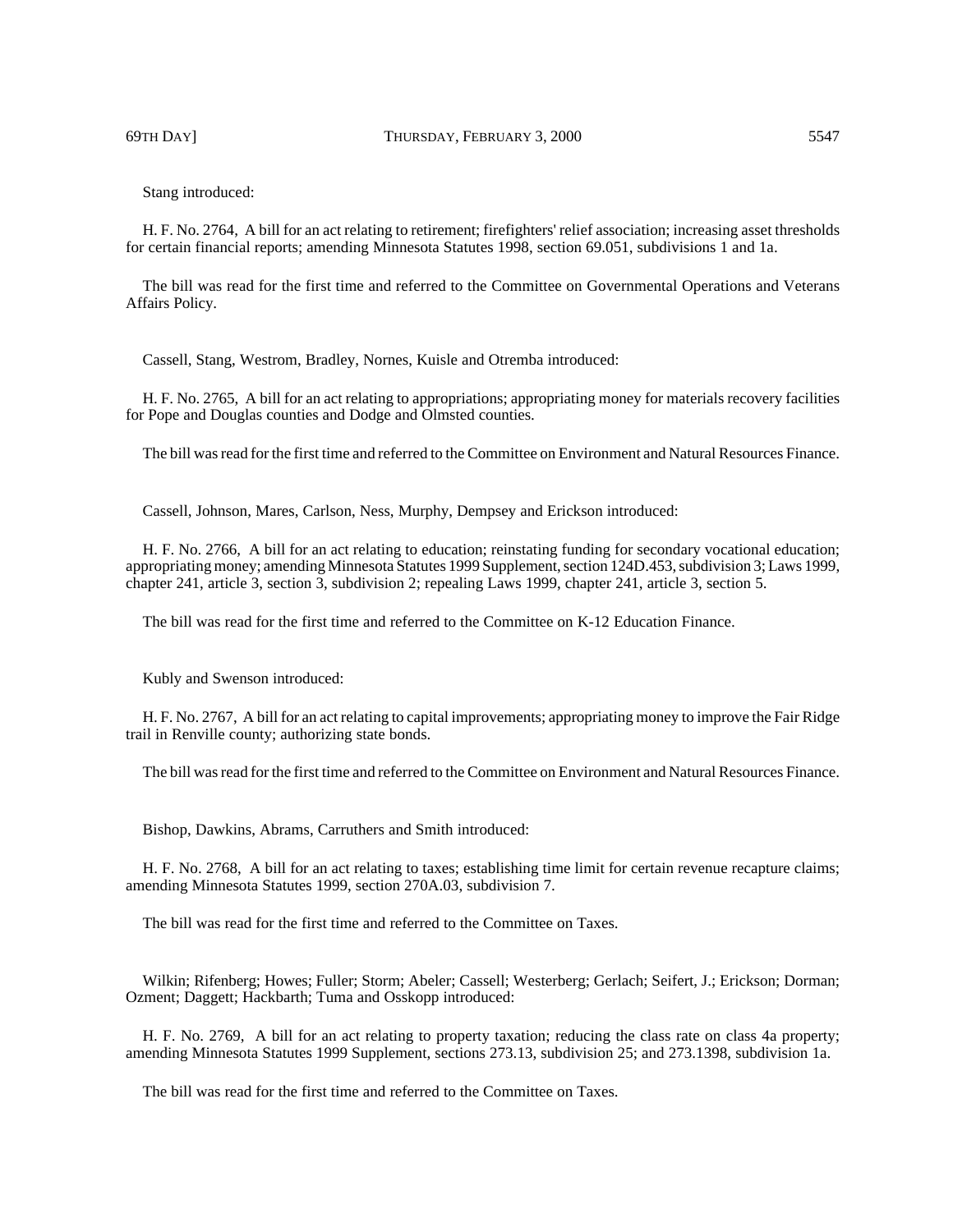5548 JOURNAL OF THE HOUSE [69TH DAY

Wilkin, Seagren, Erhardt, Paulsen and Larsen, P., introduced:

H. F. No. 2770, A bill for an act relating to property taxes; eliminating the metropolitan area fiscal disparities program; amending Minnesota Statutes 1998, sections 415.16, subdivision 2; and 469.177, by adding a subdivision; repealing Minnesota Statutes 1998, sections 473F.001; 473F.01; 473F.02; 473F.03; 473F.05; 473F.06; 473F.07; 473F.08; 473F.09; 473F.10; 473F.11; and 473F.13.

The bill was read for the first time and referred to the Committee on Taxes.

Tomassoni and Solberg introduced:

H. F. No. 2771, A bill for an act relating to gambling; authorizing a video lottery pilot project to be conducted by the state lottery; providing for the allocation of gross receipts; amending Minnesota Statutes 1998, sections 349A.01, subdivisions 7, 8, 11, and by adding a subdivision; 349A.04; 349A.05; 349A.06, subdivisions 1, 5, 6, 8, and 11; 349A.08, subdivisions 1 and 5; 349A.09, subdivision 1; 349A.10, subdivisions 2, 3, 4, and 5; 349A.11, subdivision 1; 349A.12, subdivisions 1, 2, 6, and by adding a subdivision; 349A.13; and 609.75, subdivision 4; proposing coding for new law in Minnesota Statutes, chapter 349A.

The bill was read for the first time and referred to the Committee on Governmental Operations and Veterans Affairs Policy.

Tomassoni, Rukavina and Bakk introduced:

H. F. No. 2772, A bill for an act relating to education; authorizing a severance levy for independent school district No. 2711, Mesabi East.

The bill was read for the first time and referred to the Committee on K-12 Education Finance.

Lieder introduced:

H. F. No. 2773, A bill for an act relating to education finance; authorizing a fund transfer for independent school district No. 2215, Norman County East.

The bill was read for the first time and referred to the Committee on K-12 Education Finance.

Broecker, Bishop and Pugh introduced:

H. F. No. 2774, A bill for an act relating to controlled substances; delaying the effective date for classifying Carisoprodol as a schedule IV controlled substance; amending Laws 1997, chapter 239, article 4, section 15, as amended.

The bill was read for the first time and referred to the Committee on Crime Prevention.

Kielkucki, Mahoney, Trimble, Rhodes and Mares introduced:

H. F. No. 2775, A bill for an act relating to capital improvements; authorizing state bonds; appropriating money to complete construction of an Achievement Plus facility in Independent School District No. 625, St. Paul.

The bill was read for the first time and referred to the Committee on K-12 Education Finance.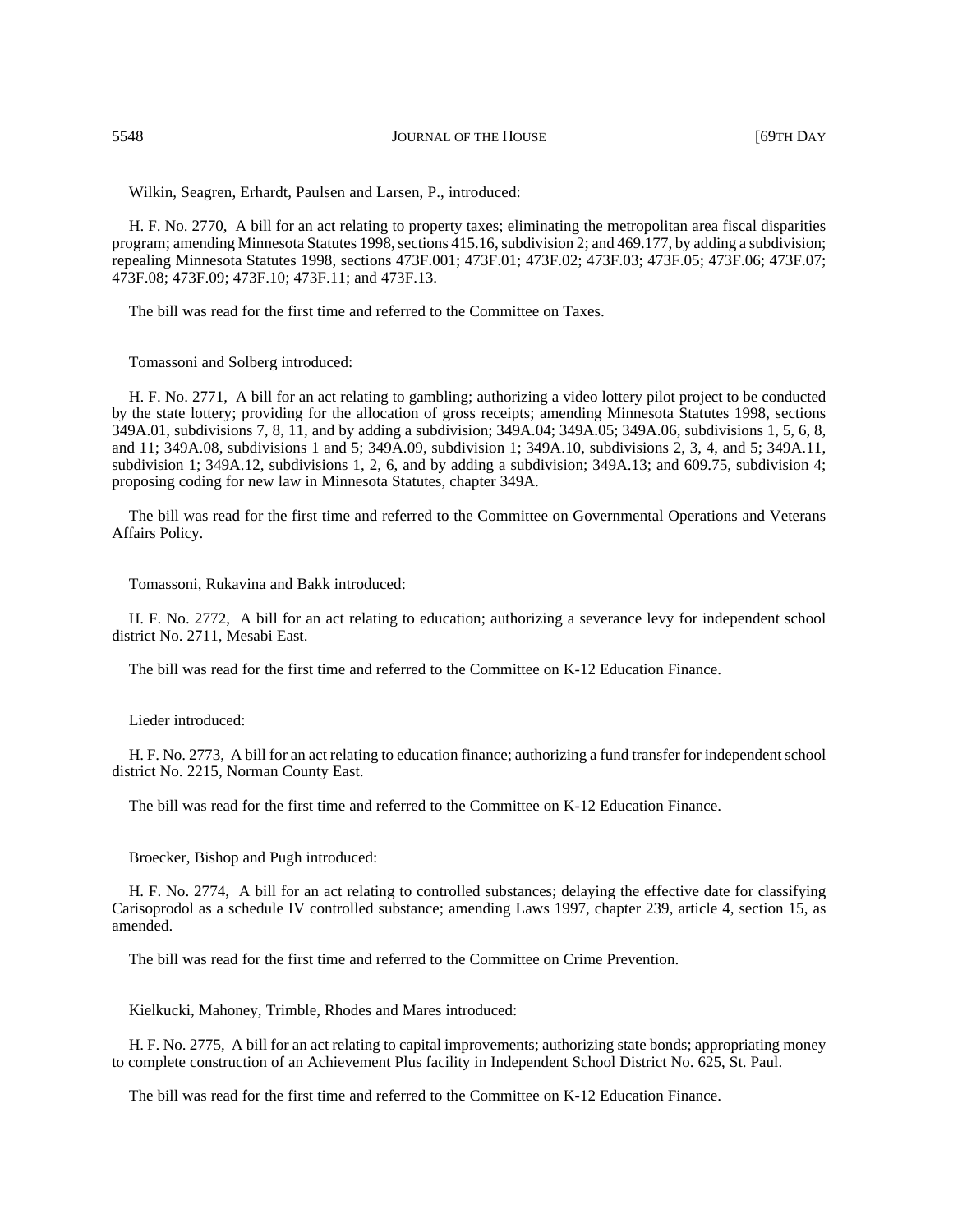69TH DAY] THURSDAY, FEBRUARY 3, 2000 5549

Johnson introduced:

H. F. No. 2776, A bill for an act relating to retirement; authorizing purchase of prior service credit in the public employees retirement association by certain members of the Spring Lake Park Fire Department, Inc.

The bill was read for the first time and referred to the Committee on Governmental Operations and Veterans Affairs Policy.

Stanek, Wenzel, Murphy and Mares introduced:

H. F. No. 2777, A bill for an act relating to retirement; raising maximum annual employer contribution limits for plans under section 403(b) and 457(b) of the federal Internal Revenue Code; amending Minnesota Statutes 1998, section 356.24, by adding a subdivision; Minnesota Statutes 1999 Supplement, section 356.24, subdivision 1.

The bill was read for the first time and referred to the Committee on Governmental Operations and Veterans Affairs Policy.

Tomassoni, Bakk, Solberg and Anderson, I., introduced:

H. F. No. 2778, A bill for an act relating to economic development; providing financial assistance to businesses adversely affected by the lack of snowfall; appropriating money.

The bill was read for the first time and referred to the Committee on Jobs and Economic Development Policy.

Mulder, Bradley, Boudreau, Huntley, Nornes, Otremba and Howes introduced:

H. F. No. 2779, A bill for an act relating to human services; increasing prepaid medical assistance program capitation rates for nonmetropolitan counties; amending Minnesota Statutes 1999 Supplement, section 256B.69, subdivision 5b.

The bill was read for the first time and referred to the Committee on Health and Human Services Policy.

Howes; Cassell; Anderson, I.; Hasskamp; Fuller and Daggett introduced:

H. F. No. 2780, A bill for an act relating to economic development; appropriating money for the tourism loan program.

The bill was read for the first time and referred to the Committee on Jobs and Economic Development Finance.

Mulder; Seifert, M.; Winter and Harder introduced:

H. F. No. 2781, A bill for an act relating to taxation; property; providing that the commissioner of revenue assess wind energy conversion systems; amending Minnesota Statutes 1998, section 273.37, subdivision 3.

The bill was read for the first time and referred to the Committee on Taxes.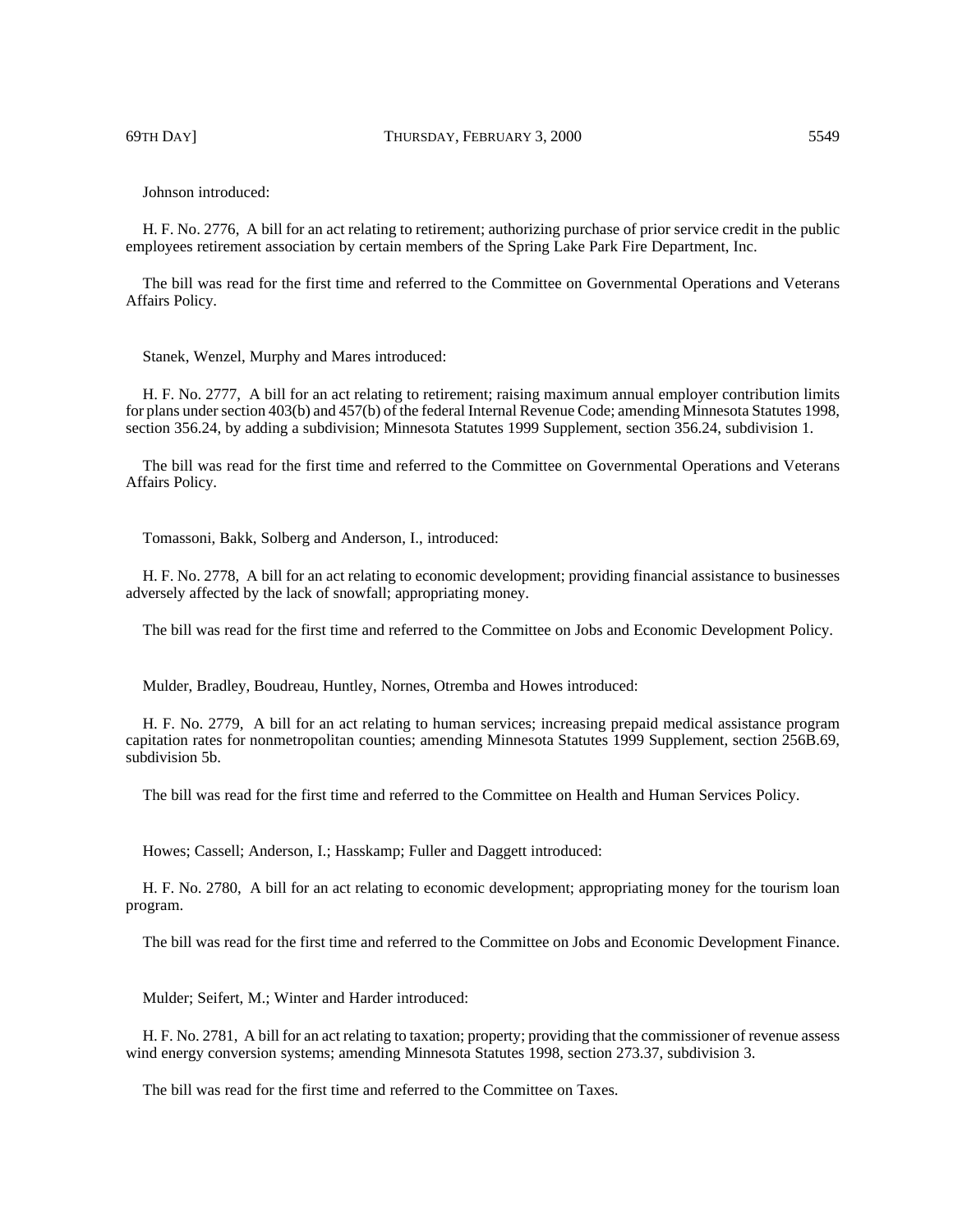Wenzel; Anderson, I.; Seifert, M.; Otremba; Haas and Boudreau introduced:

H. F. No. 2782, A bill for an act proposing amendments to the Minnesota Constitution, article IV, sections 4, 6, and 12; relating to the legislature and legislators; changing provisions governing legislative sessions, terms of office, and qualification for office.

The bill was read for the first time and referred to the Committee on Governmental Operations and Veterans Affairs Policy.

#### Davids introduced:

H. F. No. 2783, A bill for an act relating to transportation; transferring money to highway user tax distribution fund; designating portion of appropriation for right-of-way acquisition; authorizing state bonds and appropriating money for local bridge replacement and rehabilitation.

The bill was read for the first time and referred to the Committee on Transportation Finance.

Dorman, Swenson, Jaros, Westfall, Kubly, Gunther and Daggett introduced:

H. F. No. 2784, A bill for an act relating to economic development; regulating rural challenge grant program loan repayments; amending Minnesota Statutes 1998, section 116J.415, subdivision 7.

The bill was read for the first time and referred to the Committee on Jobs and Economic Development Finance.

Rest and Rhodes introduced:

H. F. No. 2785, A bill for an act relating to charitable organizations; amending report filing requirements; amending Minnesota Statutes 1998, section 309.53, subdivision 2.

The bill was read for the first time and referred to the Committee on Governmental Operations and Veterans Affairs Policy.

Kubly introduced:

H. F. No. 2786, A bill for an act relating to agricultural relief; providing additional relief to certain farmers who farm together under one farm number; appropriating money; amending Laws 1999, chapter 112, subdivision 2.

The bill was read for the first time and referred to the Committee on Agriculture and Rural Development Finance.

Erickson, Entenza, Kielkucki, Mares and Greiling introduced:

H. F. No. 2787, A bill for an act relating to education; using operating capital revenue for school media centers; amending Minnesota Statutes 1999 Supplement, section 126C.10, subdivision 14.

The bill was read for the first time and referred to the Committee on K-12 Education Finance.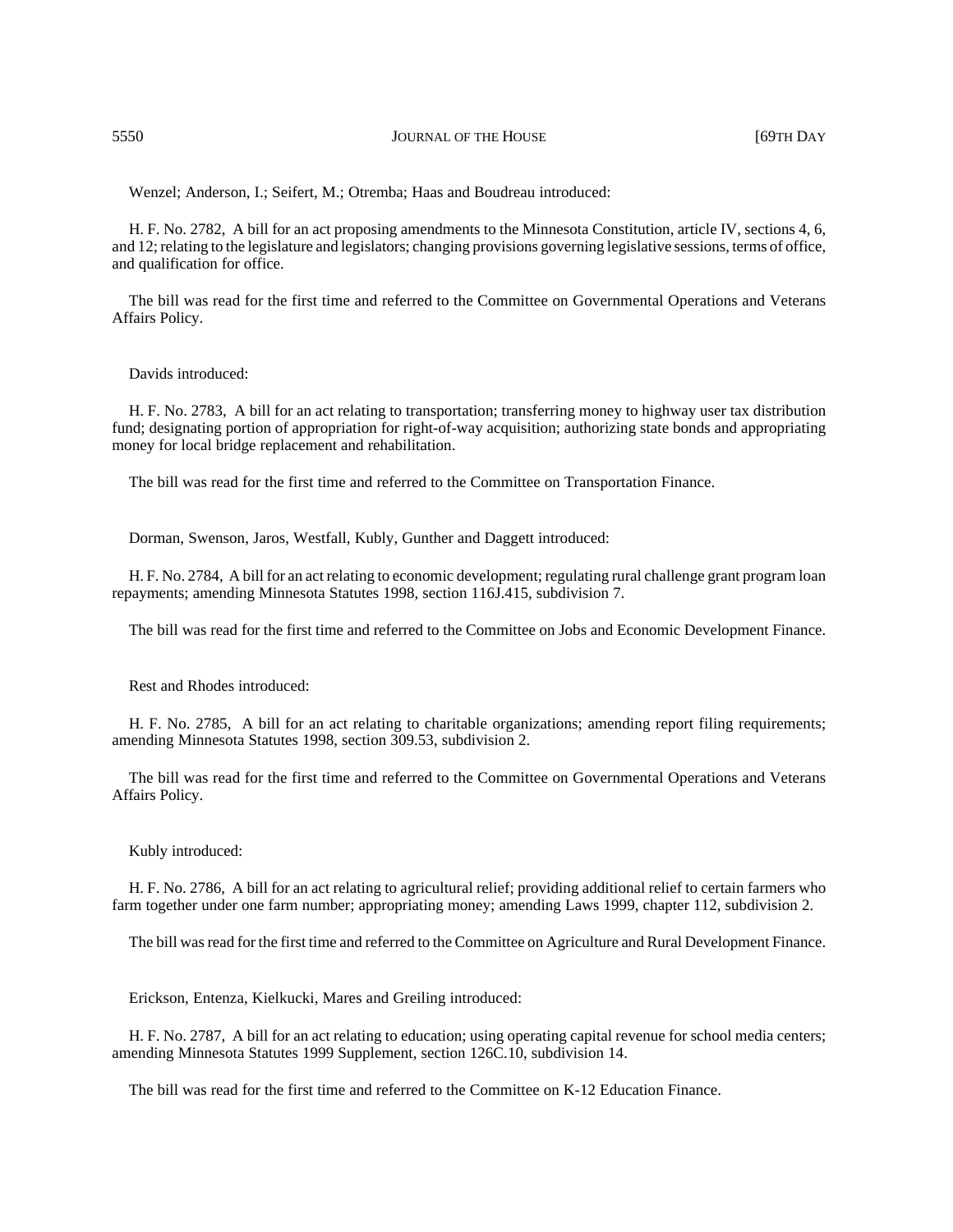Mullery; Clark, K.; Skoglund; Leighton; Holberg; Broecker; Stanek; Knoblach; Mahoney; Jaros; Trimble and Carlson introduced:

H. F. No. 2788, A bill for an act relating to crime prevention; enhancing the penalties for pimps and patrons of juvenile prostitutes; amending Minnesota Statutes 1998, section 609.322, subdivision 1.

The bill was read for the first time and referred to the Committee on Crime Prevention.

Orfield and Gleason introduced:

H. F. No. 2789, A bill for an act relating to the city of Minneapolis; increasing the police chief's appointing authority; amending Laws 1961, chapter 108, section 1, as amended.

The bill was read for the first time and referred to the Committee on Governmental Operations and Veterans Affairs Policy.

Boudreau, Seagren, Tuma, Luther and Kalis introduced:

H. F. No. 2790, A bill for an act relating to education; planning for an addition to the library for the blind and physically handicapped; appropriating money.

The bill was read for the first time and referred to the Committee on K-12 Education Finance.

Abrams, Erhardt, Wejcman, Gleason and Larsen, P., introduced:

H. F. No. 2791, A bill for an act relating to Hennepin county; making changes to provisions on its human resources board and department; amending Minnesota Statutes 1998, sections 383B.26; 383B.27; 383B.28, subdivisions 1, 3, and 4; 383B.29; 383B.30; 383B.31; 383B.32, subdivisions 2 and 3; repealing Minnesota Statutes 1998, section 383B.35.

The bill was read for the first time and referred to the Committee on Local Government and Metropolitan Affairs.

Hackbarth, Tingelstad, Rostberg and Anderson, B., introduced:

H. F. No. 2792, A bill for an act relating to education; authorizing a fund transfer for independent school district No. 15, St. Francis.

The bill was read for the first time and referred to the Committee on K-12 Education Finance.

### Tunheim introduced:

H. F. No. 2793, A bill for an act relating to human services; increasing the medical assistance pharmacy dispensing fee; requiring demonstration providers to reimburse pharmacies at or above the medical assistance rate; amending Minnesota Statutes 1998, section 256B.69, by adding a subdivision; Minnesota Statutes 1999 Supplement, section 256B.0625, subdivision 13.

The bill was read for the first time and referred to the Committee on Health and Human Services Policy.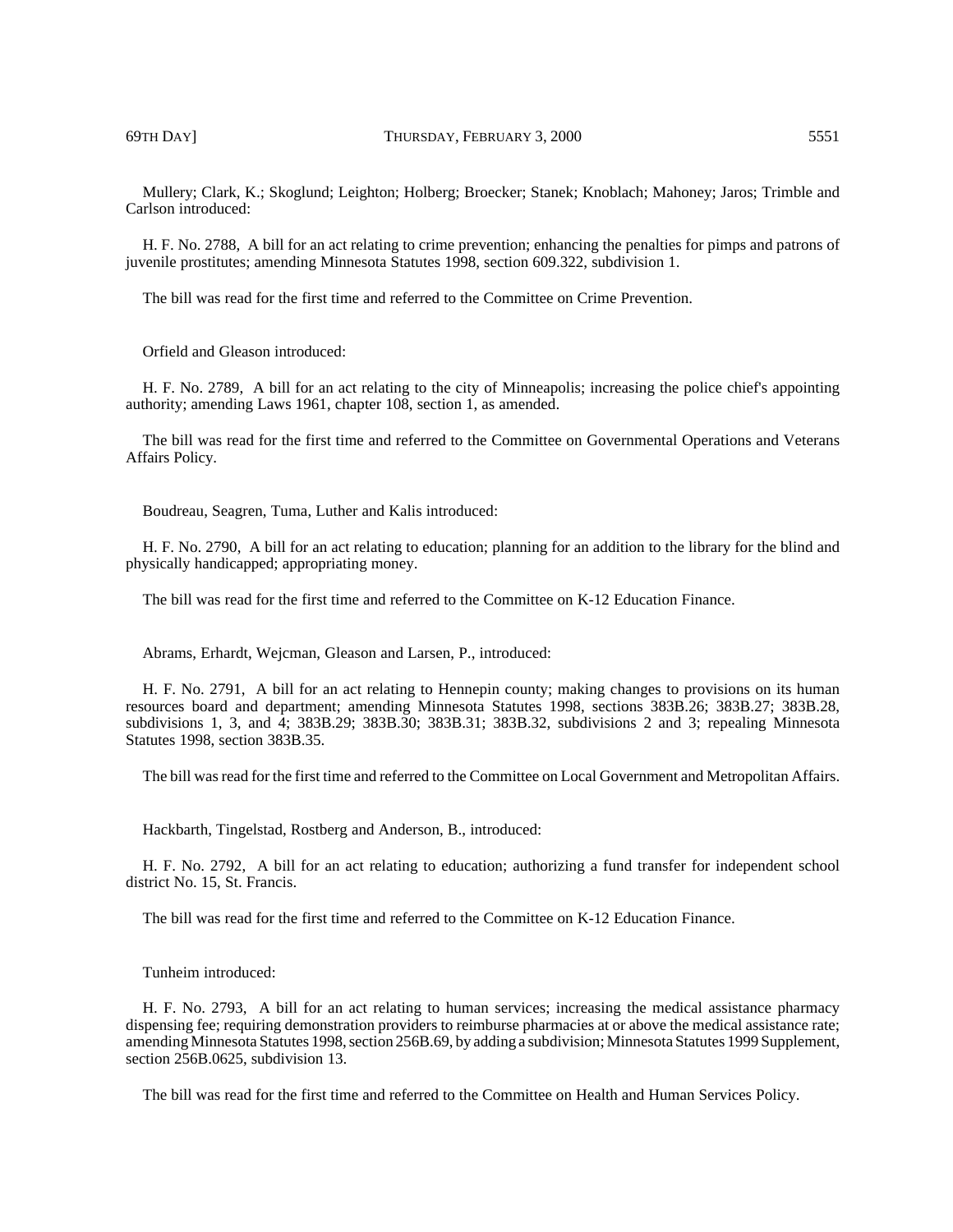Tunheim introduced:

H. F. No. 2794, A bill for an act relating to human services; increasing the reimbursement rate for dental providers; amending Minnesota Statutes 1999 Supplement, section 256B.76.

The bill was read for the first time and referred to the Committee on Health and Human Services Policy.

Ness, Finseth and Rostberg introduced:

H. F. No. 2795, A bill for an act relating to taxes; property taxes; levy limits; allowing a special levy for certain county social service costs; amending Minnesota Statutes 1999 Supplement, section 275.70, subdivision 5.

The bill was read for the first time and referred to the Committee on Taxes.

Ness, Peterson, Harder, Kubly, Otremba, Rostberg and Finseth introduced:

H. F. No. 2796, A bill for an act relating to agricultural real estate; requiring certain disclosures to a third party signer of a debt instrument; defining terms; providing a remedy; proposing coding for new law in Minnesota Statutes, chapter 47.

The bill was read for the first time and referred to the Committee on Agriculture Policy.

Tunheim introduced:

H. F. No. 2797, A bill for an act relating to economic development; regulating eligibility of farmers for the dislocated worker program; amending Minnesota Statutes 1999 Supplement, section 268.975, subdivision 3.

The bill was read for the first time and referred to the Committee on Agriculture Policy.

Ness, Swenson, Juhnke, Fuller, Skoe, Kalis, Cassell, Peterson, Kubly, Harder, Otremba, Rostberg, Westfall, Westrom, Finseth and Dorman introduced:

H. F. No. 2798, A bill for an act relating to agriculture; allowing alternative uses for certain feedlot penalty orders; amending Minnesota Statutes 1998, section 116.072, subdivision 1; Minnesota Statutes 1999 Supplement, section 116.072, subdivision 13.

The bill was read for the first time and referred to the Committee on Agriculture Policy.

Ness, Peterson, Finseth, Rostberg and Skoe introduced:

H. F. No. 2799, A bill for an act relating to agriculture; providing an exemption from corporate farm law for certain wildlife properties; amending Minnesota Statutes 1999 Supplement, section 500.24, subdivisions 2 and 3.

The bill was read for the first time and referred to the Committee on Agriculture Policy.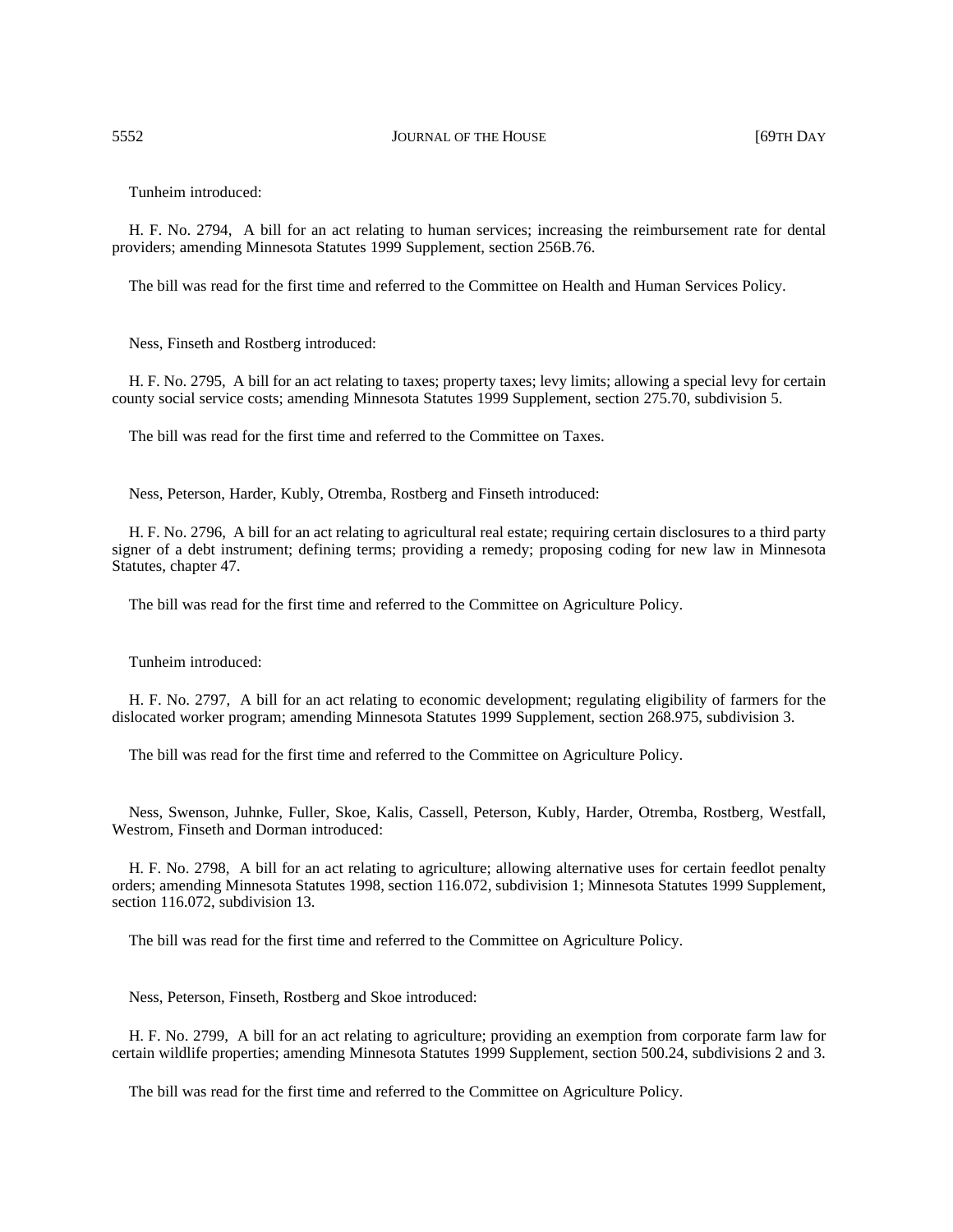Westrom, Westfall, Cassell, Peterson and Nornes introduced:

H. F. No. 2800, A bill for an act relating to capital improvements; appropriating money to the University of Minnesota for projects at the Morris campus.

The bill was read for the first time and referred to the Committee on Higher Education Finance.

Howes, Tingelstad, Bakk, Hasskamp and Fuller introduced:

H. F. No. 2801, A bill for an act relating to civil actions; creating immunity for placement of water buoys; proposing coding for new law in Minnesota Statutes, chapter 604A.

The bill was read for the first time and referred to the Committee on Civil Law.

Smith; Wenzel; Anderson, I., and Mares introduced:

H. F. No. 2802, A bill for an act relating to retirement; authorizing purchase of service credit from the Minnesota state retirement system for certain periods of military service; proposing coding for new law in Minnesota Statutes, chapter 352.

The bill was read for the first time and referred to the Committee on Governmental Operations and Veterans Affairs Policy.

Smith, Leighton, Holberg, Broecker and Mares introduced:

H. F. No. 2803, A bill for an act relating to courts; authorizing court reporters in certain judicial districts to organize under the Public Employment Labor Relations Act; amending Minnesota Statutes 1999 Supplement, sections 179A.03, subdivision 14; and 179A.101, subdivisions 1 and 2.

The bill was read for the first time and referred to the Committee on Civil Law.

Kubly and Juhnke introduced:

H. F. No. 2804, A bill for an act relating to capital improvements; authorizing issuance of state bonds; appropriating money to the city of Lake Lillian to construct a community center.

The bill was read for the first time and referred to the Committee on Jobs and Economic Development Finance.

Mulder, Sykora, Gray, Abeler and McGuire introduced:

H. F. No. 2805, A bill for an act relating to education; increasing state aid for early childhood family education; appropriating money; amending Laws 1999, chapter 205, article 1, section 65; and section 71, subdivision 3.

The bill was read for the first time and referred to the Committee on Family and Early Childhood Education Finance.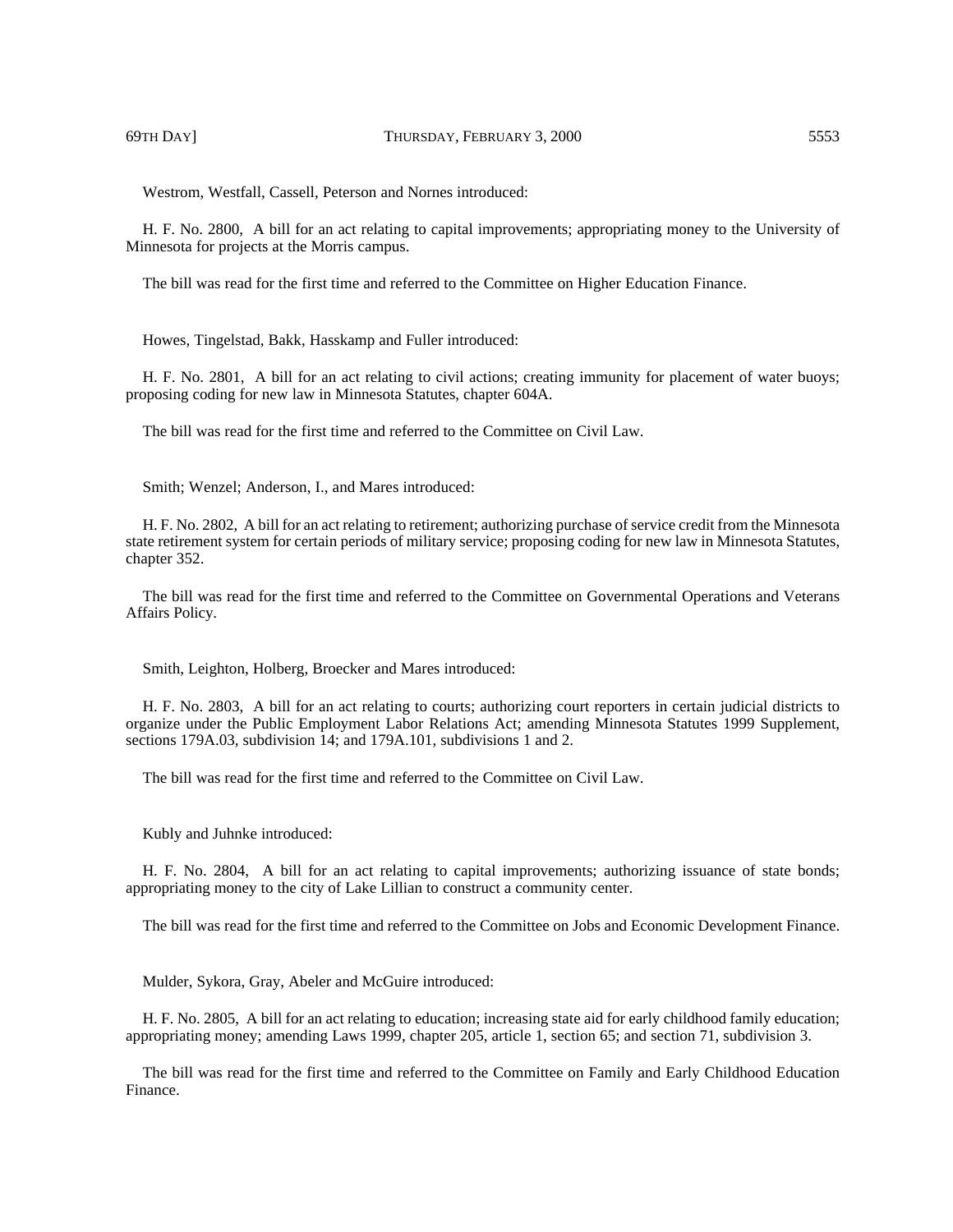Howes introduced:

H. F. No. 2806, A bill for an act relating to motor vehicles; increasing fee for deputy registrars; making clarifying changes; amending Minnesota Statutes 1998, section 168.33, subdivision 7.

The bill was read for the first time and referred to the Committee on Transportation Policy.

Howes; Bakk; Anderson, I.; Tingelstad and Workman introduced:

H. F. No. 2807, A bill for an act relating to game and fish; requiring changes to the perch limit on inland waters.

The bill was read for the first time and referred to the Committee on Environment and Natural Resources Policy.

Howes, Abeler, Storm, Hasskamp, Wagenius, Fuller and Westerberg introduced:

H. F. No. 2808, A bill for an act relating to capital improvements; appropriating money to Cass county to acquire fee title to protect critical habitat in the Tri-County Leech Lake Watershed.

The bill was read for the first time and referred to the Committee on Environment and Natural Resources Finance.

Howes, Otremba, Abeler, Goodno, McCollum, Boudreau and Wilkin introduced:

H. F. No. 2809, A bill for an act relating to human services; clarifying admissions criteria for the Ah-Gwah-Ching center; requiring the center to provide information on and promote the use of the geriatric rapid assessment stabilization program; proposing coding for new law in Minnesota Statutes, chapter 251.

The bill was read for the first time and referred to the Committee on Health and Human Services Policy.

Buesgens and Davids introduced:

H. F. No. 2810, A bill for an act relating to commerce; protecting the privacy of financial data; enhancing federal requirements and providing state enforcement; proposing coding for new law in Minnesota Statutes, chapter 45.

The bill was read for the first time and referred to the Committee on Commerce.

Davids introduced:

H. F. No. 2811, A bill for an act relating to capital improvements; authorizing state bonds; appropriating money for an alternative facilities design grant to independent school district No. 495, Grand Meadow.

The bill was read for the first time and referred to the Committee on K-12 Education Finance.

Opatz introduced:

H. F. No. 2812, A bill for an act relating to education; providing funding for a nursing science program at St. Cloud state university; appropriating money.

The bill was read for the first time and referred to the Committee on Higher Education Finance.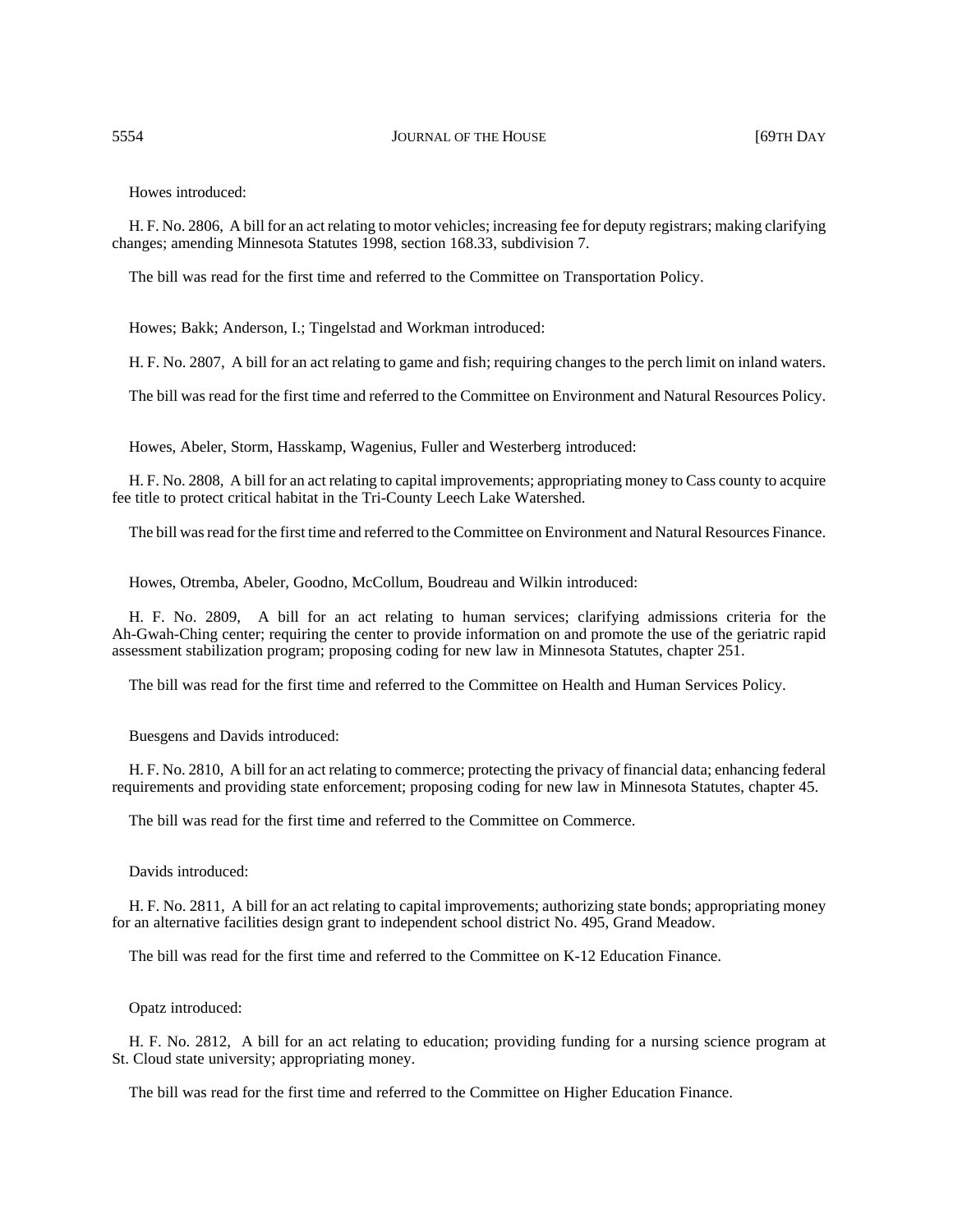Goodno introduced:

H. F. No. 2813, A bill for an act relating to capital improvements; appropriating money to the board of trustees of the Minnesota state colleges and universities to design, construct, and renovate health science instructional space at Northwest technical college; authorizing state bonds.

The bill was read for the first time and referred to the Committee on Higher Education Finance.

### Abeler introduced:

H. F. No. 2814, A bill for an act relating to workers' compensation; eliminating a disability pension offset for certain public employees; amending Minnesota Statutes 1998, section 176.021, subdivision 7.

The bill was read for the first time and referred to the Committee on Jobs and Economic Development Policy.

Carruthers, Stanek, Broecker and Skoglund introduced:

H. F. No. 2815, A bill for an act relating to crime; providing for the distribution of certain fine proceeds in Hennepin county; repealing an expiration date; amending Minnesota Statutes 1998, section 488A.03, subdivision 11; repealing Laws 1998, chapter 367, article 8, section 25.

The bill was read for the first time and referred to the Committee on Crime Prevention.

Marko introduced:

H. F. No. 2816, A bill for an act relating to retirement; authorizing the payment of omitted salary deductions to the public employees retirement association by certain employees of Dakota county.

The bill was read for the first time and referred to the Committee on Governmental Operations and Veterans Affairs Policy.

Sykora, Greiling, Seagren and Erickson introduced:

H. F. No. 2817, A bill for an act relating to education; determining the number of Minnesota school children diagnosed with attention deficit disorder or attention deficit hyperactivity disorder currently taking amphetamine prescription drugs; appropriating money.

The bill was read for the first time and referred to the Committee on K-12 Education Finance.

Opatz introduced:

H. F. No. 2818, A bill for an act relating to education; requiring the board of teaching to report annually on the performance of teacher candidates on the reading, writing, and math skills exam and on common core assessments; amending Minnesota Statutes 1998, section 122A.18, subdivision 2.

The bill was read for the first time and referred to the Committee on Education Policy.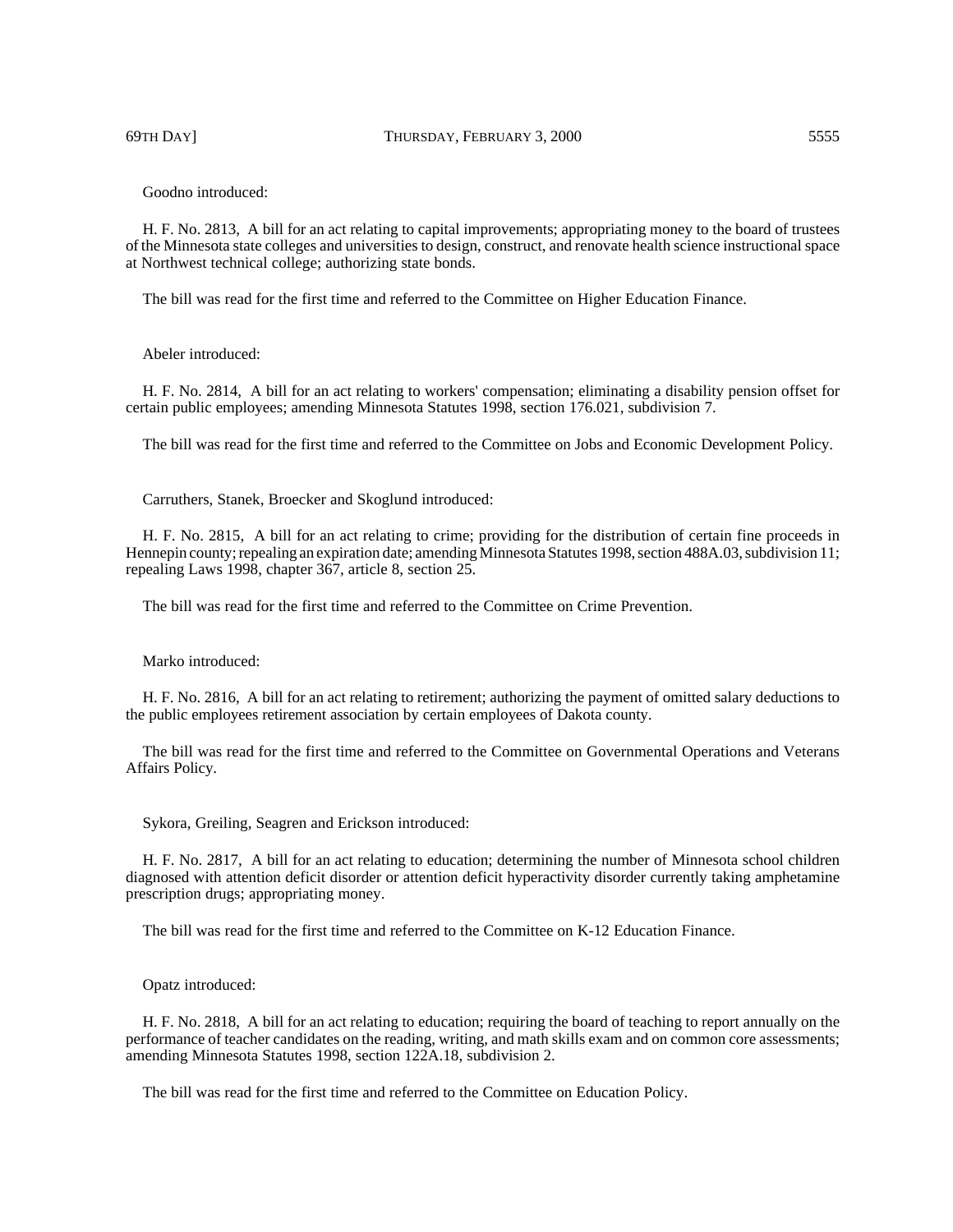Cassell; Stang; Osskopp; Anderson, I.; Ozment; Broecker; Davids; Otremba; Stanek; Fuller; Smith and Larsen, P., introduced:

H. F. No. 2819, A bill for an act relating to state lands; authorizing conveyance of certain surplus state land in Stearns county.

The bill was read for the first time and referred to the Committee on Environment and Natural Resources Policy.

McElroy introduced:

H. F. No. 2820, A bill for an act relating to economic development; providing catalyst grants to promote Internet access in rural Minnesota; appropriating money.

The bill was read for the first time and referred to the Committee on Jobs and Economic Development Policy.

Solberg introduced:

H. F. No. 2821, A bill for an act relating to education; providing for enhanced pairing cooperation and combination aid for independent school district Nos. 318, Grand Rapids; 316, Greenway; and 319, Nashwauk-Keewatin; appropriating money.

The bill was read for the first time and referred to the Committee on K-12 Education Finance.

Rhodes, Murphy, Juhnke, Ozment and Osskopp introduced:

H. F. No. 2822, A bill for an act relating to the capitol area; requiring the capitol area architectural and planning board to select a site in the capitol area for installation of the memorial to Minnesota firefighters that is now installed at Minneapolis-St. Paul International Airport.

The bill was read for the first time and referred to the Committee on Governmental Operations and Veterans Affairs Policy.

Howes introduced:

H. F. No. 2823, A bill for an act relating to game and fish; modifying provisions for using artificial lights to locate animals; amending Minnesota Statutes 1998, section 97B.081, subdivision 2.

The bill was read for the first time and referred to the Committee on Environment and Natural Resources Policy.

Haas and Wilkin introduced:

H. F. No. 2824, A bill for an act relating to motor vehicles; providing for one or two license plates on collector and similar vehicles at the owner's discretion; amending Minnesota Statutes 1998, section 169.79.

The bill was read for the first time and referred to the Committee on Transportation Policy.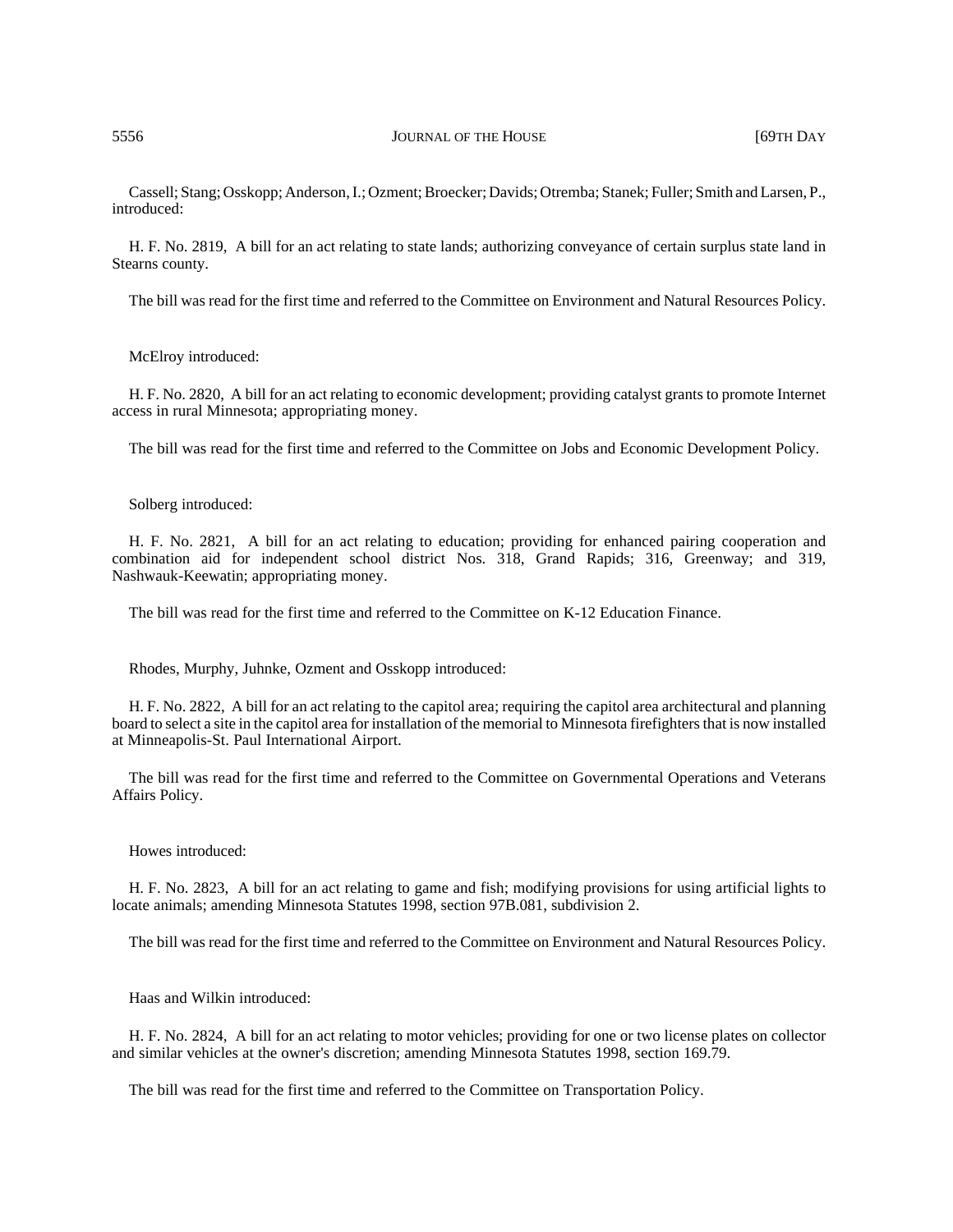69TH DAY] THURSDAY, FEBRUARY 3, 2000 5557

Haas introduced:

H. F. No. 2825, A bill for an act relating to local government; prohibiting local governments from regulating charges of entities regulated by the commissioner of commerce; proposing coding for new law in Minnesota Statutes, chapter 465.

The bill was read for the first time and referred to the Committee on Commerce.

Seifert, M.; Rhodes; Erickson and Workman introduced:

H. F. No. 2826, A bill for an act relating to elections; clarifying provisions and conforming procedures under the Minnesota election law and related provisions; amending Minnesota Statutes 1998, sections 103C.305, subdivision 6; 103C.315, subdivision 2; 123B.09, subdivision 1; 201.061, subdivision 4; 201.161; 201.171; 203B.06, subdivision 6; 204B.09, subdivision 1a; 204B.12, subdivision 1; 204B.14, subdivisions 2, 5, and 6; 204B.16, subdivision 1; 204B.18, subdivision 1; 204B.19, subdivision 6; 204B.36, subdivision 2; 204B.40; 204C.32, subdivision 1; 204C.37; 204D.13, subdivision 1; 204D.25, subdivision 1; 204D.27, subdivision 8; 205.13, subdivision 6, and by adding a subdivision; 205.17, subdivision 1; 205A.06, subdivision 5, and by adding a subdivision; 206.90, subdivision 6; and 447.32, subdivision 1; Minnesota Statutes 1999 Supplement, sections 10A.31, subdivision 3a; 203B.04, subdivision 1; 203B.085; 367.03, subdivision 4; and 447.32, subdivision 4; repealing Minnesota Statutes 1998, sections 203B.02, subdivision 1a; 204B.09, subdivision 2; and 204B.45, subdivision 1a.

The bill was read for the first time and referred to the Committee on Governmental Operations and Veterans Affairs Policy.

#### Mares introduced<sup>.</sup>

H. F. No. 2827, A bill for an act relating to retirement; modifying criteria for membership in the local government employees correctional plan; amending Minnesota Statutes 1999 Supplement, section 353E.02.

The bill was read for the first time and referred to the Committee on Governmental Operations and Veterans Affairs Policy.

#### Murphy introduced:

H. F. No. 2828, A bill for an act relating to taxes; local sales and use tax; expanding the uses for the Hermantown local sales tax; amending Laws 1996, chapter 471, article 2, section 29.

The bill was read for the first time and referred to the Committee on Taxes.

Clark, K.; McCollum; Chaudhary; Koskinen; Mullery; Abeler; Gleason and Mariani introduced:

H. F. No. 2829, A bill for an act relating to financial institutions; requiring that checks be processed in numerical sequence, unless the customer has selected a different method; amending Minnesota Statutes 1998, section 336.4-303.

The bill was read for the first time and referred to the Committee on Commerce.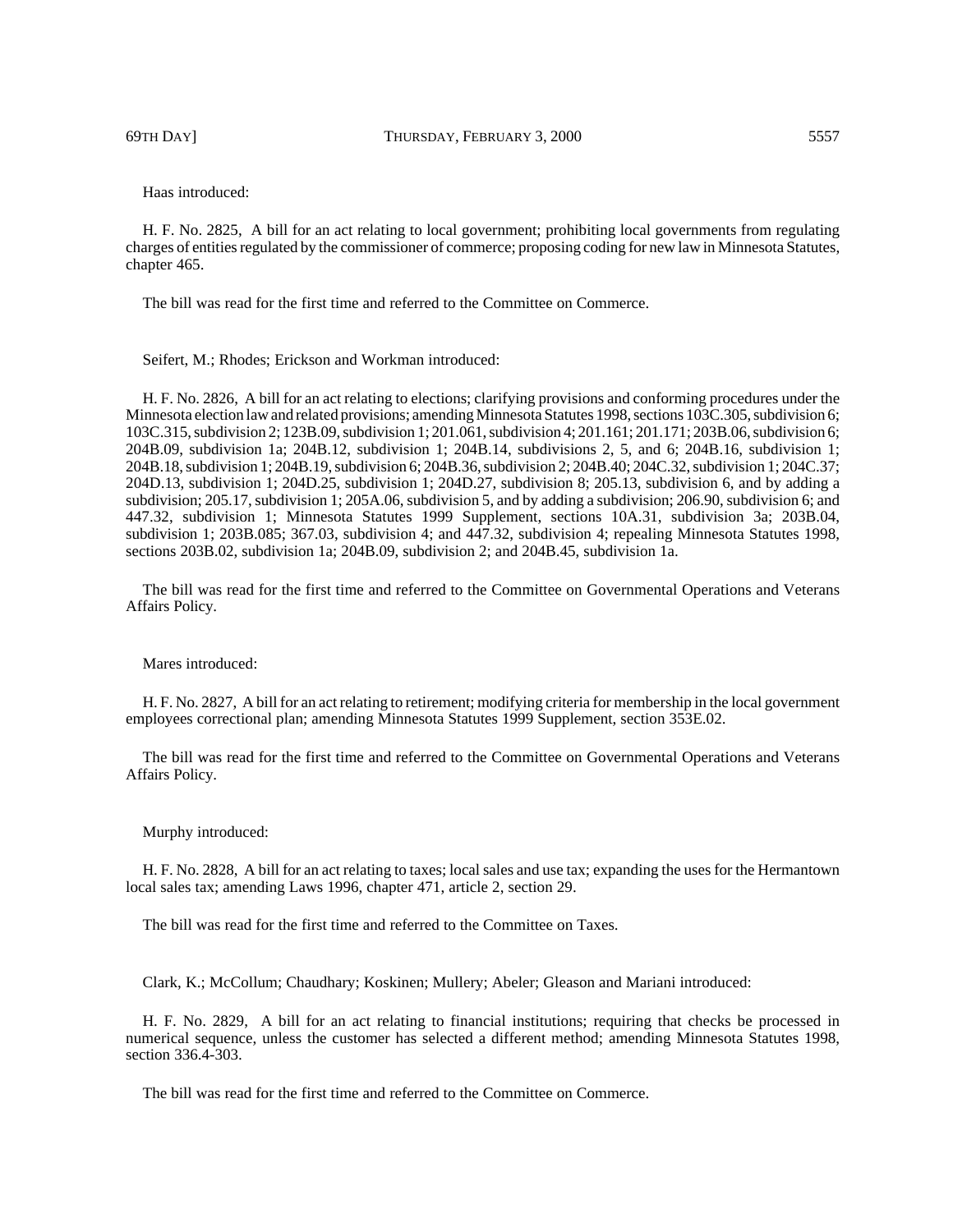Clark, K.; Mullery; Gray; Larsen, P.; Smith; Mariani; Skoglund; Wejcman and Greenfield introduced:

H. F. No. 2830, A bill for an act relating to crime prevention; enhancing the penalties for pimps and patrons of juvenile prostitutes; establishing a grant program to educate and train police officers relating to juvenile prostitution and enhanced juvenile prostitution law enforcement efforts; establishing a grant program to provide shelter and counseling for homeless, runaway, or thrown-away youth at risk of being prostituted or presently being used in prostitution; appropriating money; amending Minnesota Statutes 1998, section 609.322, subdivision 1; proposing coding for new law in Minnesota Statutes, chapter 260B; and 299A.

The bill was read for the first time and referred to the Committee on Crime Prevention.

Clark, K.; Chaudhary; Mullery; Stanek; Gleason; Smith; Mariani; Skoglund; Wejcman; Mahoney and McGuire introduced:

H. F. No. 2831, A bill for an act relating to crime prevention; requiring the commissioner of corrections to develop a plan for services and transitional housing for native American women leaving incarceration; requiring a report.

The bill was read for the first time and referred to the Committee on Crime Prevention.

Dempsey and Cassell introduced:

H. F. No. 2832, A bill for an act relating to education finance; increasing the funding for school district crime prevention activities; appropriating money; amending Minnesota Statutes 1999 Supplement, section 126C.44.

The bill was read for the first time and referred to the Committee on K-12 Education Finance.

McGuire and Skoglund introduced:

H. F. No. 2833, A bill for an act relating to crime; providing for data sharing between probation officers and school officials for juveniles on probation; amending Minnesota Statutes 1999 Supplement, section 260B.171, subdivision 3.

The bill was read for the first time and referred to the Committee on Crime Prevention.

McGuire and Skoglund introduced:

H. F. No. 2834, A bill for an act relating to data practices; providing for access to data of political subdivisions for purposes of child support and paternity actions; authorizing the sharing of certain court services data; amending Minnesota Statutes 1998, sections 13.84, subdivisions 5 and 6; and 609.115, subdivision 5; Minnesota Statutes 1999 Supplement, section 256.978, subdivision 1.

The bill was read for the first time and referred to the Committee on Civil Law.

Marko; Pugh; Larsen, P.; Seifert, J.; Trimble; Milbert and Dempsey introduced:

H. F. No. 2835, A bill for an act relating to capital improvements; authorizing spending to acquire and to better public land and buildings and other public improvements of a capital nature; providing for the I-494 Wakota Bridge; authorizing issuance of bonds; appropriating money.

The bill was read for the first time and referred to the Committee on Transportation Finance.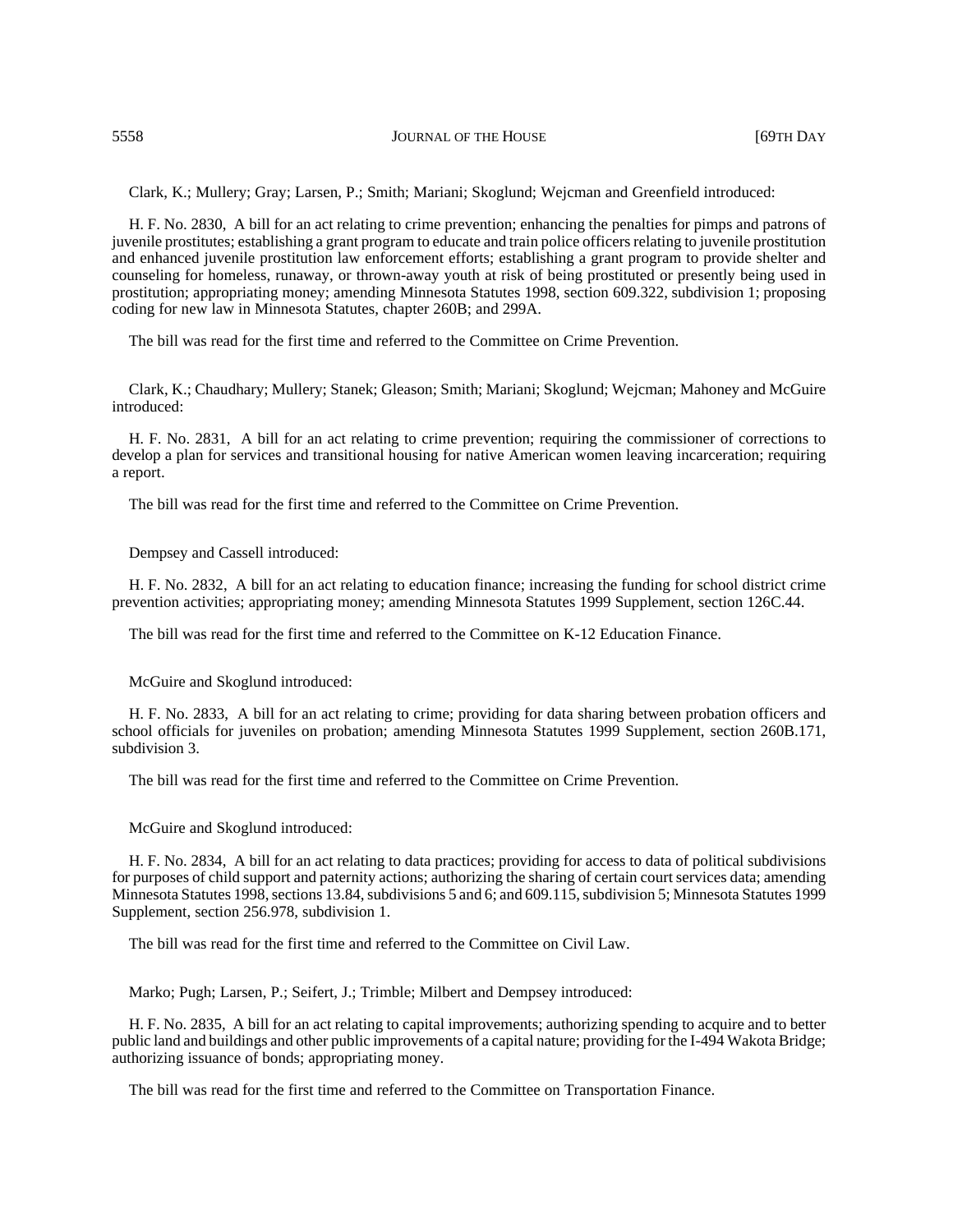69TH DAY] THURSDAY, FEBRUARY 3, 2000 5559

Rostberg introduced:

H. F. No. 2836, A bill for an act relating to the military; clarifying eligibility for membership in the National Guard and the organized militia; amending Minnesota Statutes 1998, section 190.06, subdivisions 1 and 3.

The bill was read for the first time and referred to the Committee on Governmental Operations and Veterans Affairs Policy.

Boudreau, Smith, Carruthers, Bradley, McCollum, Nornes, Holberg, Kielkucki, Harder, Leppik, Dehler, Erickson and Mulder introduced:

H. F. No. 2837, A bill for an act relating to immigration; requiring commissioner of children, families, and learning to use the SAVE system to verify immigration status of applicants for child care assistance; requiring commissioner of human services to use the SAVE system to verify immigration status of applicants for assistance; amending Minnesota Statutes 1998, sections 119B.02, by adding a subdivision; 256.01, by adding a subdivision; and 256J.32, by adding a subdivision.

The bill was read for the first time and referred to the Committee on Civil Law.

Daggett; Finseth; Bakk; Howes; Anderson, I.; Westfall; Hackbarth; Skoe and Boudreau introduced:

H. F. No. 2838, A bill for an act relating to game and fish; requiring a selection of 20 percent of moose licenses each year to be made from previously unsuccessful applicants; amending Minnesota Statutes 1998, section 97A.431, subdivision 4.

The bill was read for the first time and referred to the Committee on Environment and Natural Resources Policy.

Storm; Fuller; Dorman; Swenson; Cassell; Kielkucki; Ness; Bradley; Westfall; Kuisle; Rifenberg; Daggett; Erickson; Harder; Seifert, M.; Clark, J.; Wenzel; Skoe; Rostberg and Dorn introduced:

H. F. No. 2839, A bill for an act relating to economic development; providing funding for the e-Business Institute; appropriating money.

The bill was read for the first time and referred to the Committee on Jobs and Economic Development Policy.

Cassell; Daggett; Anderson, I.; McElroy; Rukavina; Storm; Nornes; Dorman; Swenson; Lindner; Dehler; Kuisle; Finseth and Otremba introduced:

H. F. No. 2840, A bill for an act relating to economic development; providing support for the development of workforce identification systems; appropriating money.

The bill was read for the first time and referred to the Committee on Jobs and Economic Development Policy.

Seifert, M.; Kahn; Storm; Rifenberg; Greiling; Dorman; Broecker; Cassell; Buesgens; Kubly and Dehler introduced:

H. F. No. 2841, A bill for an act relating to state government; regulating administrative rulemaking; making permanent the governor's authority to veto rules; repealing Laws 1999, chapter 129, section 6.

The bill was read for the first time and referred to the Committee on Governmental Operations and Veterans Affairs Policy.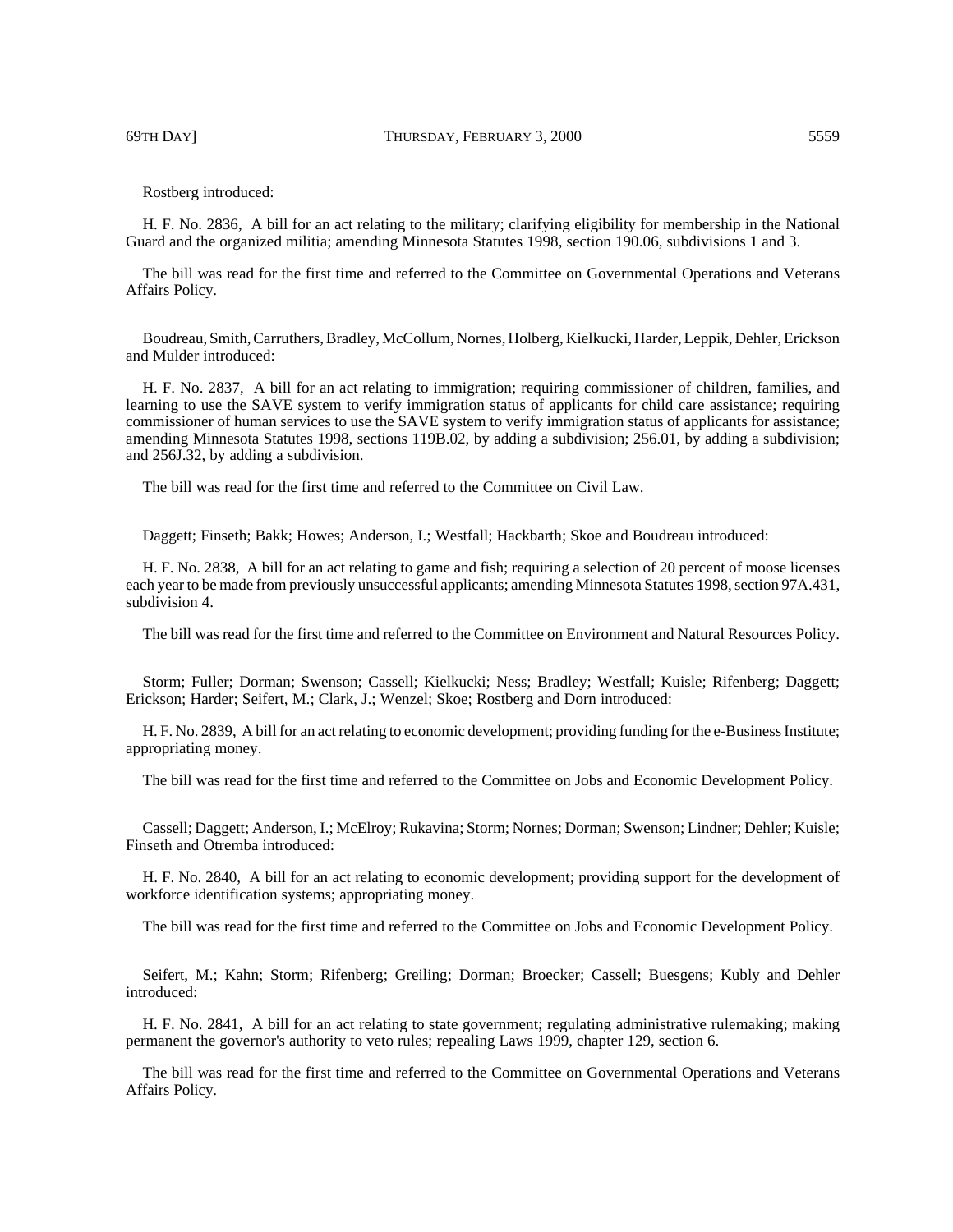Trimble introduced:

H. F. No. 2842, A bill for an act relating to agriculture; providing for regulation of biological control agents transported into Minnesota; proposing coding for new law in Minnesota Statutes, chapter 18.

The bill was read for the first time and referred to the Committee on Agriculture Policy.

Trimble, Kielkucki and Peterson introduced:

H. F. No. 2843, A bill for an act relating to county conservation fees; exempting Ramsey county from imposing the fees; amending Minnesota Statutes 1998, section 40A.152, subdivision 1.

The bill was read for the first time and referred to the Committee on Local Government and Metropolitan Affairs.

Knoblach, Opatz, Schumacher, Stang and Dehler introduced:

H. F. No. 2844, A bill for an act relating to capital improvements; for renovation of and an addition to the department of transportation headquarters facility in St. Cloud; appropriating money.

The bill was read for the first time and referred to the Committee on Transportation Finance.

Knoblach, Opatz, Schumacher, Stang and Dehler introduced:

H. F. No. 2845, A bill for an act relating to capital improvements; authorizing spending to acquire and to better public land and buildings and other public improvements of a capital nature; authorizing the board of trustees of the Minnesota state colleges and universities to make capital improvements at St. Cloud Technical College; authorizing issuance of bonds; appropriating money.

The bill was read for the first time and referred to the Committee on Higher Education Finance.

Bradley; Abeler; Jennings; Westfall; Kielkucki; Daggett; Rifenberg; Ness; Erhardt; Seagren; Kuisle; Storm; Swenson; Gunther; Boudreau; Milbert; Anderson, I.; McCollum; Hasskamp and Kahn introduced:

H. F. No. 2846, A bill for an act relating to the building code; modifying requirements of bleacher safety; amending Minnesota Statutes 1999 Supplement, section 16B.616, subdivision 3.

The bill was read for the first time and referred to the Committee on Commerce.

Opatz, Knoblach, Schumacher, Stang and Dehler introduced:

H. F. No. 2847, A bill for an act relating to capital improvements; authorizing spending to acquire and to better public land and buildings and other public improvements of a capital nature; providing for renovation of two St. Cloud State University buildings; authorizing state bonds; appropriating money.

The bill was read for the first time and referred to the Committee on Higher Education Finance.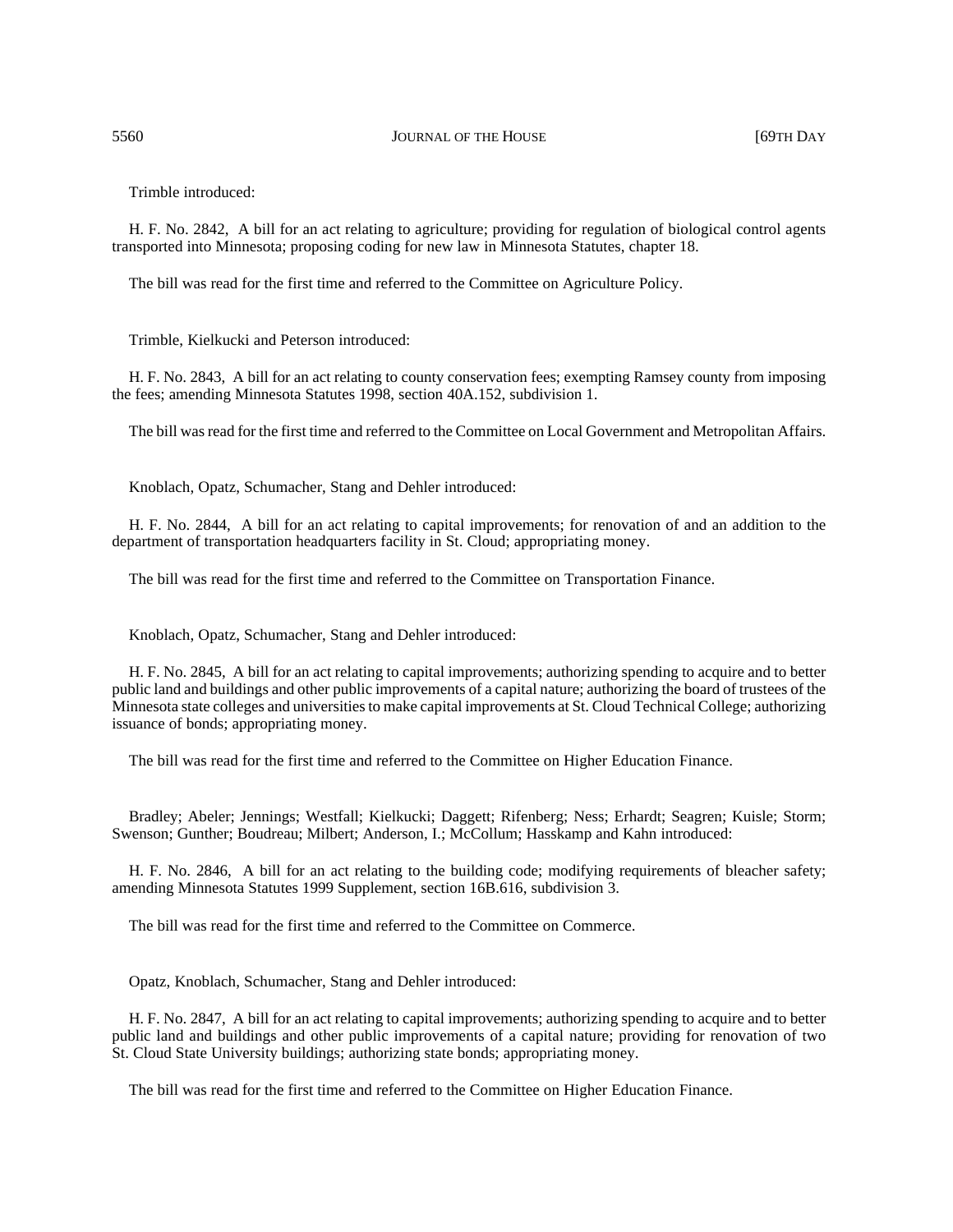Opatz, Schumacher and Dehler introduced:

H. F. No. 2848, A bill for an act relating to appropriations; authorizing state bonds; appropriating money for a grant for parks and trails to the St. Cloud area joint powers board.

The bill was read for the first time and referred to the Committee on Environment and Natural Resources Finance.

Kubly; Peterson; Juhnke; Seifert, M.; Gunther; Winter; Swenson; Kelliher; Entenza; Leighton; Clark, J.; McCollum and Westrom introduced:

H. F. No. 2849, A bill for an act relating to human services; modifying definition of gross income for MinnesotaCare eligibility; amending Minnesota Statutes 1998, section 256L.01, subdivision 4.

The bill was read for the first time and referred to the Committee on Health and Human Services Policy.

Kubly; Winter; Lieder; Seifert, M.; Gunther; Leighton; Clark, J.; McCollum and Westrom introduced:

H. F. No. 2850, A bill for an act relating to health; exempting fundraisers for educational, charitable, and religious organizations from food establishment requirements; amending Minnesota Statutes 1998, section 157.22.

The bill was read for the first time and referred to the Committee on Health and Human Services Policy.

Kalis introduced:

H. F. No. 2851, A bill for an act relating to agriculture; providing funding for Farmamerica - Minnesota's Agricultural Interpretive Center; appropriating money.

The bill was read for the first time and referred to the Committee on Agriculture and Rural Development Finance.

Kubly; Seifert, M.; Swenson; Winter; Gunther; Kelliher; Rifenberg; Leighton; Clark, J., and Westrom introduced:

H. F. No. 2852, A bill for an act relating to utilities; requiring two public utilities commissioners to be from Greater Minnesota; amending Minnesota Statutes 1998, section 216A.03, subdivision 1.

The bill was read for the first time and referred to the Committee on Commerce.

Greenfield; Dorman; Gray; Larsen, P.; Kelliher; Wejcman; Huntley; Koskinen; McCollum; Leighton; Dorn; Jennings; Mariani; Luther and Clark, K., introduced:

H. F. No. 2853, A bill for an act relating to health; appropriating money for the prevention of sexually transmitted infections.

The bill was read for the first time and referred to the Committee on Health and Human Services Policy.

Chaudhary and Lindner introduced:

H. F. No. 2854, A bill for an act relating to employment; appropriating money for the alien labor certification program.

The bill was read for the first time and referred to the Committee on Jobs and Economic Development Finance.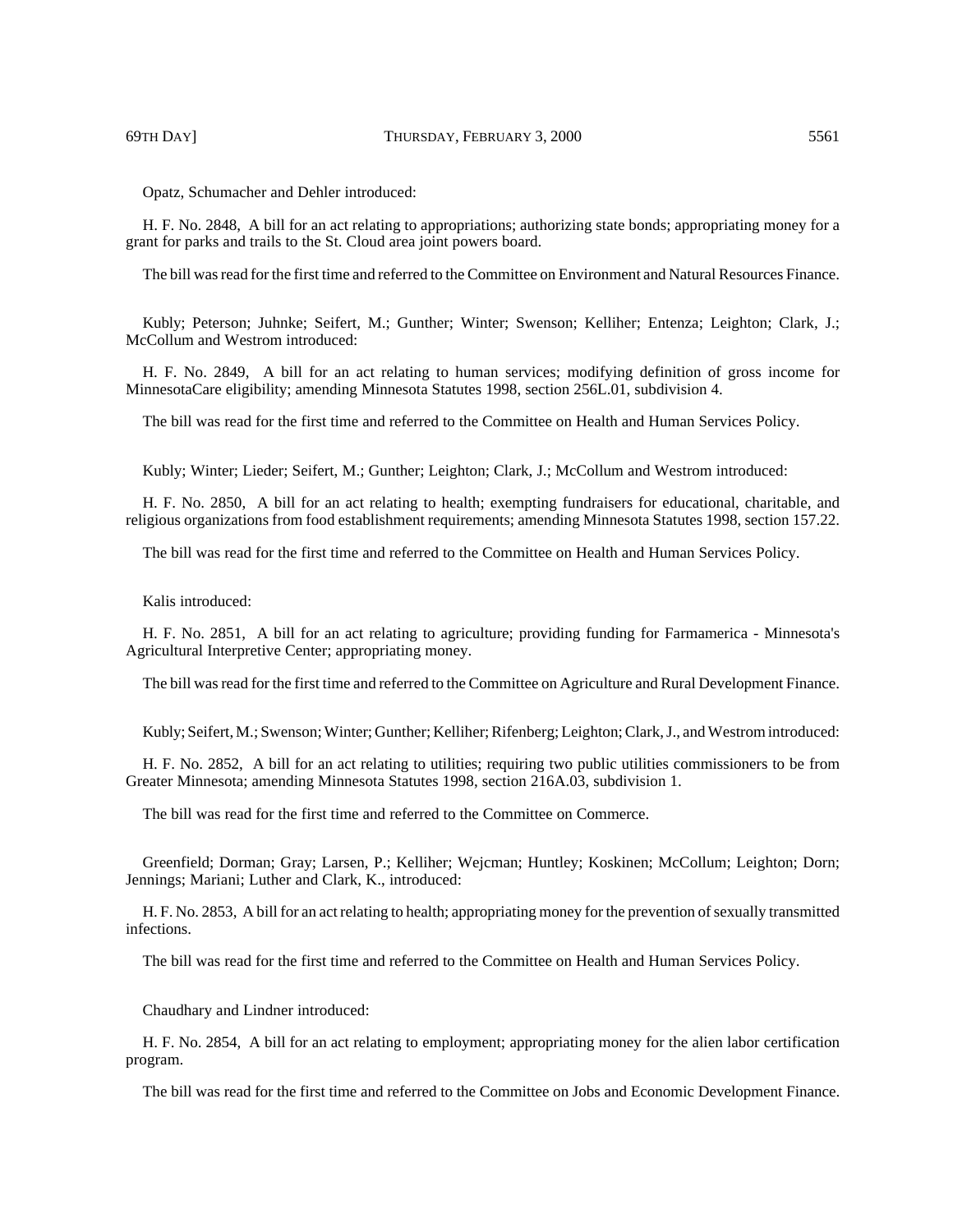Pelowski and Rifenberg introduced:

H. F. No. 2855, A bill for an act relating to education; providing for an alternative to the profile of learning for charter schools; amending Minnesota Statutes 1999 Supplement, section 124D.10, subdivision 10.

The bill was read for the first time and referred to the Committee on Education Policy.

Gunther, Harder, Swenson and Kalis introduced:

H. F. No. 2856, A bill for an act relating to state lands; authorizing private sale of certain tax-forfeited land that borders public water in Martin county.

The bill was read for the first time and referred to the Committee on Environment and Natural Resources Policy.

Gunther, Davids, Kubly, Storm, Harder, Juhnke, Kalis, Swenson and Daggett introduced:

H. F. No. 2857, A bill for an act relating to the environment; creating a state and county environmental partnership program for ISTS improvement and replacement; appropriating money; proposing coding for new law in Minnesota Statutes, chapter 115.

The bill was read for the first time and referred to the Committee on Environment and Natural Resources Policy.

Gunther, Dorn, Swenson, Skoe, Ness, Nornes, Kielkucki, Howes, Juhnke, Kubly, Storm and Kalis introduced:

H. F. No. 2858, A bill for an act relating to education; expanding the Minnesota talented youth math project; appropriating money.

The bill was read for the first time and referred to the Committee on K-12 Education Finance.

Gunther, Tunheim, Harder, Juhnke, Kalis and Swenson introduced:

H. F. No. 2859, A bill for an act relating to education; restoring in 2001 interactive television levy authority to the full amount previously authorized; appropriating money; amending Minnesota Statutes 1999 Supplement, section 126C.40, subdivision 4; Laws 1999, chapter 241, article 4, section 27, subdivision 4.

The bill was read for the first time and referred to the Committee on K-12 Education Finance.

Kalis introduced:

H. F. No. 2860, A bill for an act relating to agriculture; providing funding for accessibility and security improvements at Farmamerica - Minnesota's Agricultural Interpretive Center; appropriating money.

The bill was read for the first time and referred to the Committee on Agriculture and Rural Development Finance.

Kalis and Gunther introduced:

H. F. No. 2861, A bill for an act relating to taxation; sales and use; exempting certain cemetery upkeep services; amending Minnesota Statutes 1998, section 297A.25, by adding a subdivision.

The bill was read for the first time and referred to the Committee on Taxes.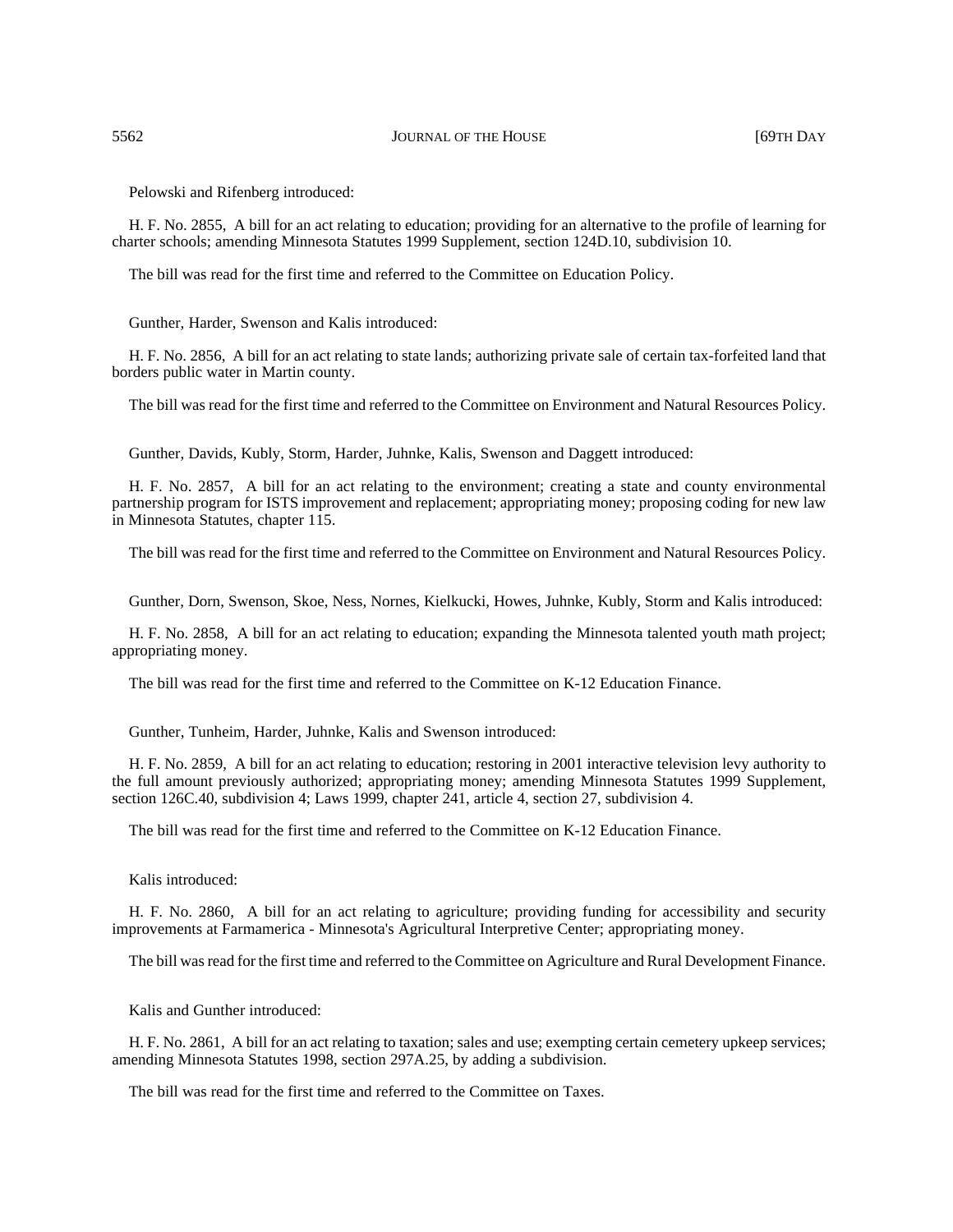69TH DAY] THURSDAY, FEBRUARY 3, 2000 5563

Kalis introduced:

H. F. No. 2862, A bill for an act relating to education; exempting independent school district No. 2860, Blue Earth area, from age requirement for type III school van.

The bill was read for the first time and referred to the Committee on K-12 Education Finance.

Kalis and Gunther introduced:

H. F. No. 2863, A bill for an act relating to appropriations; appropriating money for an erosion control project on the Le Sueur river in the city of St. Clair.

The bill was read for the first time and referred to the Committee on Environment and Natural Resources Finance.

Entenza and Stanek introduced:

H. F. No. 2864, A bill for an act relating to crime prevention; requiring that repeat DWI offenders lose their operating privileges for motorboats and off-road recreational vehicles for a period of time; amending Minnesota Statutes 1998, section 86B.331, subdivision 1; Minnesota Statutes 1999 Supplement, sections 84.91, subdivision 1; and 169.121, subdivision 4.

The bill was read for the first time and referred to the Committee on Crime Prevention.

Mulder introduced:

H. F. No. 2865, A bill for an act relating to the city of Luverne; allowing the city to provide border development zone tax incentives; providing an allocation of state tax reductions for the city; appropriating money.

The bill was read for the first time and referred to the Committee on Local Government and Metropolitan Affairs.

Gray; Clark, K.; Mariani; Trimble; Dawkins and Mahoney introduced:

H. F. No. 2866, A bill for an act relating to financial institutions; enacting a model act against predatory lending in the home mortgage market; making conforming changes; amending Minnesota Statutes 1998, sections 47.20, subdivision 5; and 58.13, subdivision 1; proposing coding for new law as Minnesota Statutes, chapter 58A.

The bill was read for the first time and referred to the Committee on Commerce.

Gray, Kelliher, Orfield, Mahoney, Mariani and Clark, K., introduced:

H. F. No. 2867, A bill for an act relating to liquor; authorizing the city of Minneapolis to issue an on-sale wine and malt liquor license for the Illusion Theatre; amending Minnesota Statutes 1999 Supplement, section 340A.404, subdivision 2.

The bill was read for the first time and referred to the Committee on Commerce.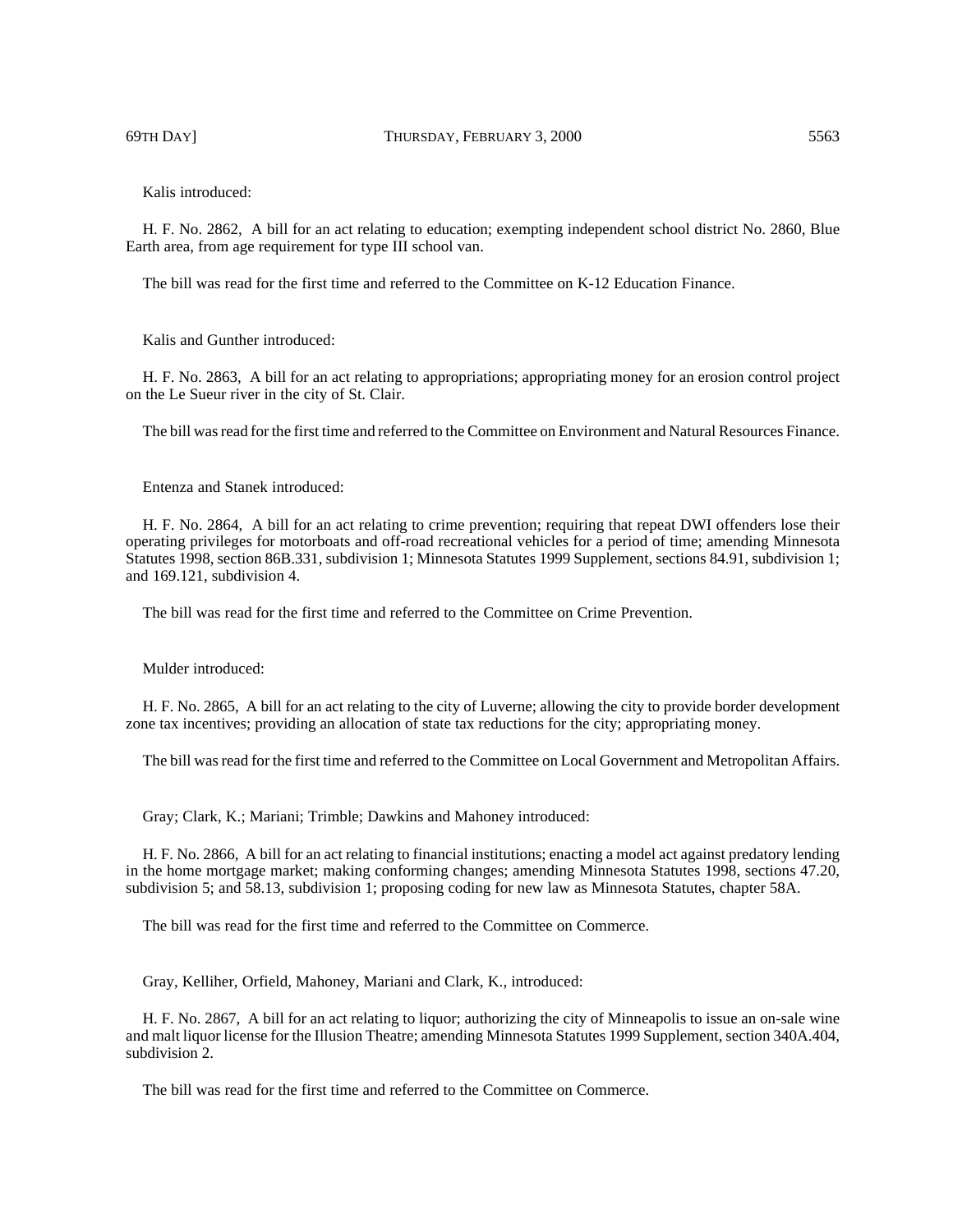Haas, Haake, Davids and Tingelstad introduced:

H. F. No. 2868, A bill for an act relating to health; creating a MinnesotaCare subsidized health insurance account; repealing the premium tax and the MinnesotaCare provider tax; amending Minnesota Statutes 1998, sections 60A.15, subdivision 1; 62J.041, subdivision 1; 62Q.095, subdivision 6; 144.1494, subdivision 1; 144.1495, subdivision 2; 144.1496, subdivision 1; 214.16, subdivisions 2 and 3; 256L.02, subdivisions 3 and 4; and 270B.01, subdivision 8; Minnesota Statutes 1999 Supplement, section 270B.14, subdivision 1; proposing coding for new law in Minnesota Statutes, chapter 16A; repealing Minnesota Statutes 1998, sections 16A.724; 16A.76; 62T.10; 144.1484, subdivision 2; 295.50, subdivisions 1, 2, 2a, 3, 6, 6a, 7, 9b, 9c, 10a, 10b, 12b, 13, 14, and 15; 295.51; 295.52, subdivisions 1, 1a, 2, 3, 4, 4a, and 6; 295.53, subdivisions 2, 3, and 4; 295.54; 295.55, subdivisions 1, 4, 5, 6, and 7; 295.56; 295.57, subdivisions 1, 2, and 3; 295.58; 295.581; 295.582; and 295.59; Minnesota Statutes 1999 Supplement, sections 13.99, subdivision 86b; 295.50, subdivision 4; 295.52, subdivisions 5 and 7; 295.53, subdivision 1; 295.55, subdivisions 2 and 3; and 295.57, subdivision 4.

The bill was read for the first time and referred to the Committee on Health and Human Services Policy.

#### Mulder introduced:

H. F. No. 2869, A bill for an act relating to health; modifying licensing, registration, and certification requirements for certain health occupations; amending Minnesota Statutes 1998, sections 148.512, subdivision 5; 148.515, subdivision 3; 148.517, by adding a subdivision; 148.518, subdivision 2; 148.5193, subdivisions 1, 4, 6, and by adding subdivisions; 148.5196, subdivision 3; 148B.60, subdivision 3; 148B.68, subdivision 1; 148B.69, by adding a subdivision; 148B.71, subdivision 1; 148C.01, subdivisions 2, 7, 9, 10, and by adding a subdivision; 148C.03, subdivision 1; 148C.04, by adding subdivisions; 148C.06, subdivision 1; 148C.09, subdivisions 1 and 1a; 148C.11, subdivision 1; 153A.13, subdivision 9, and by adding subdivisions; 153A.14, subdivisions 1, 2a, 2h, 4, 4a, and by adding subdivisions; and 153A.15, subdivision 1; repealing Minnesota Statutes 1998, sections 148.5193, subdivisions  $\overline{2}$ , 3, and 5; and 148C.04, subdivision 5.

The bill was read for the first time and referred to the Committee on Health and Human Services Policy.

Bishop, McElroy, Pugh, Kahn and Krinkie introduced:

H. F. No. 2870, A bill for an act relating to state revenues and expenditures; providing for forecast parameters and variables, and sharing of information on expenditures, revenue, and economic data; amending Minnesota Statutes 1999 Supplement, section 16A.103, subdivision 1.

The bill was read for the first time and referred to the Committee on Ways and Means.

Juhnke, Leighton, Peterson, Hasskamp, Schumacher, Winter, Tunheim, Lieder, Dorn, Hilty, Wenzel and Trimble introduced:

H. F. No. 2871, A bill for an act relating to higher education; providing additional tuition revenue to Minnesota state colleges and universities to freeze tuition rates; appropriating money.

The bill was read for the first time and referred to the Committee on Higher Education Finance.

Juhnke, Peterson, Hasskamp, Tomassoni, Dorn, Winter, Hilty and Otremba introduced:

H. F. No. 2872, A bill for an act relating to telecommunications; providing for statewide extended area telephone service; proposing coding for new law in Minnesota Statutes, chapter 237.

The bill was read for the first time and referred to the Committee on Commerce.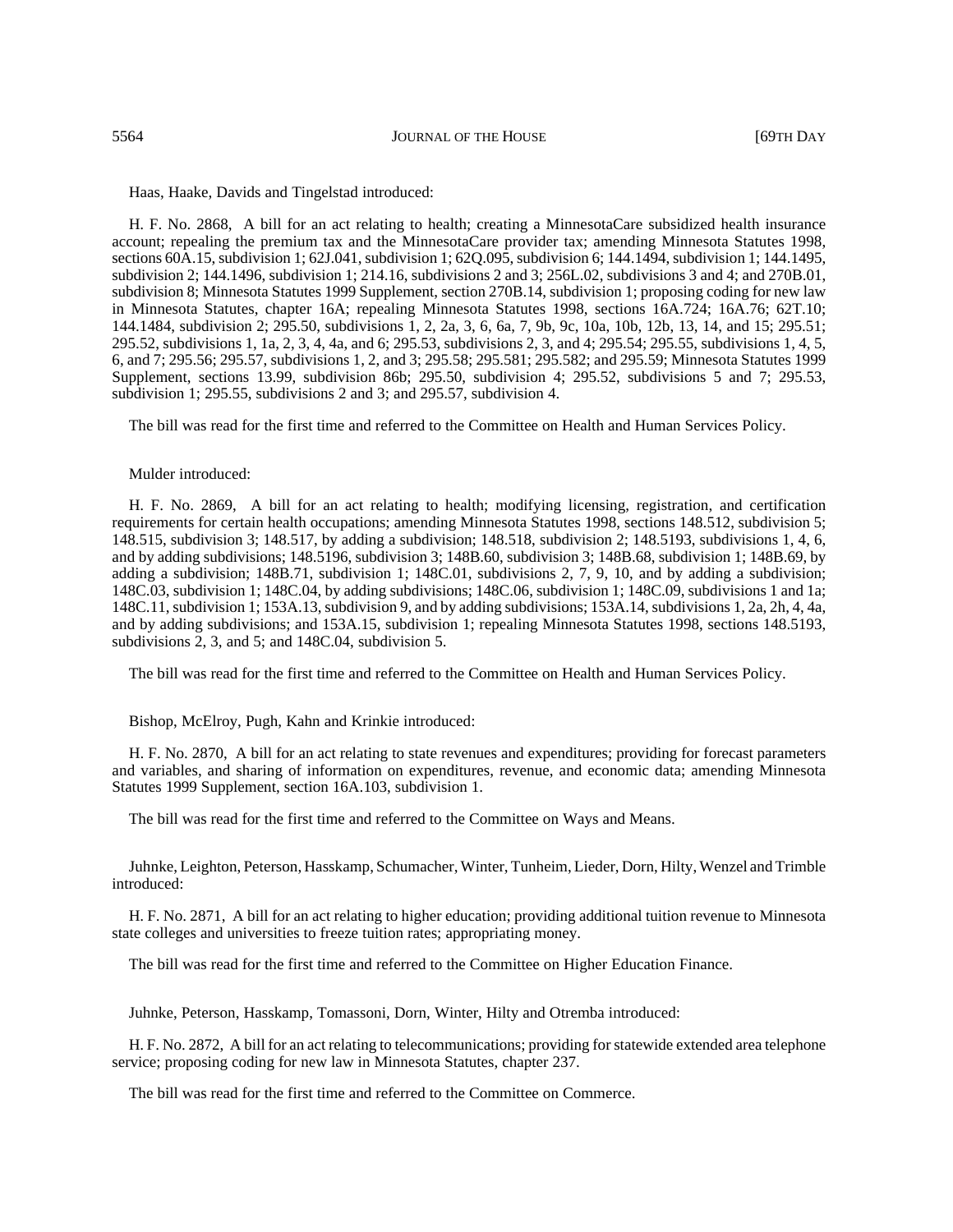Hackbarth, Tingelstad, Abeler, Koskinen and Johnson introduced:

H. F. No. 2873, A bill for an act relating to Anoka county; clarifying the effect of certain requirements on an appointed department head; amending Laws 1989, chapter 243, section 2.

The bill was read for the first time and referred to the Committee on Local Government and Metropolitan Affairs.

Carlson, Pugh, Solberg, Entenza, Biernat, Rest, Tunheim, Johnson, Tomassoni, Mullery, Leighton, Gray, Greiling, Wagenius, Schumacher and Luther introduced:

H. F. No. 2874, A bill for an act relating to education; increasing general education funding to allow school districts to lower class size and offer full-day kindergarten; appropriating money; amending Minnesota Statutes 1999 Supplement, section 126C.10, subdivision 2; proposing coding for new law in Minnesota Statutes, chapter 126C; repealing Laws 1999, chapter 241, article 1, section 64.

The bill was read for the first time and referred to the Committee on K-12 Education Finance.

Orfield and Leighton introduced:

H. F. No. 2875, A bill for an act relating to business subsidies; providing additional requirements for review of decisions to grant business subsidies; amending Minnesota Statutes 1999 Supplement, section 116J.994, subdivisions 2, 5, and by adding a subdivision.

The bill was read for the first time and referred to the Committee on Jobs and Economic Development Policy.

Orfield, Abrams, Leighton and McCollum introduced:

H. F. No. 2876, A bill for an act relating to health; establishing patient protection measures; amending Minnesota Statutes 1998, sections 62J.71, subdivision 3; 62J.72, by adding a subdivision; 62J.73, by adding a subdivision; and 62Q.58, subdivisions 2, 3, and by adding a subdivision; Minnesota Statutes 1999 Supplement, section 256B.692, subdivision 2; proposing coding for new law in Minnesota Statutes, chapters 62J; and 62Q; repealing Minnesota Statutes 1998, section 62Q.56.

The bill was read for the first time and referred to the Committee on Health and Human Services Policy.

Peterson, Kubly, Winter, Wenzel, Juhnke, Leighton, Schumacher, Mahoney, Otremba, Skoe, Tunheim, Kalis and Murphy introduced:

H. F. No. 2877, A bill for an act relating to agriculture; establishing an agri-business investigative unit in the office of the attorney general; authorizing "support family farms" license plates and requiring holders of such plates to contribute to the attorney general's agri-business investigation fund; appropriating money; proposing coding for new law in Minnesota Statutes, chapters 8; and 168.

The bill was read for the first time and referred to the Committee on Agriculture Policy.

### Skoglund introduced:

H. F. No. 2878, A bill for an act relating to crime; providing that a person who causes the death of a child under the age of 14 and with premeditation and intent shall be sentenced to life imprisonment without the possibility of release; amending Minnesota Statutes 1998, sections 609.106, subdivision 2; and 609.185.

The bill was read for the first time and referred to the Committee on Crime Prevention.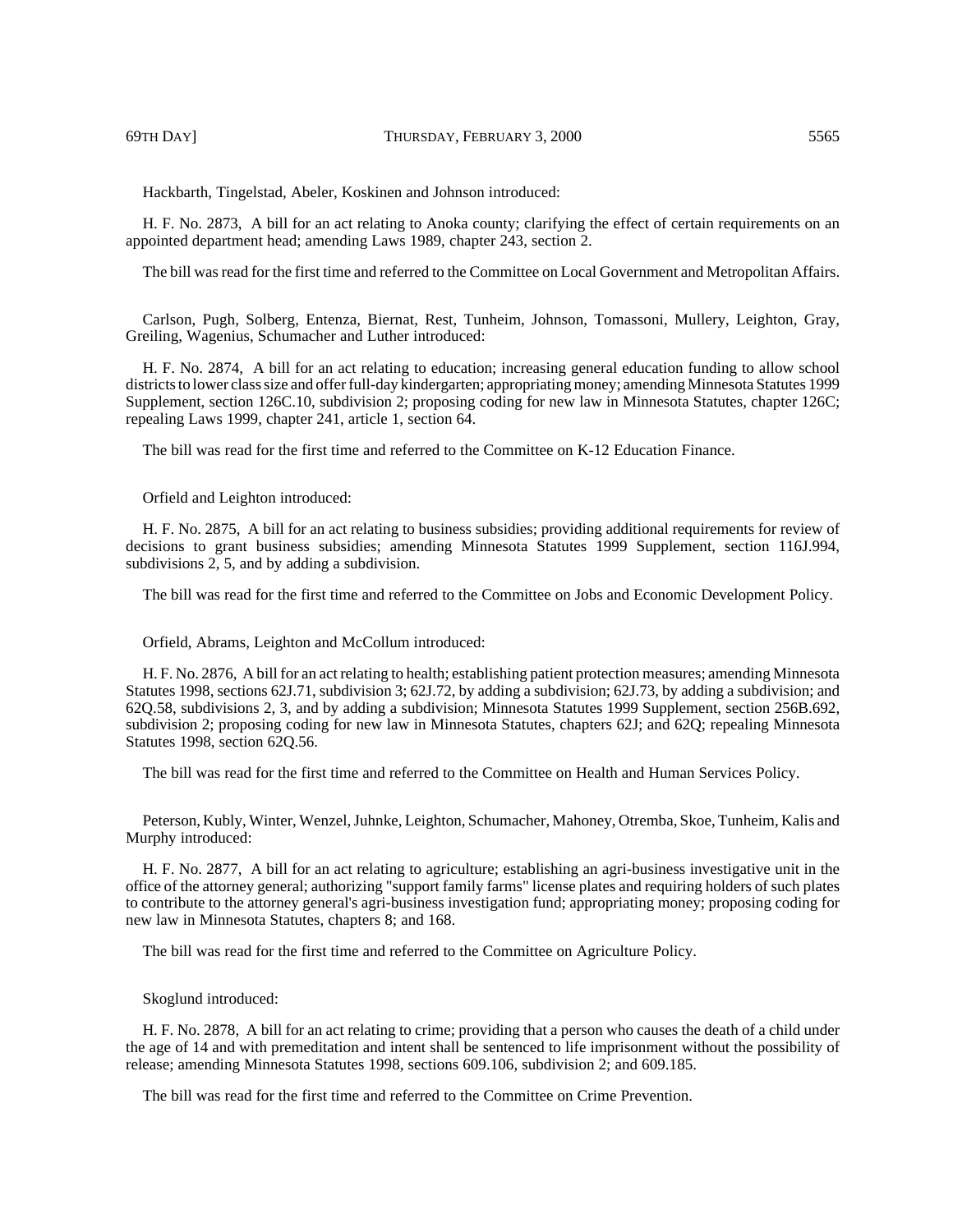Mullery and Skoglund introduced:

H. F. No. 2879, A bill for an act relating to crime; providing mandatory minimum sentences for offenders convicted of certain criminal sexual conduct crimes; amending Minnesota Statutes 1998, sections 609.342, subdivision 2; and 609.343, subdivision 2.

The bill was read for the first time and referred to the Committee on Crime Prevention.

Skoglund and Mullery introduced:

H. F. No. 2880, A bill for an act relating to civil commitment; allowing county attorneys or their designee to have access to certain information for purposes of determining whether good cause exists to file a commitment proceeding; amending Minnesota Statutes 1998, section 253B.185, by adding a subdivision.

The bill was read for the first time and referred to the Committee on Civil Law.

Rostberg; Mares; Workman; Cassell; Mulder; Olson; Osskopp; Erickson; Anderson, B., and Tingelstad introduced:

H. F. No. 2881, A bill for an act relating to education; providing for an intensive English language program for pupils of limited English proficiency; amending Minnesota Statutes 1998, section 124D.59, subdivision 8, and by adding a subdivision; proposing coding for new law in Minnesota Statutes, chapter 124D.

The bill was read for the first time and referred to the Committee on Education Policy.

Juhnke; Hasskamp; Schumacher; Kubly; Anderson, I.; Peterson; Dorn; Hilty; Otremba and Pelowski introduced:

H. F. No. 2882, A bill for an act relating to education; creating one statewide bargaining unit for all K-12 teachers employed by school districts; providing statewide bargaining revenue; amending Minnesota Statutes 1998, sections 126C.10, by adding a subdivision; 179A.03, subdivision 2; 179A.04, subdivision 2; 179A.12, subdivision 1; 179A.18, subdivision 2; and 179A.20, subdivision 3; Minnesota Statutes 1999 Supplement, sections 126C.10, subdivision 1; and 179A.03, subdivision 15; proposing coding for new law in Minnesota Statutes, chapter 179A.

The bill was read for the first time and referred to the Committee on Education Policy.

Howes, Goodno, Huntley, Bradley, Mulder, Boudreau, Jennings and Haas introduced:

H. F. No. 2883, A bill for an act relating to trade regulations; regulating certain prescription drug discounts; providing remedies; proposing coding for new law in Minnesota Statutes, chapter 325F.

The bill was read for the first time and referred to the Committee on Health and Human Services Policy.

#### Opatz and Workman introduced:

H. F. No. 2884, A bill for an act relating to highways; requiring revocation of outdoor advertising permit when permit holder convicted of illegal removal of vegetation; repealing requirement that commissioner of transportation accept certain local zoning ordinances relating to outdoor advertising control; requiring commissioner to consider objections before entering into agreement for vegetation control on trunk highway right-of-way; amending Minnesota Statutes 1998, sections 173.13, subdivision 10; 173.16, subdivision 5; and 173.171.

The bill was read for the first time and referred to the Committee on Transportation Policy.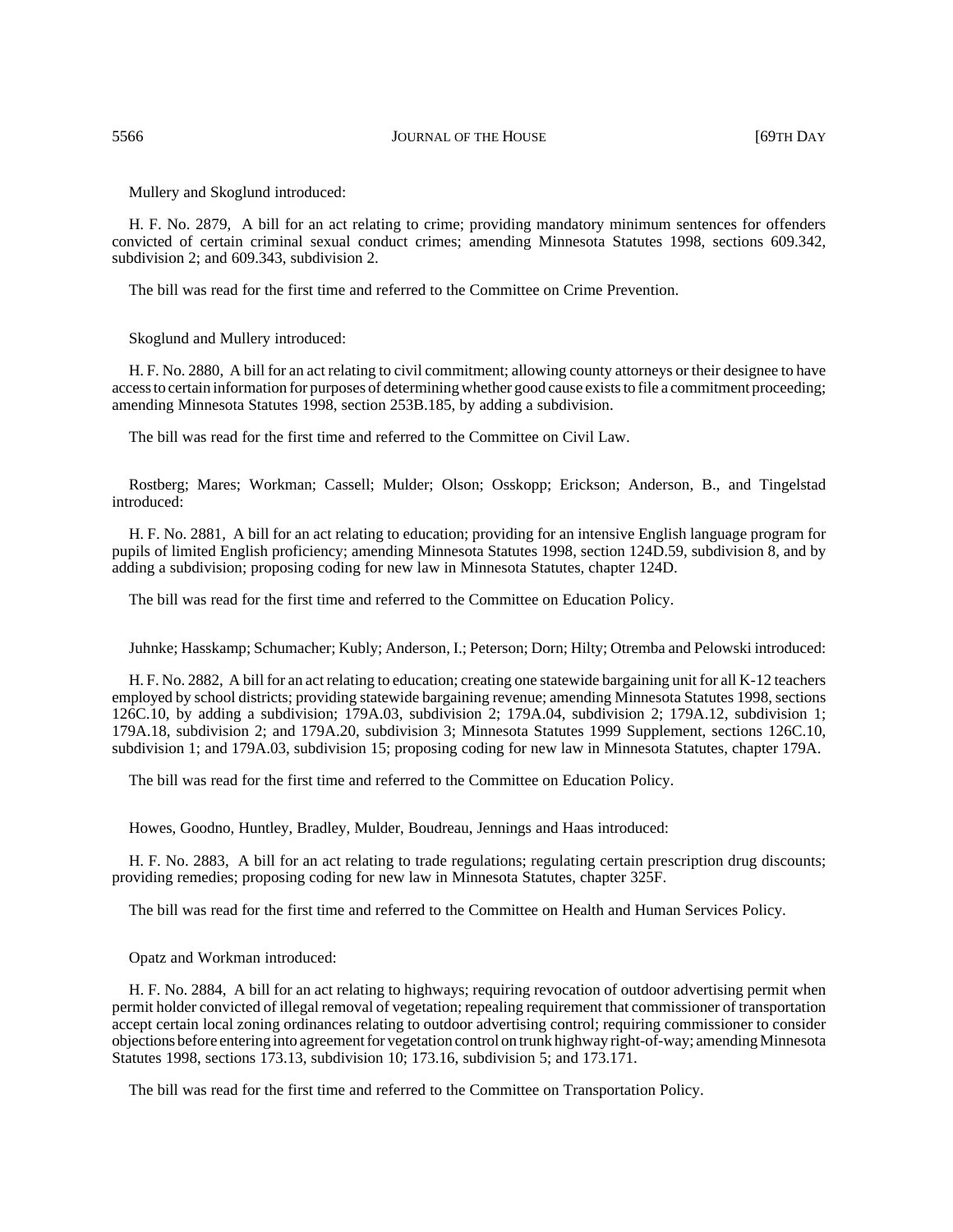69TH DAY] THURSDAY, FEBRUARY 3, 2000 5567

Stanek; Erhardt; Larson, D.; Lindner and Paulsen introduced:

H. F. No. 2885, A bill for an act relating to capital improvements; appropriating money for regional public safety training facilities; authorizing the sale of state bonds.

The bill was read for the first time and referred to the Committee on Judiciary Finance.

Bakk and Rukavina introduced:

H. F. No. 2886, A bill for an act relating to taxation; providing for annual adjustments of certain payments in lieu of taxation; transferring administration of the program to the commissioner of revenue; amending Minnesota Statutes 1998, sections 477A.11, subdivision 1; 477A.12; 477A.13; and 477A.14; proposing coding for new law in Minnesota Statutes, chapter 477A.

The bill was read for the first time and referred to the Committee on Taxes.

Bakk introduced:

H. F. No. 2887, A bill for an act relating to game and fish; creating a trophy buck license; amending Minnesota Statutes 1998, section 97A.475, subdivision 2; and 97B.301, by adding a subdivision.

The bill was read for the first time and referred to the Committee on Environment and Natural Resources Policy.

Peterson, Kubly, Juhnke, Westfall, Westrom and Cassell introduced:

H. F. No. 2888, A bill for an act relating to natural resources; authorizing the marking of canoe and boating routes on a portion of the Chippewa river; amending Minnesota Statutes 1998, section 85.32, subdivision 1.

The bill was read for the first time and referred to the Committee on Environment and Natural Resources Policy.

Hackbarth, Bakk, Haas, Howes and Wenzel introduced:

H. F. No. 2889, A bill for an act relating to game and fish; exempting archery bows used for bowfishing from casing requirement; amending Minnesota Statutes 1998, section 97B.051; proposing coding for new law in Minnesota Statutes, chapter 97C.

The bill was read for the first time and referred to the Committee on Environment and Natural Resources Policy.

Broecker, Paymar, Stanek, Howes and Harder introduced:

H. F. No. 2890, A bill for an act relating to appropriations; authorizing state bonds; appropriating money to the commissioner of corrections for grants to counties to construct local adult detention facilities.

The bill was read for the first time and referred to the Committee on Judiciary Finance.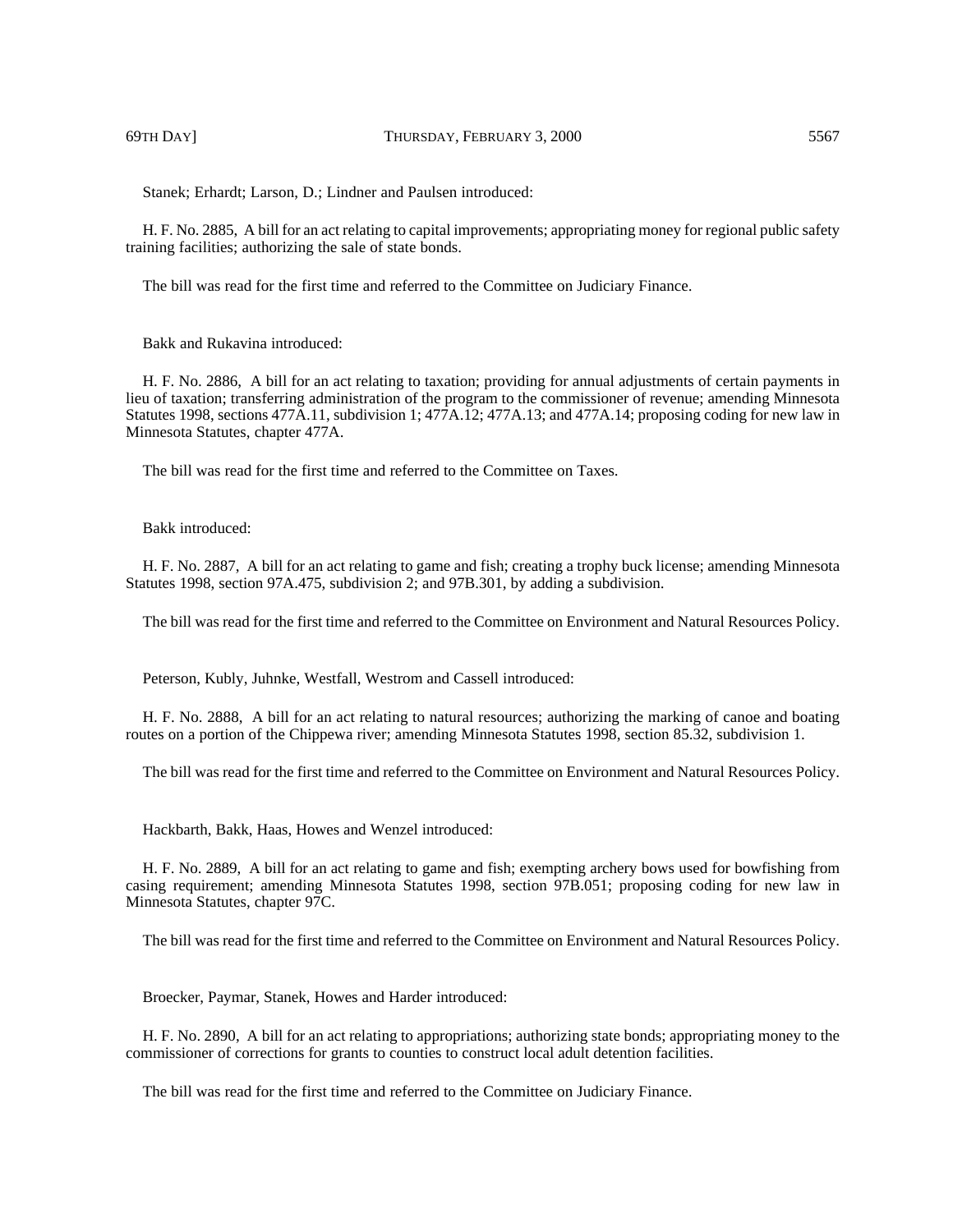5568 JOURNAL OF THE HOUSE [69TH DAY

Molnau introduced:

H. F. No. 2891, A bill for an act relating to transportation; proposing an amendment to the Minnesota Constitution by adding a section to article XIV; requiring 54 percent of the tax on the sale of motor vehicles to be deposited in highway user tax distribution fund; providing authority and procedures for establishing exclusive bus transit ways; creating multimodal transportation fund, with accounts, and providing that 46 percent of the tax on the sale of motor vehicles be deposited in this fund; authorizing obligations to be issued to finance transit improvements; removing sunset provision for certain responsibilities of the office of strategic and long-range planning; appropriating money; amending Minnesota Statutes 1998, sections 169.01, subdivision 29; 169.305, by adding a subdivision; 297B.09, subdivision 1; 394.232, subdivision 5; and 473.39, by adding subdivisions; Laws 1999, chapter 250, article 1, sections 115 and 116; proposing coding for new law in Minnesota Statutes, chapters 174; and 473.

The bill was read for the first time and referred to the Committee on Transportation Policy.

Stanek, Broecker, Holberg and McGuire introduced:

H. F. No. 2892, A bill for an act relating to crime prevention; extending the statute of limitations to also include homicides other than murder and certain criminal sexual conduct crimes; amending Minnesota Statutes 1998, section 628.26.

The bill was read for the first time and referred to the Committee on Crime Prevention.

Kelliher; Gray; Skoglund; Mullery; Kahn; Orfield; Wagenius; Greenfield; Clark, K.; Gleason; Biernat and Wejcman introduced:

H. F. No. 2893, A bill for an act relating to capital improvements; authorizing spending to acquire and to better public land and buildings and other public improvements of a capital nature; appropriating money to the city of Minneapolis as fiscal agent for itself and the Minneapolis library board for a new central library; authorizing issuance of bonds.

The bill was read for the first time and referred to the Committee on K-12 Education Finance.

#### Opatz introduced:

H. F. No. 2894, A bill for an act relating to capital improvements; authorizing spending to acquire and to better public land and buildings and other public improvements of a capital nature; providing for a grant to the city of St. Cloud for the Head Start Community Center; authorizing issuance of bonds; appropriating money.

The bill was read for the first time and referred to the Committee on Jobs and Economic Development Finance.

Mulder introduced:

H. F. No. 2895, A bill for an act relating to capital improvements; authorizing spending to acquire and to better public land and buildings and other public improvements of a capital nature; authorizing issuance of state bonds; appropriating money for a grant to the city of Pipestone for the Pipestone County Museum.

The bill was read for the first time and referred to the Committee on Jobs and Economic Development Finance.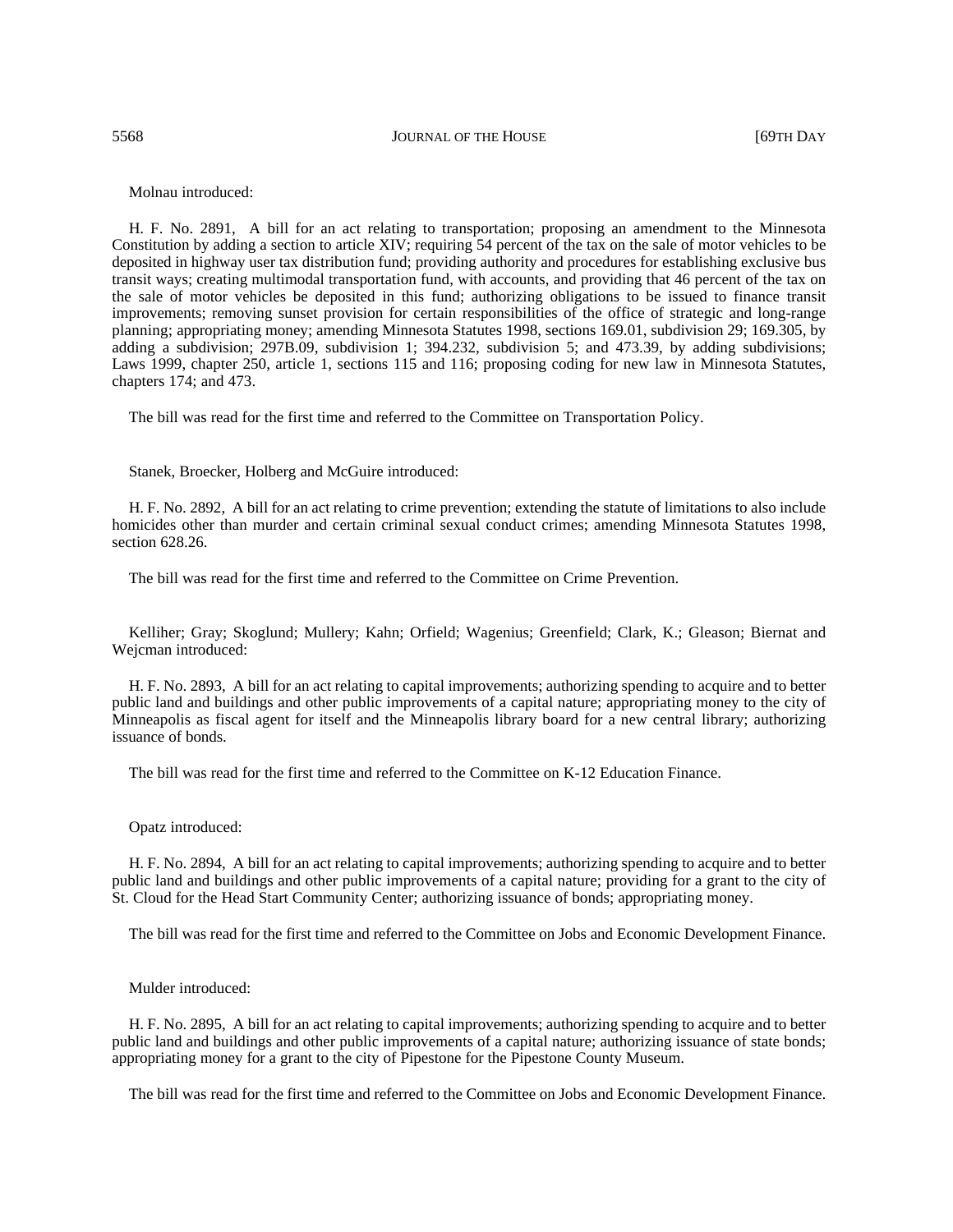69TH DAY] THURSDAY, FEBRUARY 3, 2000 5569

Paulsen, Stanek, Broecker, Mahoney, Wenzel, Fuller, Westerberg and Haake introduced:

H. F. No. 2896, A bill for an act relating to crime prevention; increasing the criminal penalties for predatory offenders who fail to comply with registration requirements; requiring posting of certain information regarding level III sex offenders on the Internet; amending Minnesota Statutes 1998, sections 243.166, subdivision 5; and 244.052, by adding a subdivision.

The bill was read for the first time and referred to the Committee on Crime Prevention.

Goodno and Westfall introduced:

H. F. No. 2897, A bill for an act relating to capital improvements; appropriating money to the board of trustees of the Minnesota state colleges and universities to demolish structures, eliminate blight, and construct parking facilities and necessary amenities on certain recently acquired land at Moorhead state university; authorizing state bonds.

The bill was read for the first time and referred to the Committee on Higher Education Finance.

Rukavina, Davids, Bakk and Paulsen introduced:

H. F. No. 2898, A bill for an act relating to alcoholic beverages; authorizing the Quad Cities Joint Recreational Center Authority to issue a liquor license.

The bill was read for the first time and referred to the Committee on Commerce.

Nornes and Cassell introduced:

H. F. No. 2899, A bill for an act relating to game and fish; prohibiting the stocking of muskie on Lake Miltona.

The bill was read for the first time and referred to the Committee on Environment and Natural Resources Policy.

Anderson, B.; Mullery; Olson; Tuma and Larsen, P., introduced:

H. F. No. 2900, A bill for an act relating to sex offenders; regulating the placement of high-risk sex offenders after release from prison; amending Minnesota Statutes 1999 Supplement, section 244.052, subdivisions 3 and 4a.

The bill was read for the first time and referred to the Committee on Crime Prevention.

Anderson, B.; Trimble; Tuma; Gunther and Vandeveer introduced:

H. F. No. 2901, A bill for an act relating to occupational safety; providing that the next of kin of a deceased employee can participate in procedures related to citations; providing for a presumptive penalty for violations related to the death of an employee; amending Minnesota Statutes 1998, sections 182.651, subdivision 22; 182.661, subdivision 1; and 182.666, subdivision 2, and by adding a subdivision.

The bill was read for the first time and referred to the Committee on Jobs and Economic Development Policy.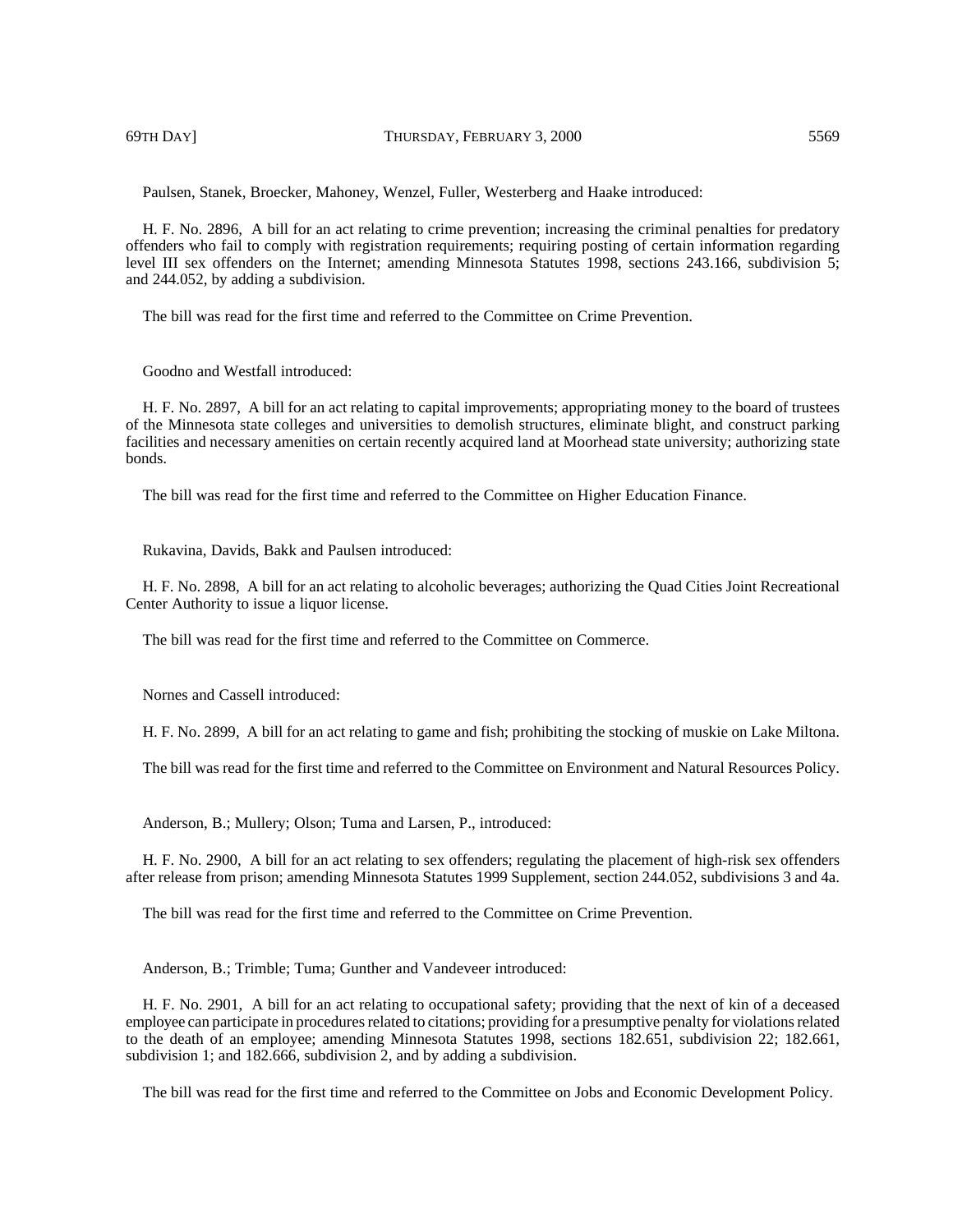Opatz introduced:

H. F. No. 2902, A bill for an act relating to capital improvements; appropriating money for planning the renovation of Centennial Hall at St. Cloud State University; authorizing state bonds.

The bill was read for the first time and referred to the Committee on Higher Education Finance.

Stang, Cassell and Dehler introduced:

H. F. No. 2903, A bill for an act relating to taxes; sales and use; exempting purchases by fire departments; amending Minnesota Statutes 1998, sections 297A.25, subdivision 56; and 297B.03; Minnesota Statutes 1999 Supplement, section 297A.25, subdivision 11.

The bill was read for the first time and referred to the Committee on Taxes.

Johnson and Chaudhary introduced:

H. F. No. 2904, A bill for an act relating to water; modifying board membership on watershed management organizations; amending Minnesota Statutes 1999 Supplement, section 103B.227, subdivision 2.

The bill was read for the first time and referred to the Committee on Local Government and Metropolitan Affairs.

Peterson, Davids and Kubly introduced:

H. F. No. 2905, A bill for an act relating to public safety; authorizing training for emergency response personnel in securing ruptured gas mains; appropriating money; proposing coding for new law in Minnesota Statutes, chapter 299J.

The bill was read for the first time and referred to the Committee on Judiciary Finance.

Peterson, Juhnke, Kubly, Skoe and Winter introduced:

H. F. No. 2906, A bill for an act relating to higher education; requiring the University of Minnesota college of agriculture to report to the legislature; proposing coding for new law in Minnesota Statutes, chapter 137.

The bill was read for the first time and referred to the Committee on Higher Education Finance.

Daggett and Otremba introduced:

H. F. No. 2907, A bill for an act relating to highways; appropriating money for reconstruction of trunk highway No. 10.

The bill was read for the first time and referred to the Committee on Transportation Finance.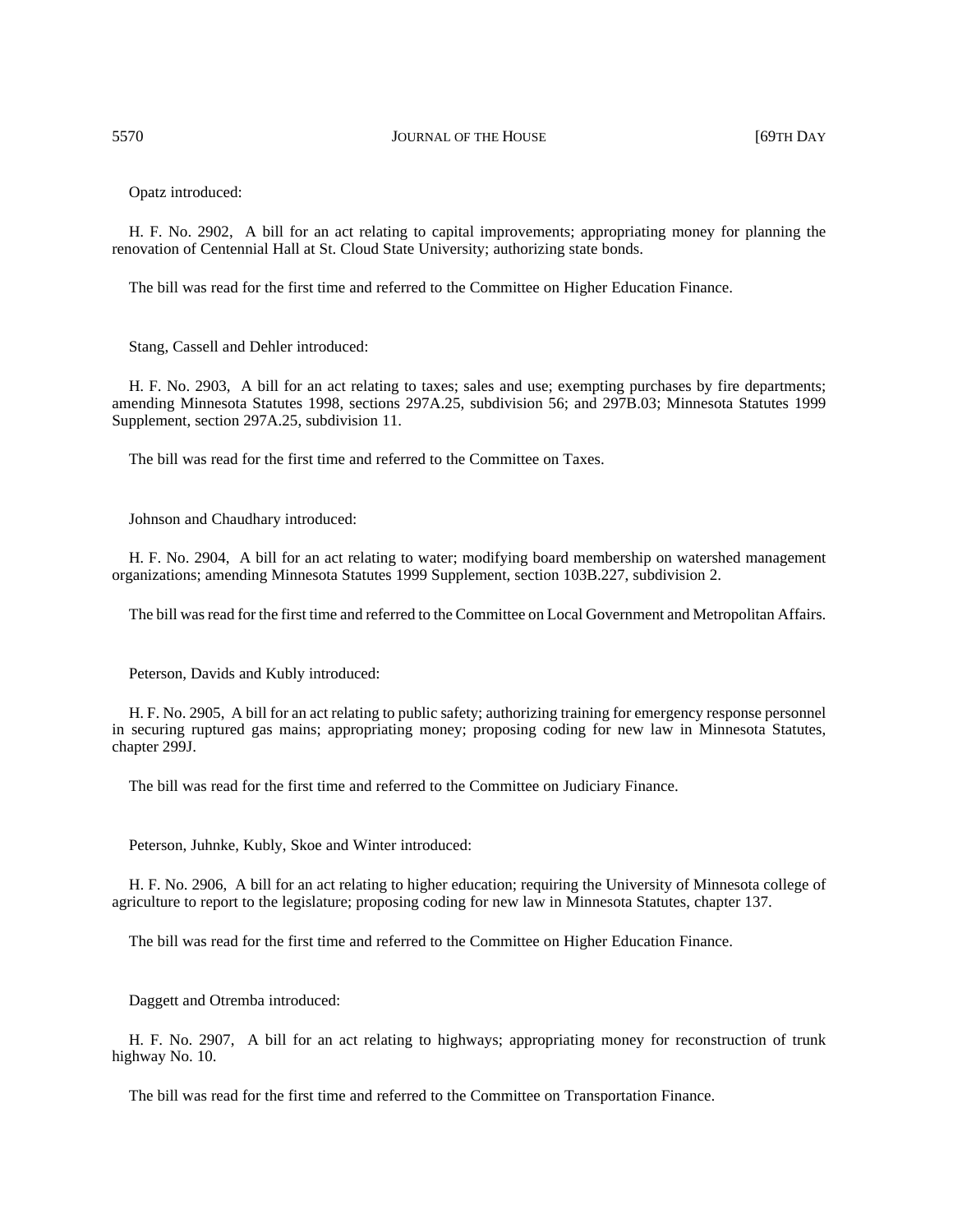Carruthers, Stanek, Mullery, Skoglund and Larsen, P., introduced:

H. F. No. 2908, A bill for an act relating to juvenile traffic offenders; providing for adult court jurisdiction over juveniles who commit nonfelony level traffic offenses after becoming 16 years old; providing the adult traffic court with new dispositional alternatives for these traffic offenders; amending Minnesota Statutes 1999 Supplement, sections 260B.007, subdivision 16; and 260B.225, subdivisions 1, 2, 4, and 5; proposing coding for new law in Minnesota Statutes, chapter 169.

The bill was read for the first time and referred to the Committee on Crime Prevention.

Abeler, Greenfield and Davids introduced:

H. F. No. 2909, A bill for an act relating to physician assistants; modifying the supervisory requirement for physician assistants responding to disaster situations; clarifying coverage under medical assistance for physician services performed by a physician assistant; modifying the physician assistant advisory council; amending Minnesota Statutes 1998, sections 147A.27, subdivision 1; and 256B.0625, by adding a subdivision; Minnesota Statutes 1999 Supplement, section 147A.23.

The bill was read for the first time and referred to the Committee on Health and Human Services Policy.

Luther, Rhodes, Wenzel and Rest introduced:

H. F. No. 2910, A bill for an act relating to charitable organizations; changing definitions; amending Minnesota Statutes 1998, section 309.501, subdivision 1.

The bill was read for the first time and referred to the Committee on Governmental Operations and Veterans Affairs Policy.

#### Mulder introduced:

H. F. No. 2911, A bill for an act relating to courts; conciliation court; providing venue for actions against foreign and domestic corporations; amending Minnesota Statutes 1998, section 491A.01, subdivision 7, and by adding a subdivision.

The bill was read for the first time and referred to the Committee on Civil Law.

### Mulder and Buesgens introduced:

H. F. No. 2912, A bill for an act relating to taxes; eliminating June accelerated payments of sales, liquor, and cigarette and tobacco taxes; amending Minnesota Statutes 1998, section 297F.09, subdivisions 1 and 2; Minnesota Statutes 1999 Supplement, sections 289A.18, subdivision 4; and 289A.20, subdivision 4; repealing Minnesota Statutes 1998, sections 289A.60, subdivision 15; 297F.09, subdivision 6; and 297G.09, subdivision 5.

The bill was read for the first time and referred to the Committee on Taxes.

## Erickson introduced:

H. F. No. 2913, A bill for an act relating to nursing facilities; adding an exception to the moratorium on licensing and certification of new beds; appropriating money; amending Minnesota Statutes 1998, section 144A.071, subdivision 4a.

The bill was read for the first time and referred to the Committee on Health and Human Services Policy.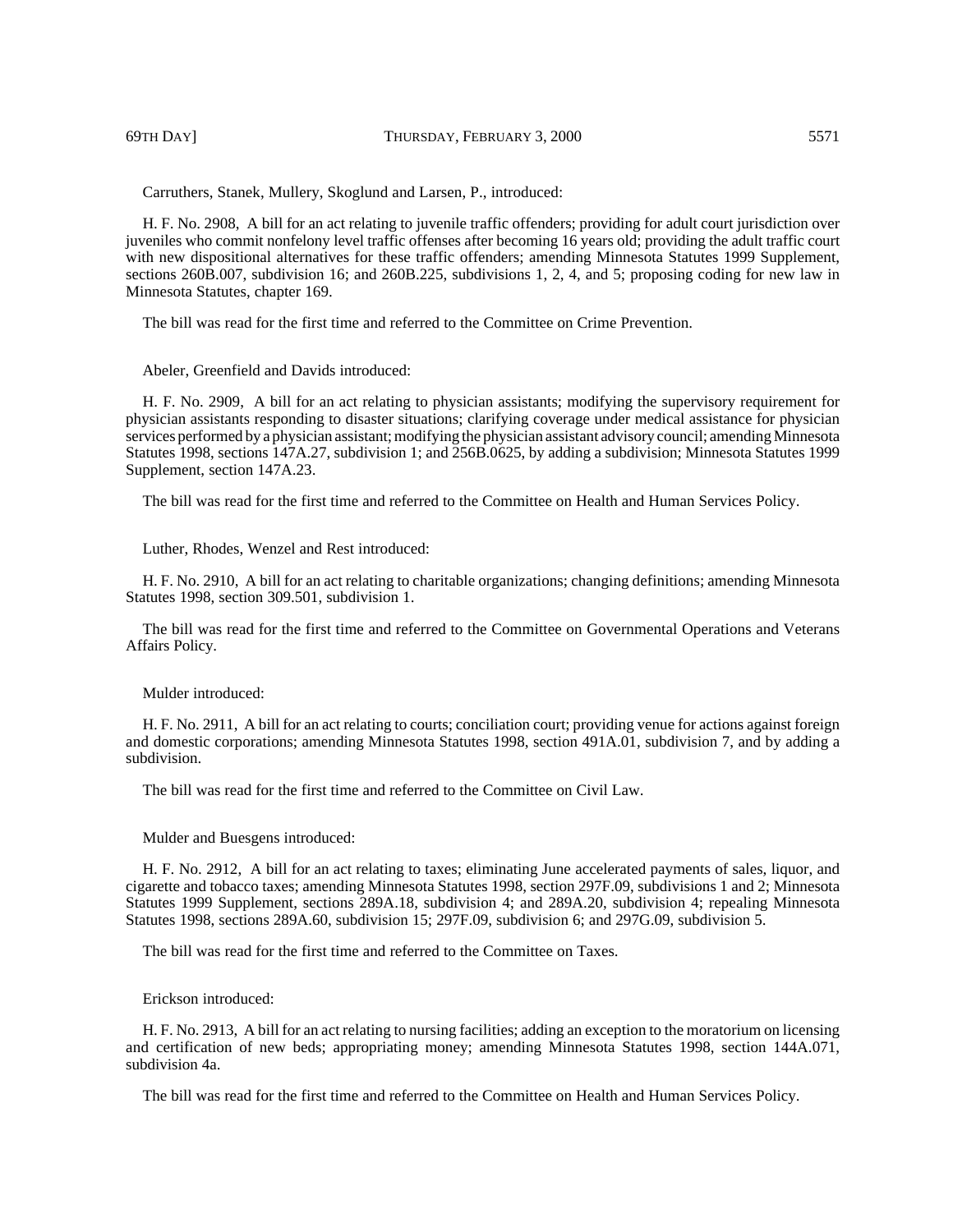### 5572 JOURNAL OF THE HOUSE [69TH DAY

Solberg and Hilty introduced:

H. F. No. 2914, A bill for an act relating to state lands; authorizing public sale of certain tax-forfeited land that borders public water in Aitkin county.

The bill was read for the first time and referred to the Committee on Environment and Natural Resources Policy.

Juhnke and Kubly introduced:

H. F. No. 2915, A bill for an act relating to capital improvements; authorizing state bonds for a wastewater infrastructure funding project; appropriating money to the Green Lake sanitary sewer and water district.

The bill was read for the first time and referred to the Committee on Jobs and Economic Development Finance.

#### Erickson introduced:

H. F. No. 2916, A bill for an act relating to capital improvements; appropriating money for an elevator at the Mora Workforce Center; authorizing state bonds.

The bill was read for the first time and referred to the Committee on Jobs and Economic Development Finance.

#### Nornes introduced:

H. F. No. 2917, A bill for an act relating to capital improvements; appropriating storm water sewer funding for the city of Parkers Prairie; authorizing state bonds; appropriating money.

The bill was read for the first time and referred to the Committee on Jobs and Economic Development Finance.

Juhnke and Kubly introduced:

H. F. No. 2918, A bill for an act relating to human services; increasing reimbursement rates under the alternative care and elderly waiver programs for Kandiyohi county; amending Minnesota Statutes 1998, section 256B.0913, by adding a subdivision; and 256B.0915, by adding a subdivision.

The bill was read for the first time and referred to the Committee on Health and Human Services Policy.

Stanek, Carruthers, Skoglund and Smith introduced:

H. F. No. 2919, A bill for an act relating to domestic violence; requiring the domestic fatality review committee to collect data relating to domestic violence deaths; amending Laws 1999, chapter 216, article 2, section 27, by adding subdivisions.

The bill was read for the first time and referred to the Committee on Crime Prevention.

Rostberg, Stanek, Carruthers, Solberg, Broecker, Skoglund, Osskopp and Hilty introduced:

H. F. No. 2920, A bill for an act relating to juvenile justice; allowing interactive video appearances by parties in certain juvenile proceedings; amending Minnesota Statutes 1999 Supplement, section 260B.163, by adding a subdivision.

The bill was read for the first time and referred to the Committee on Crime Prevention.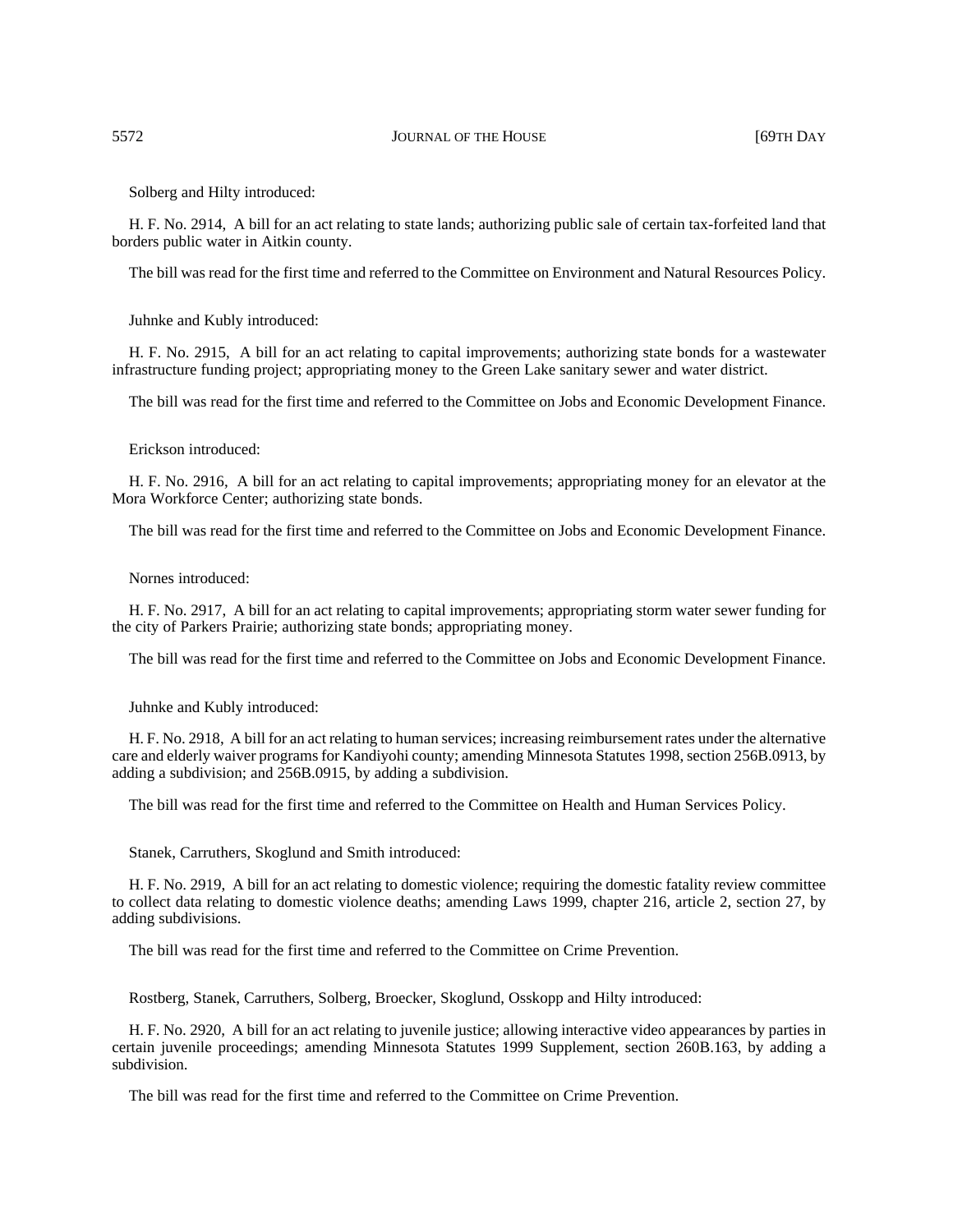Rostberg; Mulder; Dempsey; Cassell; McCollum; Clark, K.; Osskopp and Hilty introduced:

H. F. No. 2921, A bill for an act relating to taxation; income; allowing a credit for prescription drugs; appropriating money; proposing coding for new law in Minnesota Statutes, chapter 290.

The bill was read for the first time and referred to the Committee on Taxes.

Entenza; Otremba; Gleason; Lenczewski; Larson, D.; Leighton; Swapinski; Jennings; Huntley; Juhnke; Mahoney; Folliard; Trimble; Greiling; Pelowski; Kubly; Peterson; Skoglund; Mullery; McCollum; Wejcman; Wenzel; Chaudhary; Murphy; Kahn; Orfield; Gray; Lieder; Hilty; Paymar; McGuire; Hasskamp; Tunheim; Carlson and Dorn introduced:

H. F. No. 2922, A bill for an act relating to consumer protection; regulating certain telephone sales calls; providing remedies; appropriating money; proposing coding for new law in Minnesota Statutes, chapter 325G.

The bill was read for the first time and referred to the Committee on Commerce.

Winter, Leighton, Trimble, Solberg, Peterson and Kubly introduced:

H. F. No. 2923, A bill for an act relating to taxation; expanding eligibility for the sales tax rebates to certain dependents and individuals over age 65; extending certain dates relating to the sales tax rebate; appropriating money; amending Laws 1999, chapter 243, article 1, section 2.

The bill was read for the first time and referred to the Committee on Taxes.

Opatz introduced:

H. F. No. 2924, A bill for an act relating to insurance; regulating limitations on maternity, prenatal care, and children's health supervision services benefits; amending Minnesota Statutes 1998, sections 62A.041, subdivision 2; 62A.0411; and 62A.047.

The bill was read for the first time and referred to the Committee on Health and Human Services Policy.

### Haas introduced:

H. F. No. 2925, A bill for an act relating to appropriations; city of Osseo; offsetting the consequences of certain unplanned increases in the liabilities of the Osseo volunteer firefighters relief association; appropriating money.

The bill was read for the first time and referred to the Committee on Governmental Operations and Veterans Affairs Policy.

Clark, K., introduced:

H. F. No. 2926, A bill for an act relating to housing; regulating the urban Indian housing program; amending Minnesota Statutes 1998, section 462A.07, subdivision 15.

The bill was read for the first time and referred to the Committee on Jobs and Economic Development Policy.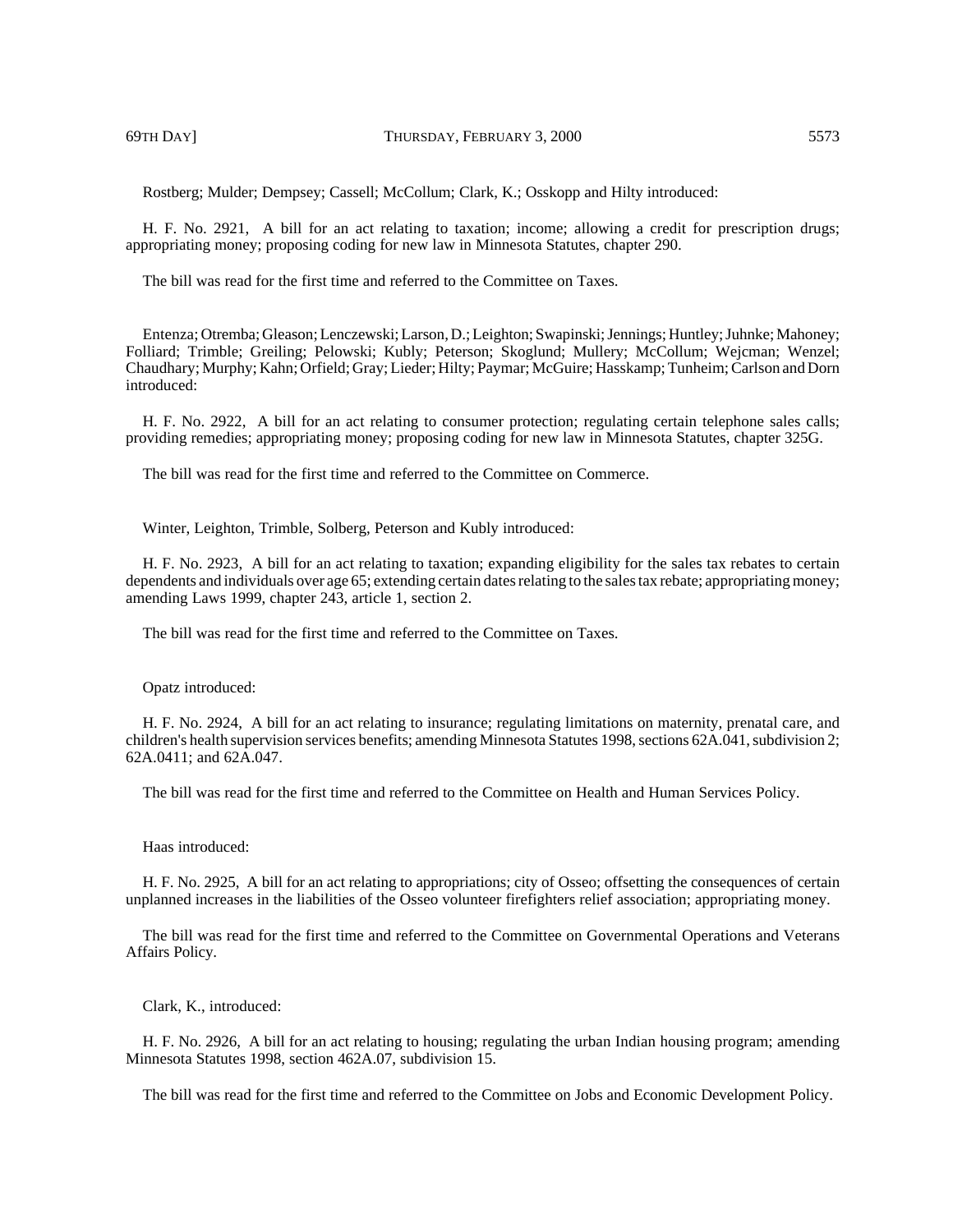Tuma; Larsen, P., and Murphy introduced:

H. F. No. 2927, A bill for an act authorizing group insurance protection for metropolitan intercounty association; amending Minnesota Statutes 1998, section 471.61, subdivision 1.

The bill was read for the first time and referred to the Committee on Local Government and Metropolitan Affairs.

Dawkins introduced:

H. F. No. 2928, A bill for an act relating to MinnesotaCare; exempting chiropractors from the MinnesotaCare provider tax; amending Minnesota Statutes 1999 Supplement, section 295.50, subdivision 4.

The bill was read for the first time and referred to the Committee on Health and Human Services Policy.

Dempsey, Kalis, Tuma, Luther and Erickson introduced:

H. F. No. 2929, A bill for an act relating to capital improvements; authorizing spending to acquire and to better public buildings and other public improvements of a capital nature; providing for the commissioner of the department of children, families, and learning to issue library facilities grants; authorizing issuance of bonds; appropriating money; amending Minnesota Statutes 1998, section 134.45.

The bill was read for the first time and referred to the Committee on K-12 Education Finance.

Seifert, J., and Larsen, P., introduced:

H. F. No. 2930, A bill for an act relating to capital improvements; providing for a grant to the city of Woodbury for the Woodbury Center for the Arts; authorizing issuance of state bonds; appropriating money.

The bill was read for the first time and referred to the Committee on Jobs and Economic Development Finance.

Rest; Pugh; Leighton; Lenczewski; Larson, D.; Kalis; Wagenius; McCollum; Tomassoni; Kelliher; Wejcman; Peterson; Folliard; Winter; Greiling; Greenfield; Mullery; Otremba; Kubly; Lieder; Juhnke; Swapinski; Hasskamp; Gleason; Solberg; Huntley; Murphy; Kahn; Trimble; Pelowski; Hausman; Dorn; Paymar; Dawkins and Carlson introduced:

H. F. No. 2931, A bill for an act relating to tax relief; providing a sales tax rebate payable in 2000; expanding eligibility for the 1999 sales tax rebate; extending certain dates relating to the 1999 sales tax rebate; providing for a payment to farmers at risk based on the acreage of agricultural use land; appropriating money; amending Laws 1999, chapter 243, article 1, section 2.

The bill was read for the first time and referred to the Committee on Taxes.

Dorman; Rifenberg; Storm; Swenson; Kalis; Seifert, M.; Westrom; Mulder; Kuisle and Leppik introduced:

H. F. No. 2932, A bill for an act relating to building code; bleacher safety; modifying bleacher safety requirements; amending Minnesota Statutes 1999 Supplement, section 16B.616, subdivisions 3 and 4; repealing Minnesota Statutes 1999 Supplement, section 16B.616, subdivision 6.

The bill was read for the first time and referred to the Committee on Commerce.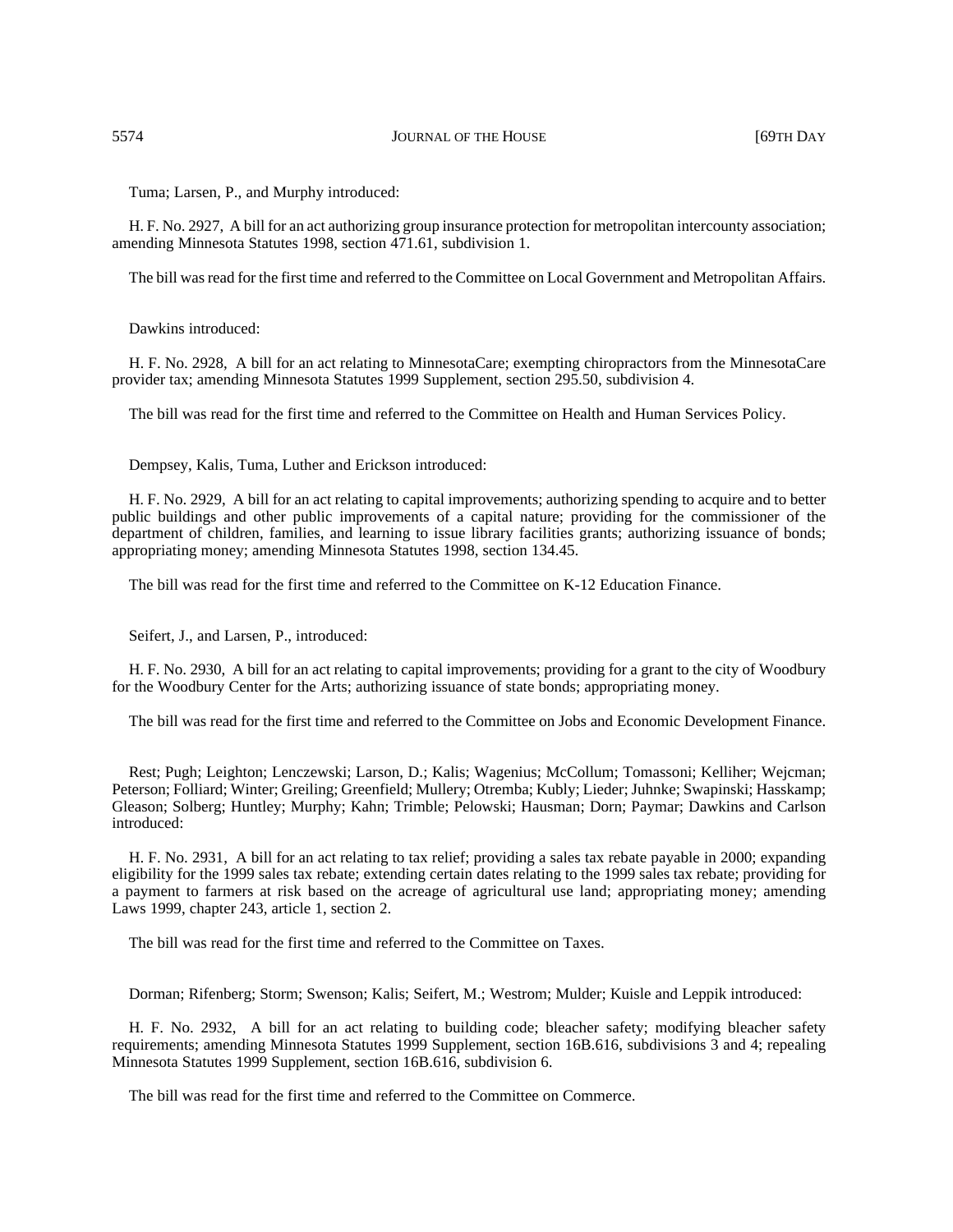Swenson and Kubly introduced:

H. F. No. 2933, A bill for an act relating to capital improvements; authorizing spending to acquire and to better public land and buildings and other public improvements of a capital nature; providing for the Fort Ridgely golf course; authorizing state bonds; appropriating money.

The bill was read for the first time and referred to the Committee on Environment and Natural Resources Finance.

Hasskamp introduced:

H. F. No. 2934, A bill for an act relating to taxation; authorizing the city of Crosslake to impose a local sales and use tax.

The bill was read for the first time and referred to the Committee on Taxes.

Larsen, P.; Davids; Bradley; Mariani and Tomassoni introduced:

H. F. No. 2935, A bill for an act relating to health; clarifying that certain disclosure and consumer protection requirements apply for dental services; requiring certain disclosures of dental benefits; amending Minnesota Statutes 1998, sections 62J.70, subdivision 3; and 62Q.51, subdivision 1; Minnesota Statutes 1999 Supplement, section 62Q.68, subdivision 1; proposing coding for new law in Minnesota Statutes, chapter 62Q.

The bill was read for the first time and referred to the Committee on Health and Human Services Policy.

Workman; Larsen, P.; Juhnke; Lieder and Stang introduced:

H. F. No. 2936, A bill for an act relating to transportation; allowing entry on property for examination and survey; allowing towns to recover certain costs incurred in establishing cartways; amending Minnesota Statutes 1998, sections 164.07, by adding a subdivision; and 164.08, subdivision 2.

The bill was read for the first time and referred to the Committee on Transportation Policy.

#### Wolf introduced:

H. F. No. 2937, A bill for an act relating to telecommunications; modifying and recodifying telecommunications laws; appropriating money; amending Minnesota Statutes 1998, section 13.71, by adding a subdivision; proposing coding for new law as Minnesota Statutes, chapter 237A; repealing Minnesota Statutes 1998, sections 237.01; 237.011; 237.02; 237.03; 237.035; 237.04; 237.05; 237.06; 237.065; 237.067; 237.068; 237.069; 237.07; 237.071; 237.072; 237.075; 237.076; 237.081; 237.082; 237.09; 237.10; 237.11; 237.115; 237.12; 237.121; 237.14; 237.15; 237.16; 237.162; 237.163; 237.164; 237.17; 237.18; 237.19; 237.20; 237.21; 237.22; 237.23; 237.231; 237.24; 237.25; 237.26; 237.27; 237.28; 237.295; 237.30; 237.33; 237.34; 237.35; 237.36; 237.37; 237.38; 237.39; 237.40; 237.44; 237.45; 237.46; 237.461, subdivision 1; 237.47; 237.49; 237.50; 237.51, subdivisions 1 and 5; 237.52; 237.53; 237.54; 237.55; 237.56; 237.57; 237.58; 237.59; 237.60; 237.61; 237.62; 237.625; 237.626; 237.63; 237.64; 237.65; 237.66; 237.661; 237.662; 237.663; 237.67; 237.68; 237.69; 237.70, subdivisions 1, 2, 3, 5, 6, and 7; 237.701; 237.71; 237.711; 237.73; 237.74; 237.75; 237.76; 237.761; 237.762; 237.763; 237.764; 237.765; 237.766; 237.767; 237.768; 237.769; 237.770; 237.771; 237.772; 237.773; 237.774; 237.775; 237.79; 237.80; 237.81; 238.01; 238.02; 238.03; 238.08; 238.081; 238.082; 238.083; 238.084; 238.086; 238.11; 238.12; 238.15; 238.16; 238.17; 238.18; 238.22, subdivisions 1, 2, 4, 5, 6, 7, 8, and 9; 238.23; 238.24; 238.241; 238.242; 238.25; 238.26; 238.27; 238.35; 238.36; 238.37; 238.38; 238.39; 238.40; 238.41; 238.42; and 238.43; Minnesota Statutes 1999 Supplement, sections 237.036; 237.066; 237.461, subdivisions 2, 3, and 4; 237.462; 237.51, subdivision 5a; 237.5799; 237.70, subdivision 4a; and 238.22, subdivision 3; Minnesota Rules, parts 7817.0100; 7817.0200; 7817.0300; 7817.0400; 7817.0500; 7817.0600; 7817.0700; 7817.0800; 7817.0900; and 7817.1000.

The bill was read for the first time and referred to the Committee on Commerce.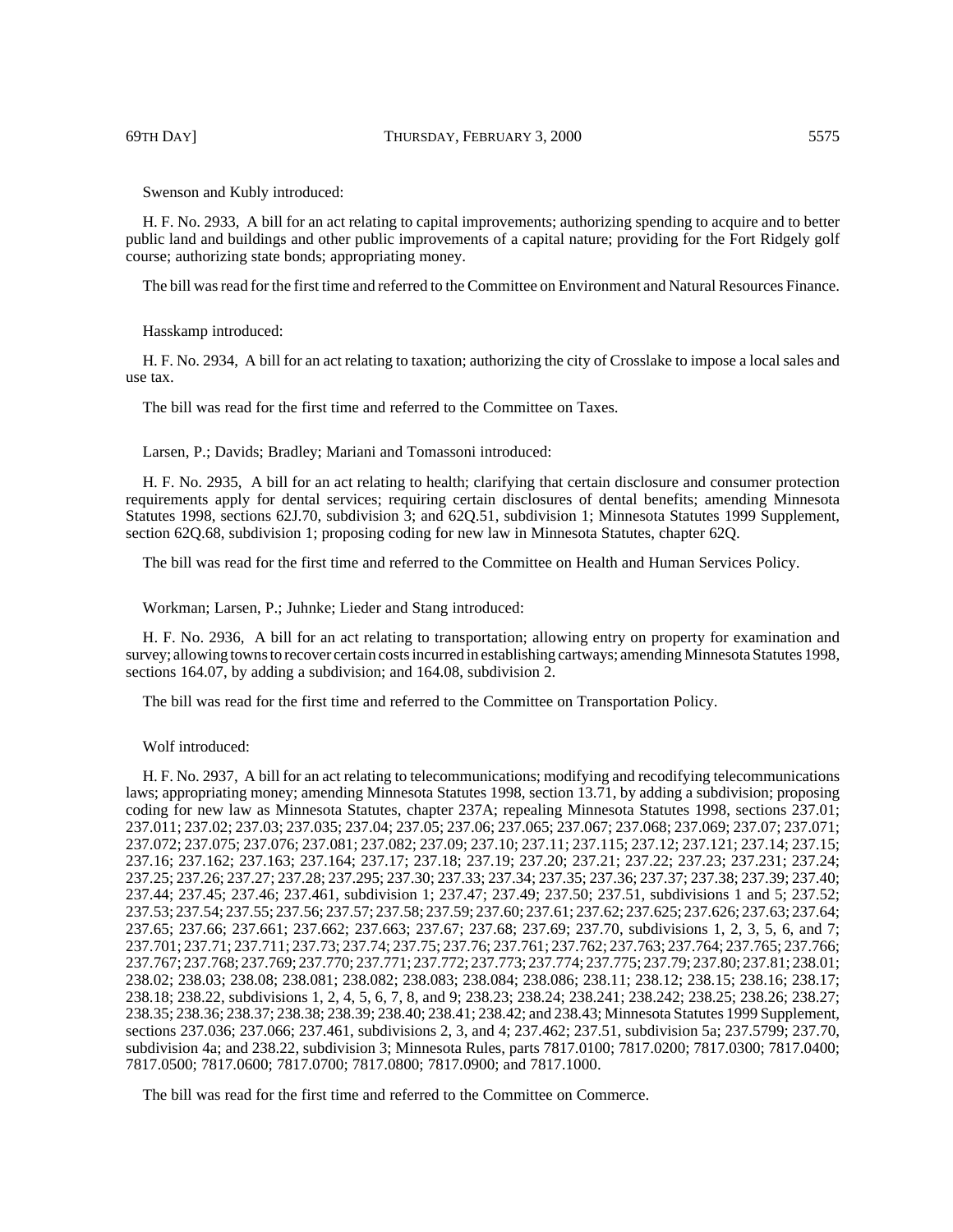### **MOTIONS AND RESOLUTIONS**

Mulder moved that his name be stricken as an author on H. F. No. 537. The motion prevailed.

Orfield moved that the name of Luther be added as an author on H. F. No. 2476. The motion prevailed.

Kahn moved that the name of Anderson, I., be added as an author on H. F. No. 2484. The motion prevailed.

Skoglund moved that the name of Luther be added as an author on H. F. No. 2490. The motion prevailed.

Skoglund moved that the name of Luther be added as an author on H. F. No. 2491. The motion prevailed.

Skoglund moved that the name of Luther be added as an author on H. F. No. 2492. The motion prevailed.

Skoglund moved that the name of Luther be added as an author on H. F. No. 2493. The motion prevailed.

Lieder moved that the names of Kalis and Skoe be added as authors on H. F. No. 2501. The motion prevailed.

Carruthers moved that the name of Luther be added as an author on H. F. No. 2503. The motion prevailed.

Leppik moved that the name of Kelliher be added as an author on H. F. No. 2505. The motion prevailed.

Hackbarth moved that the name of Anderson, I., be added as an author on H. F. No. 2506. The motion prevailed.

Carruthers moved that the name of Luther be added as an author on H. F. No. 2507. The motion prevailed.

Wagenius moved that the names of Kelliher and Luther be added as authors on H. F. No. 2520. The motion prevailed.

Harder moved that the name of Rest be added as an author on H. F. No. 2523. The motion prevailed.

Folliard moved that the names of Rest, Kelliher, Tingelstad and McCollum be added as authors on H. F. No. 2524. The motion prevailed.

Biernat moved that the name of Luther be added as an author on H. F. No. 2526. The motion prevailed.

Koskinen moved that the names of Lenczewski and Larson, D., be added as authors on H. F. No. 2528. The motion prevailed.

Kielkucki moved that the name of Tingelstad be added as an author on H. F. No. 2532. The motion prevailed.

Gleason moved that the name of Rest be added as an author on H. F. No. 2537. The motion prevailed.

Anderson, I., moved that the names of Bakk, Rukavina, Hackbarth, Tunheim and Hilty be added as authors on H. F. No. 2539. The motion prevailed.

Gleason moved that the names of Anderson, I., and Rest be added as authors on H. F. No. 2542. The motion prevailed.

Tingelstad moved that the name of Luther be added as an author on H. F. No. 2545. The motion prevailed.

Storm moved that the names of Stang, Dehler, Tuma, Leppik and Dorn be added as authors on H. F. No. 2550. The motion prevailed.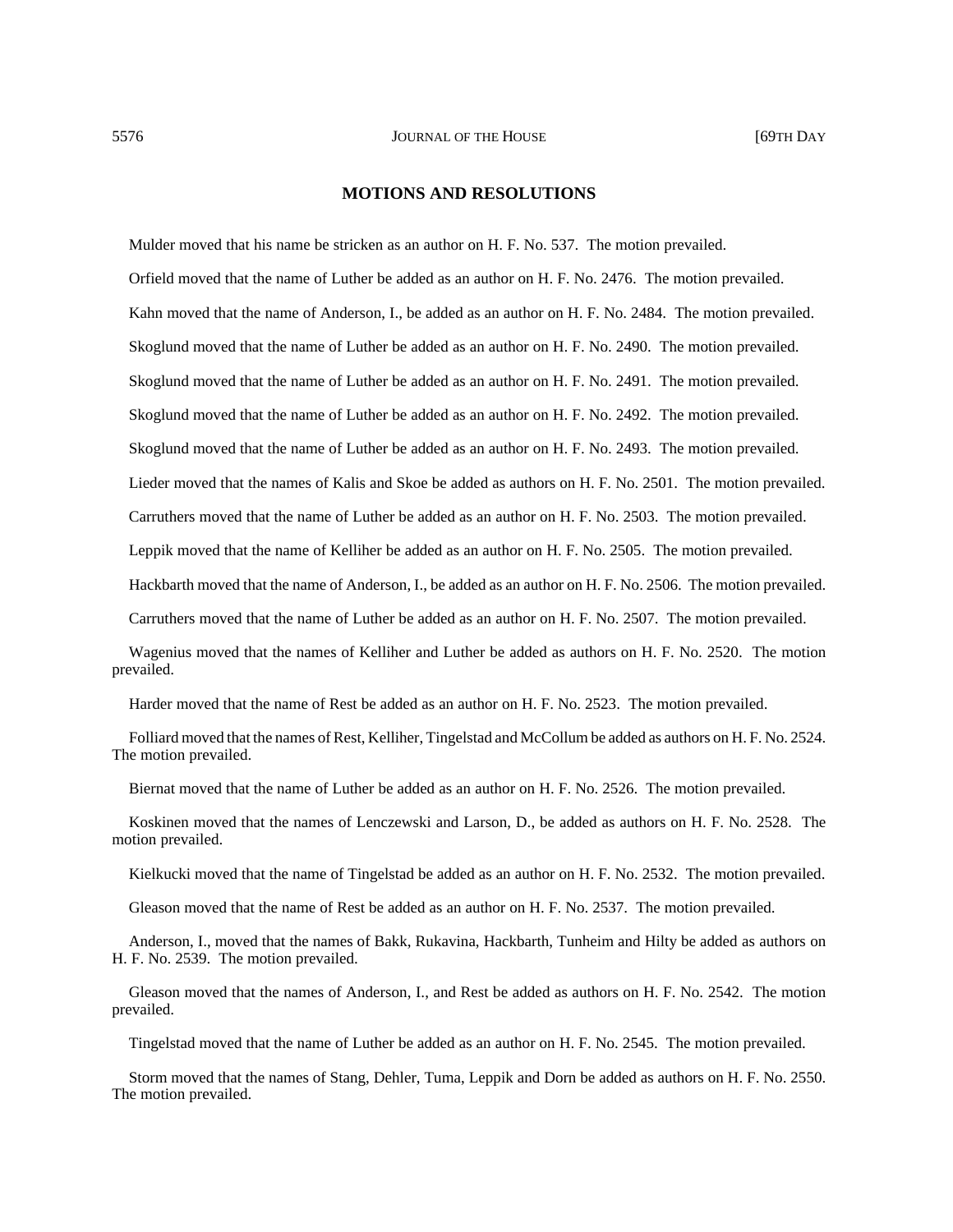Ness moved that the name of Skoe be added as an author on H. F. No. 2556. The motion prevailed.

Ness moved that the names of Tingelstad, Swenson and Skoe be added as authors on H. F. No. 2557. The motion prevailed.

Ness moved that the names of Swenson and Skoe be added as authors on H. F. No. 2558. The motion prevailed.

Greiling moved that the names of Rest, Lenczewski, Hasskamp, McGuire, Kalis, Kelliher and Paymar be added as authors on H. F. No. 2567. The motion prevailed.

Clark, K., moved that the name of Luther be added as an author on H. F. No. 2581. The motion prevailed.

Anderson, I., moved that the names of Bakk, Tunheim, Otremba and Bishop be added as authors on H. F. No. 2585. The motion prevailed.

Erhardt moved that the names of Rhodes, Tingelstad and Hackbarth be added as authors on H. F. No. 2586. The motion prevailed.

Abeler moved that the names of Harder and Luther be added as authors on H. F. No. 2595. The motion prevailed.

Tunheim moved that the names of Peterson, Hilty, Skoe, Kalis, Jennings, Winter, Otremba, Kubly, Wenzel and Lieder be added as authors on H. F. No. 2600. The motion prevailed.

Hackbarth moved that the names of Tingelstad and Westerberg be added as authors on H. F. No. 2603. The motion prevailed.

Hilty moved that the names of Erickson and Rostberg be added as authors on H. F. No. 2604. The motion prevailed.

Westerberg moved that the name of Tingelstad be added as an author on H. F. No. 2608. The motion prevailed.

Kahn moved that the name of Paymar be added as an author on H. F. No. 2614. The motion prevailed.

Larsen, P., moved that the name of Tingelstad be added as an author on H. F. No. 2615. The motion prevailed.

McElroy moved that the names of Rest and Gray be added as authors on H. F. No. 2617. The motion prevailed.

Tingelstad moved that the names of Kelliher and Luther be added as authors on H. F. No. 2622. The motion prevailed.

Anderson, B., moved that the name of Tingelstad be added as an author on H. F. No. 2624. The motion prevailed.

Kelliher moved that the name of Orfield be added as an author on H. F. No. 2626. The motion prevailed.

Tingelstad moved that the names of Greiling; Boudreau; Larsen, P.; Rostberg; Mullery and Anderson, B., be added as authors on H. F. No. 2629. The motion prevailed.

Abeler moved that the name of Folliard be added as an author on H. F. No. 2631. The motion prevailed.

Anderson, I., moved that the name of Solberg be added as an author on H. F. No. 2634. The motion prevailed.

Tuma moved that the name of Kelliher be added as an author on H. F. No. 2651. The motion prevailed.

Leppik moved that the name of Rest be added as an author on H. F. No. 2655. The motion prevailed.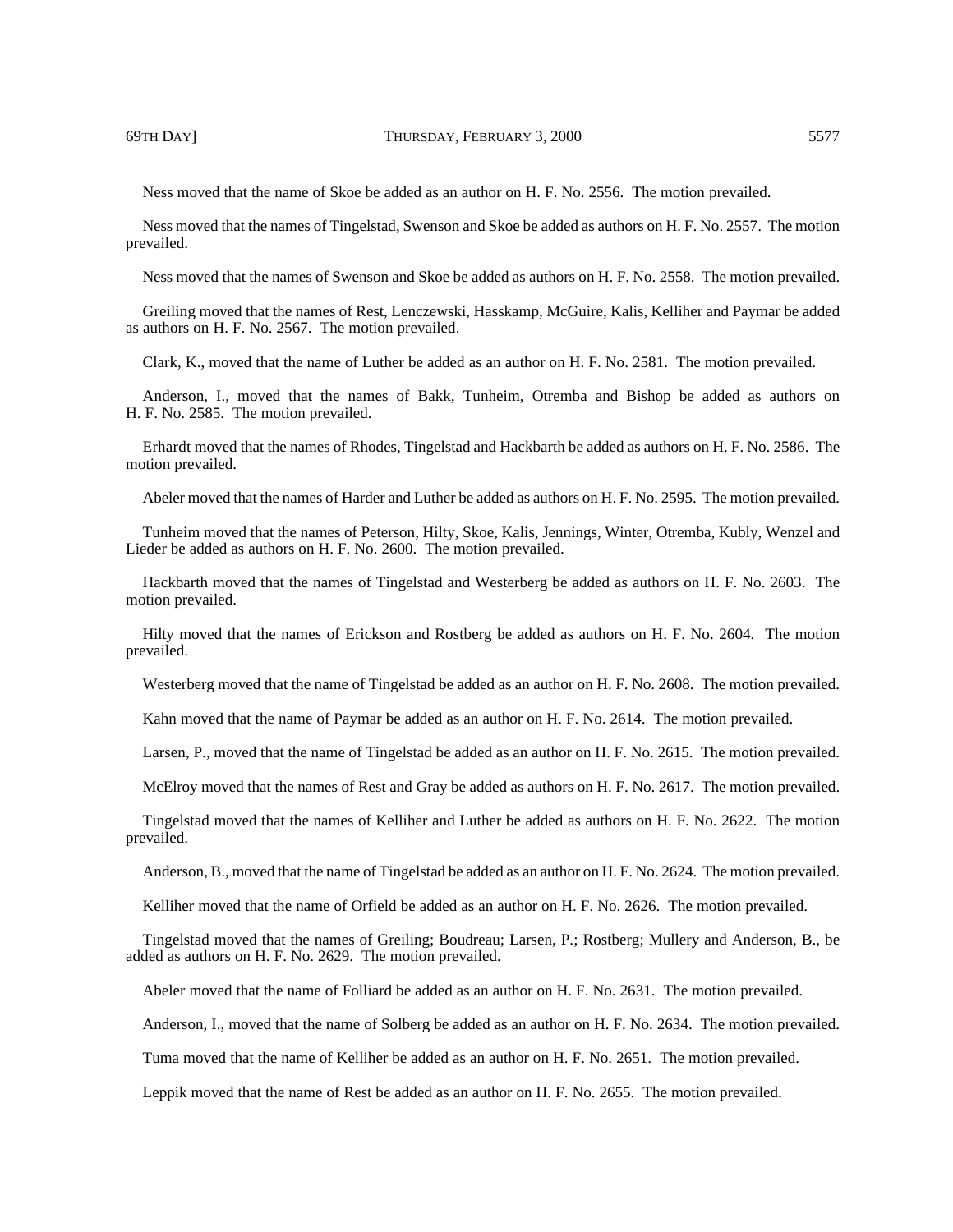Wolf moved that the name of Greiling be added as an author on H. F. No. 2656. The motion prevailed.

Koskinen moved that the name of Rest be added as an author on H. F. No. 2659. The motion prevailed.

Koskinen moved that the names of Peterson and Luther be added as authors on H. F. No. 2660. The motion prevailed.

Clark, K., moved that the name of Luther be added as an author on H. F. No. 2661. The motion prevailed.

Clark, K., moved that the name of Luther be added as an author on H. F. No. 2662. The motion prevailed.

Mullery moved that the names of Skoglund and Mahoney be added as authors on H. F. No. 2666. The motion prevailed.

Mullery moved that the name of Skoglund be added as an author on H. F. No. 2669. The motion prevailed.

Westerberg moved that the names of Tingelstad and Vandeveer be added as authors on H. F. No. 2672. The motion prevailed.

Solberg moved that the name of Anderson, I., be added as an author on H. F. No. 2689. The motion prevailed.

Solberg moved that the name of Anderson, I., be added as an author on H. F. No. 2690. The motion prevailed.

Greiling moved that the name of Kelliher be added as an author on H. F. No. 2695. The motion prevailed.

Greiling moved that the name of Kelliher be added as an author on H. F. No. 2696. The motion prevailed.

Dorman moved that the names of Leighton, Mulder, Gunther, Wenzel, Rifenberg, Westrom, Peterson, McCollum and Stang be added as authors on H. F. No. 2698. The motion prevailed.

Goodno moved that the names of Mulder, Westrom, Swenson and Westfall be added as authors on H. F. No. 2699. The motion prevailed.

Juhnke moved that the names of Lieder, Leighton, Peterson and Kubly be added as authors on H. F. No. 2707. The motion prevailed.

Koskinen moved that the name of Johnson be added as an author on H. F. No. 2710. The motion prevailed.

Rest moved that the name of Goodno be added as an author on H. F. No. 2713. The motion prevailed.

Bradley moved that the names of Dorn; Storm; Mulder; Seifert, J.; Erickson; Hackbarth; Otremba; Abrams and Lindner be added as authors on H. F. No. 2716. The motion prevailed.

Anderson, I., moved that the names of Leighton, Otremba, Tomassoni and Tunheim be added as authors on H. F. No. 2717. The motion prevailed.

Reuter moved that the name of Kielkucki be shown as chief author and that his name be shown as third author on H. F. No. 2720. The motion prevailed.

Anderson, I., moved that the names of Bakk, Tunheim, Hackbarth and Tomassoni be added as authors on H. F. No. 2729. The motion prevailed.

Davids moved that the names of Ness; Swenson; Howes; Kuisle; Workman; Jennings; Seifert, J.; Clark, J.; Lieder; Holberg; McElroy; Rifenberg; Erhardt; Holsten and Gunther be added as authors on H. F. No. 2731. The motion prevailed.